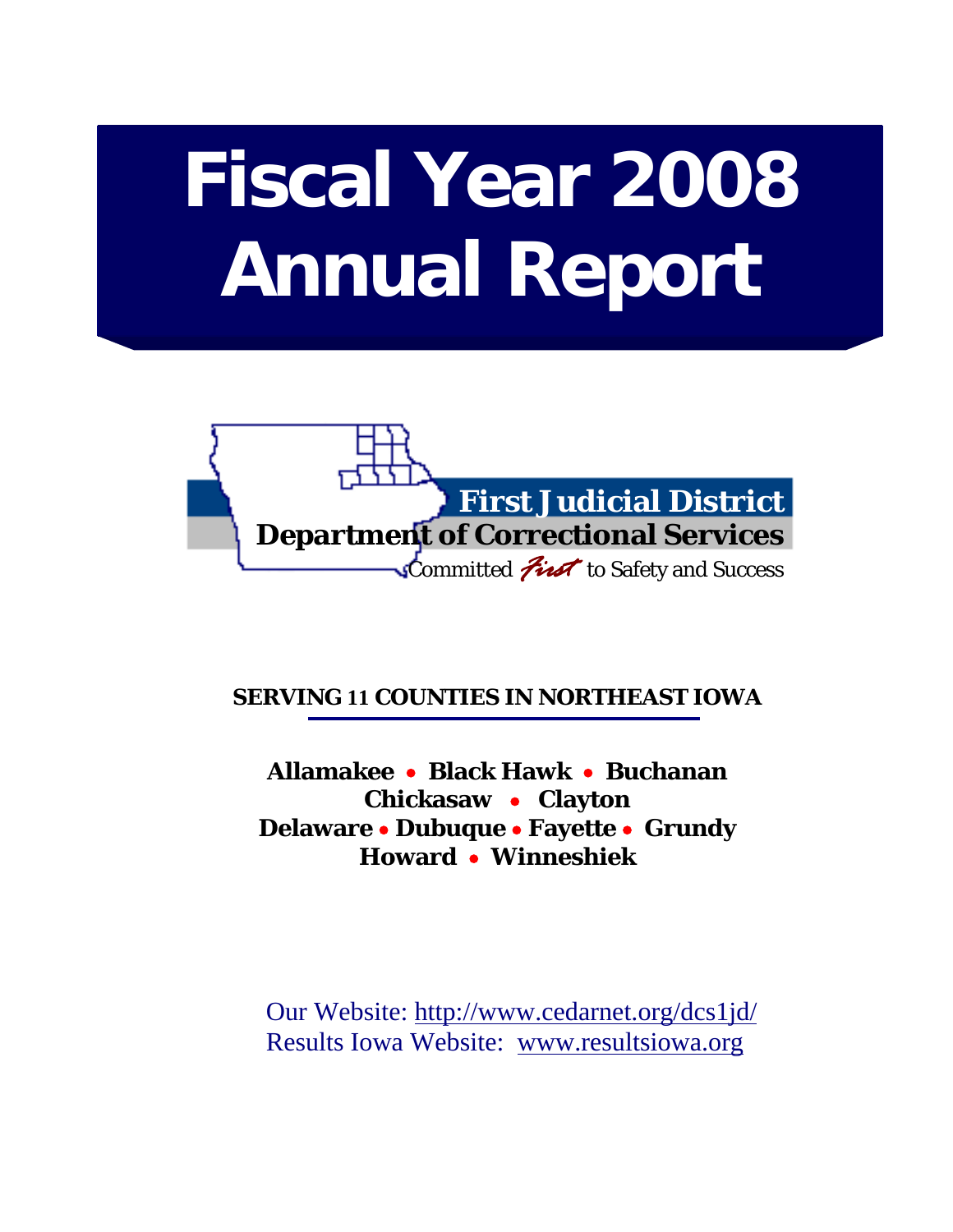### **Message From the Director**

December 8, 2008

Director John Baldwin Department of Corrections Central Office 510 East 12<sup>th</sup> Street Des Moines, IA 50319

Dear Director Baldwin:

This annual report is prepared pursuant to the Code of Iowa and provides information about the First Judicial District Department of Correctional Services' organizational composition, financial reports, correctional programming, supervision, and strategic plan.

The First Judicial District Department of Correctional Services provides a continuum of communitybased correctional supervision and services focused on managing and reducing offender risk to reoffend, with the ultimate goal of reducing victimization. The department is committed to the use of evidence-based practices and policies have been updated to reflect this philosophy. We are also committed to community collaboration and working with families. The department strives to be responsive to victims' needs.

Department staff continue to work with communities to address barriers to offender success, including mental health and substance abuse issues, restrictions on offenders convicted of sexual offenses, limited opportunities for employment and education, transportation, and the lack of pro-social support systems.

We recognize the importance of celebrating successes and are extremely proud of the many citizens who have made significant positive changes in their lives during supervision and are making positive contributions in their communities.

I also want to thank you and the Department of Corrections for the on-going support you provide to me and department staff.

Sincerely,

Karon E. Hertelman

Karen E. Herkelman, District Director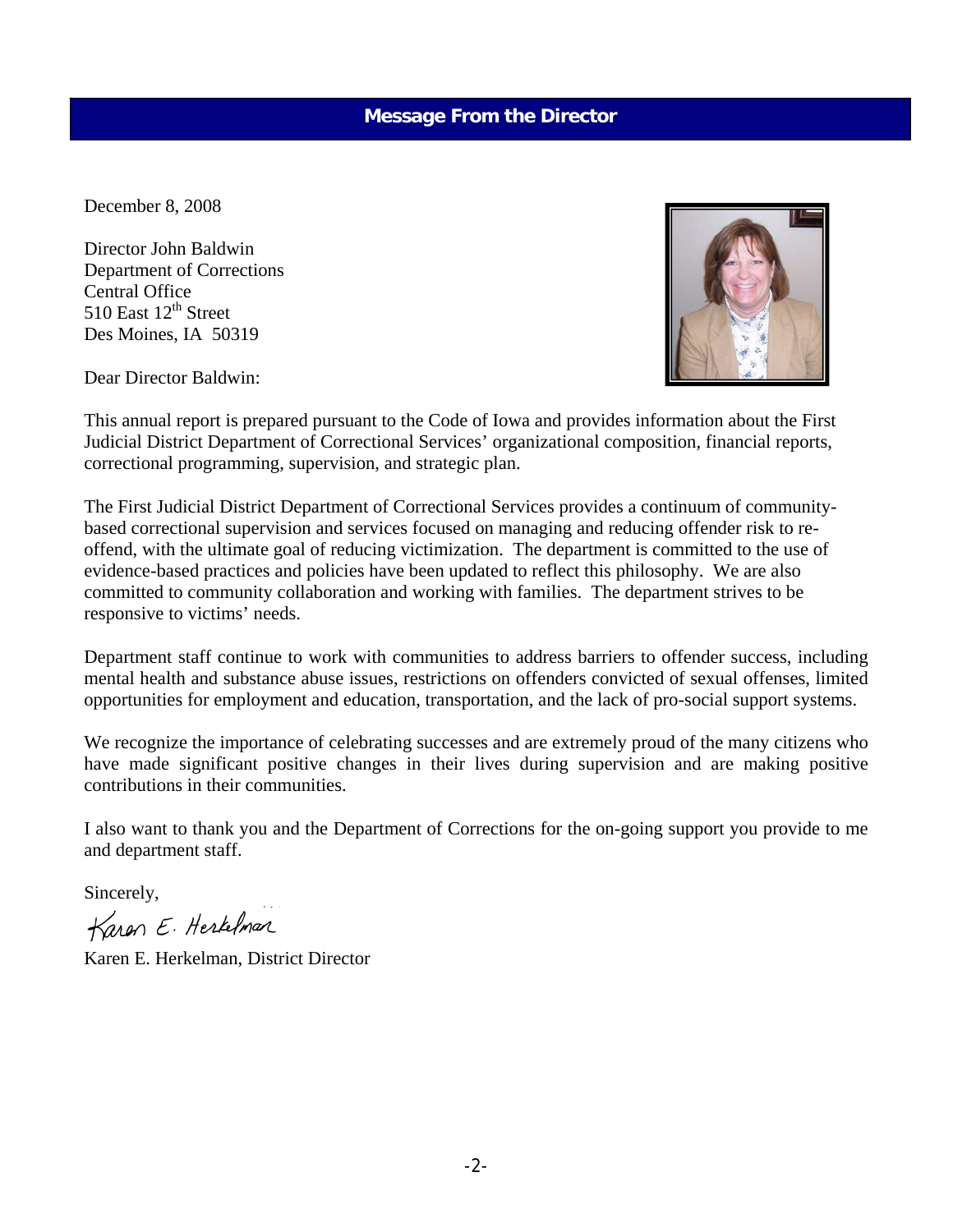# **Table of Contents**

| <b>Department Overview</b>   |  |
|------------------------------|--|
|                              |  |
| <b>Table of Organization</b> |  |
|                              |  |
|                              |  |
|                              |  |
| <b>OWI</b> Programs          |  |
| <b>TASC</b>                  |  |
| Transitions                  |  |
| Drug Court                   |  |
|                              |  |
|                              |  |
|                              |  |
|                              |  |
|                              |  |
|                              |  |
|                              |  |
|                              |  |
|                              |  |
| <b>CALM</b>                  |  |
| Moving On                    |  |
|                              |  |
|                              |  |
|                              |  |
|                              |  |
|                              |  |
| Day Reporting                |  |
|                              |  |
|                              |  |
|                              |  |
|                              |  |
| <b>Financial Information</b> |  |
|                              |  |
|                              |  |
| <b>Quick Facts</b>           |  |
| <b>Special Recognitions</b>  |  |
|                              |  |
| <b>Volunteer Services</b>    |  |
|                              |  |
| Strategic Plan               |  |
|                              |  |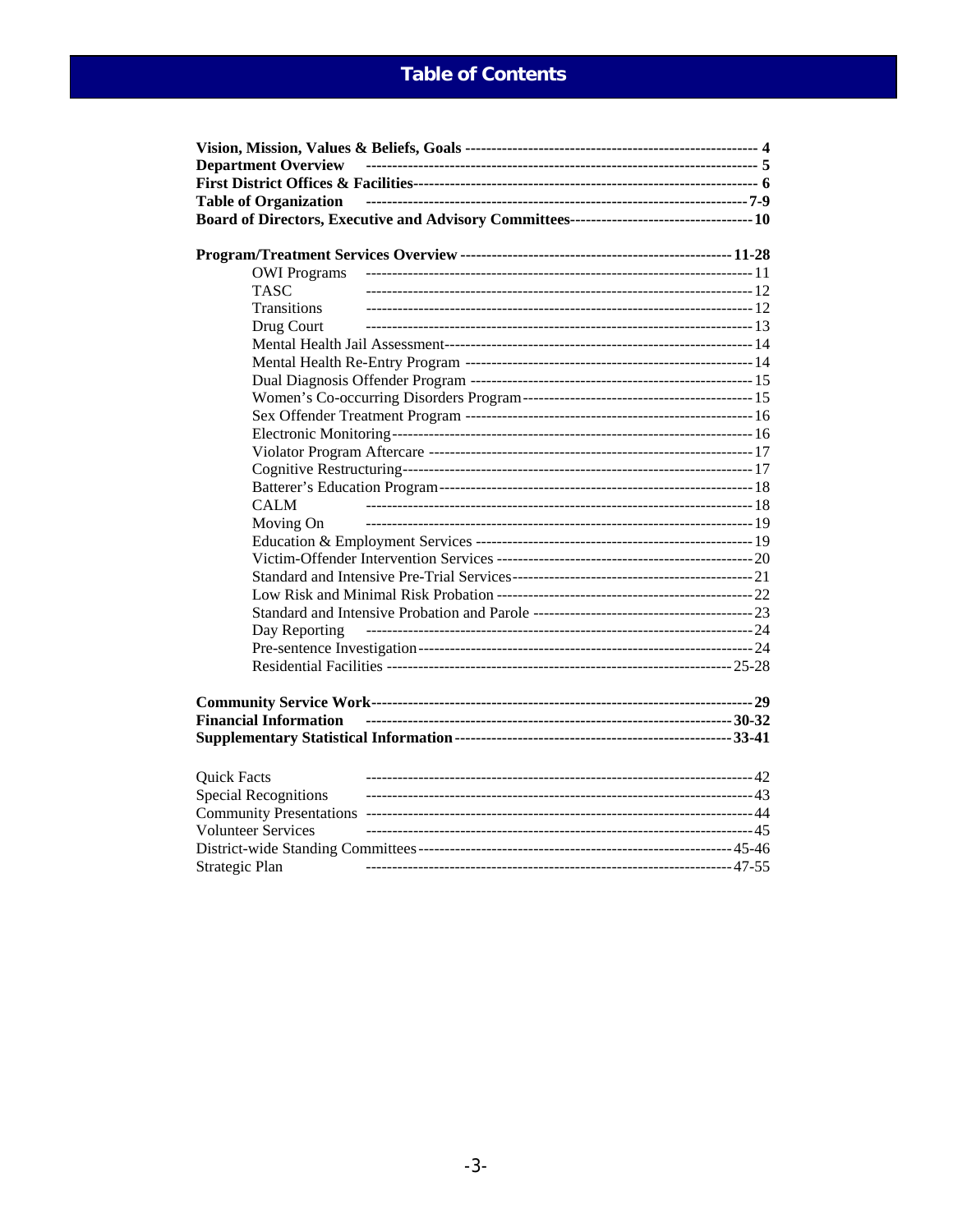# **VISION**



**MISSION** 

We Protect the Public, Employees, and Offenders from Victimization

# **VALUES & BELIEFS**

People can change Our efforts help make people safer We must work as a team if we are to succeed Every person should be treated with dignity and respect

# **GOALS**

- $\checkmark$  To implement evidence-based practices in treatment and supervision for the purpose of supporting consistency and decreasing recidivism.
- $\checkmark$  To increase offender satisfaction in their treatment and supervision experience.
- $\checkmark$  To embrace diversity through enhancing sensitivity to differences, recognize the commonalities, and respect the uniqueness of all individuals.
- $\checkmark$  To provide training to all staff consistent with their job responsibilities and the department's mission.
- $\checkmark$  To provide a safe environment for visitors, employees, and offenders.
- $\checkmark$  To provide technological and information resources for staff to more efficiently and effectively do their jobs.
- $\checkmark$  To provide office space and residential facilities which meet the needs of the offenders being served.
- $\checkmark$  To provide accurate and efficient accountability in all fiscal activities.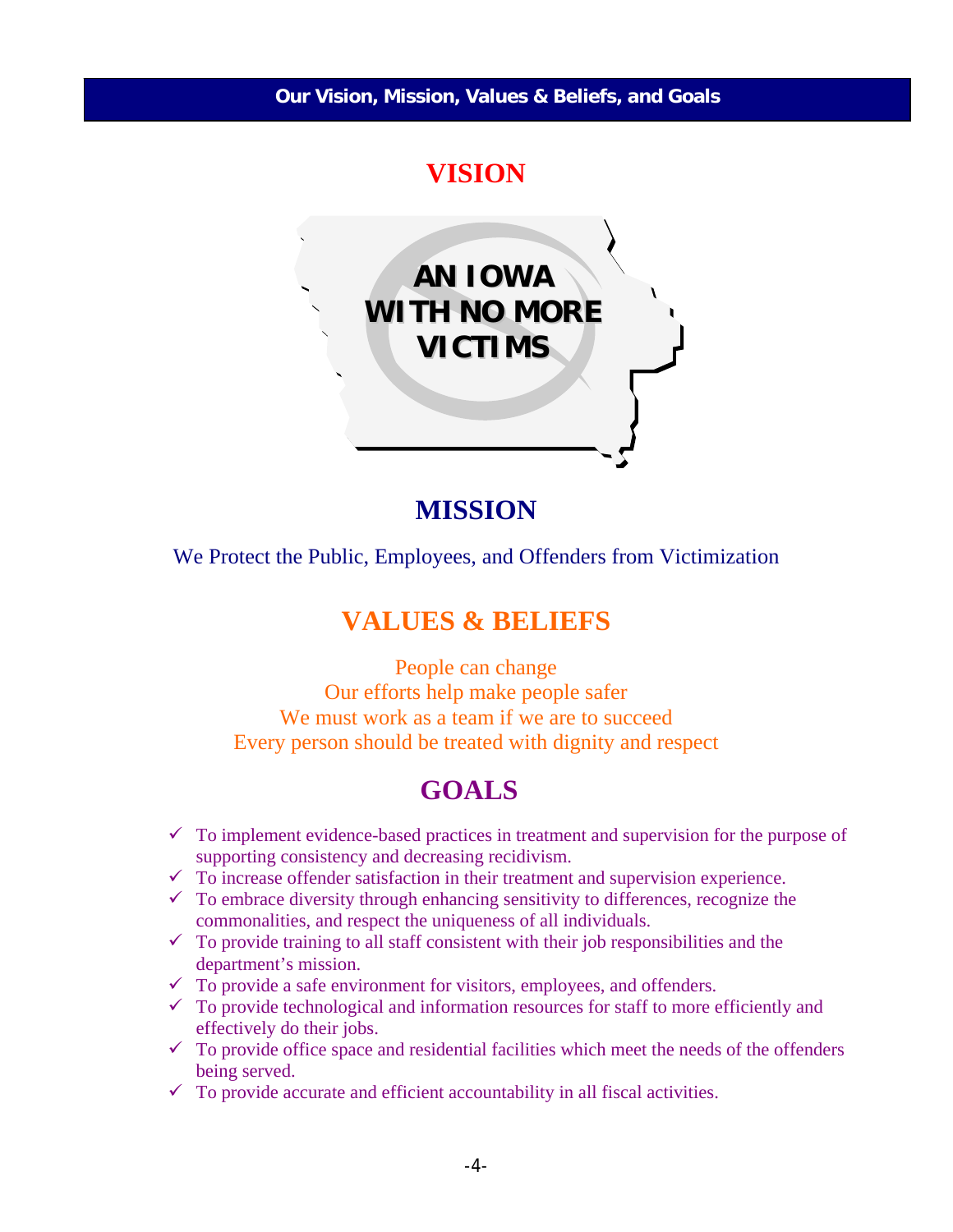### **Department Overview**

The First Judicial District Department of Correctional Services is an agency established under Iowa Code Chapter 905 to provide correctional services throughout the eleven counties of Northeast Iowa, comprising the First Judicial District.

In October of 1973, the first efforts at establishing community-based corrections in the First Judicial District revolved around a Waterloo based agency established to provide correctional services in Black Hawk, Grundy, and Buchanan Counties, named the "Tri-County Department of Court Services."

In late 1974, a similar office was established in Oelwein to provide correctional services in Fayette, Chickasaw, Clayton, Howard, Winneshiek, and Allamakee Counties.

In November of 1976, the two agencies were merged into one to provide most of the basic pre-institutional services in nine of the eleven counties of the district and a limited level of service in Dubuque and Delaware Counties. In 1977, all eleven counties merged into one agency called, "The First Judicial District Department of Correctional Services."

Early efforts to establish a residential facility/probation office in the Waterloo-Cedar Falls area finally paid off in late 1976 with the establishment of a residential facility in the old Ellis Hotel building in downtown Waterloo. A second residential facility was leased in 1978 in Dubuque at an old house on Garfield Street. In November of 1981, Waterloo probation staff separated from the residential setting and moved from the Ellis Hotel to the current Waterloo Probation/Parole Office at 527 E. 5<sup>th</sup> Street. In 1984, a 36-bed facility was built in Dubuque on Elm Street; and in 1985, the Waterloo Residential Facility moved from the condemned Ellis Hotel to a newly constructed 56-bed facility at 310 East  $6<sup>th</sup>$  Street.

On July 1, 1984, the State Department of Corrections turned over the administration of all community-based correctional services to the eight judicial districts, bringing on Parole, Compact Services, and Work Release for those inmates released from prison. The Work Release Facility in Waterloo had been in operation since November of 1971. In March of 1991 an addition was completed to the Waterloo Residential Facility to house Work Release and Administrative Offices. In this transition Work Release expanded from a 20-bed facility to a 64-bed multi-program facility.

In 1992, a 32-bed multi-program correctional facility was completed in West Union. In 1995, an 8-bed expansion was built creating a 40-bed co-correctional facility. In May of 1999, the Dubuque Field Services Offices moved to a new location at 745 Main Street. In early 2001, a 44-bed expansion of the Dubuque Residential Facility was completed bringing the total design capacity to 80 beds. In June of 2004, the Oelwein Field Services Office moved to 1584 South Frederick Street in Oelwein. In April of 2005, the Decorah Field Services Office moved to 1014 South Mill Street in Decorah.

In December of 2005, a Drug Court office was added at Pathways Behavioral Services at 3362 University Avenue in Waterloo.

The First Judicial District Department of Correctional Services provides a comprehensive program of community correctional services, including: Pre-trial Services, Pre-sentence Investigations, Probation Supervision, Residential Correctional Facilities, Work Release, Parole, Compact Services and Special Programs.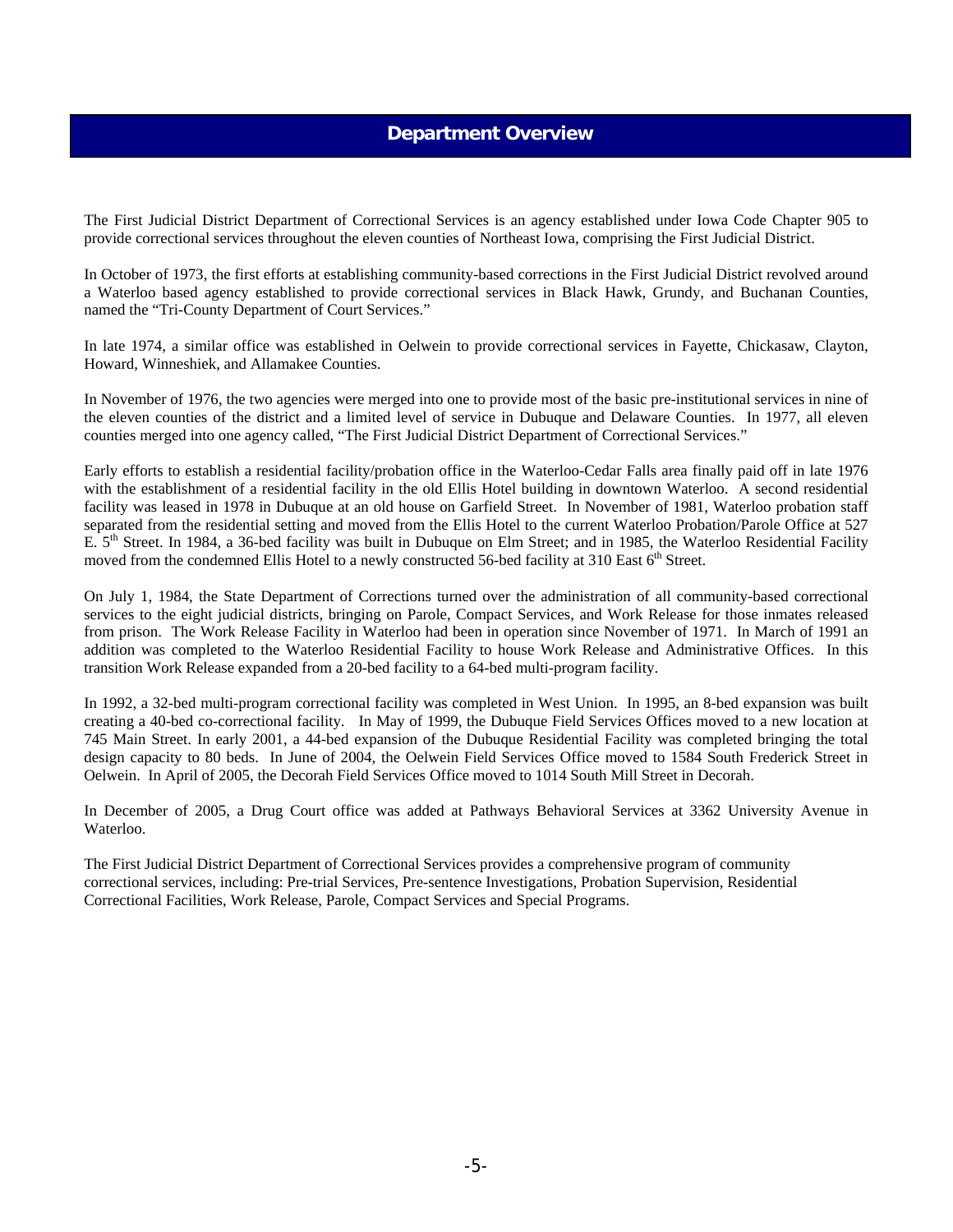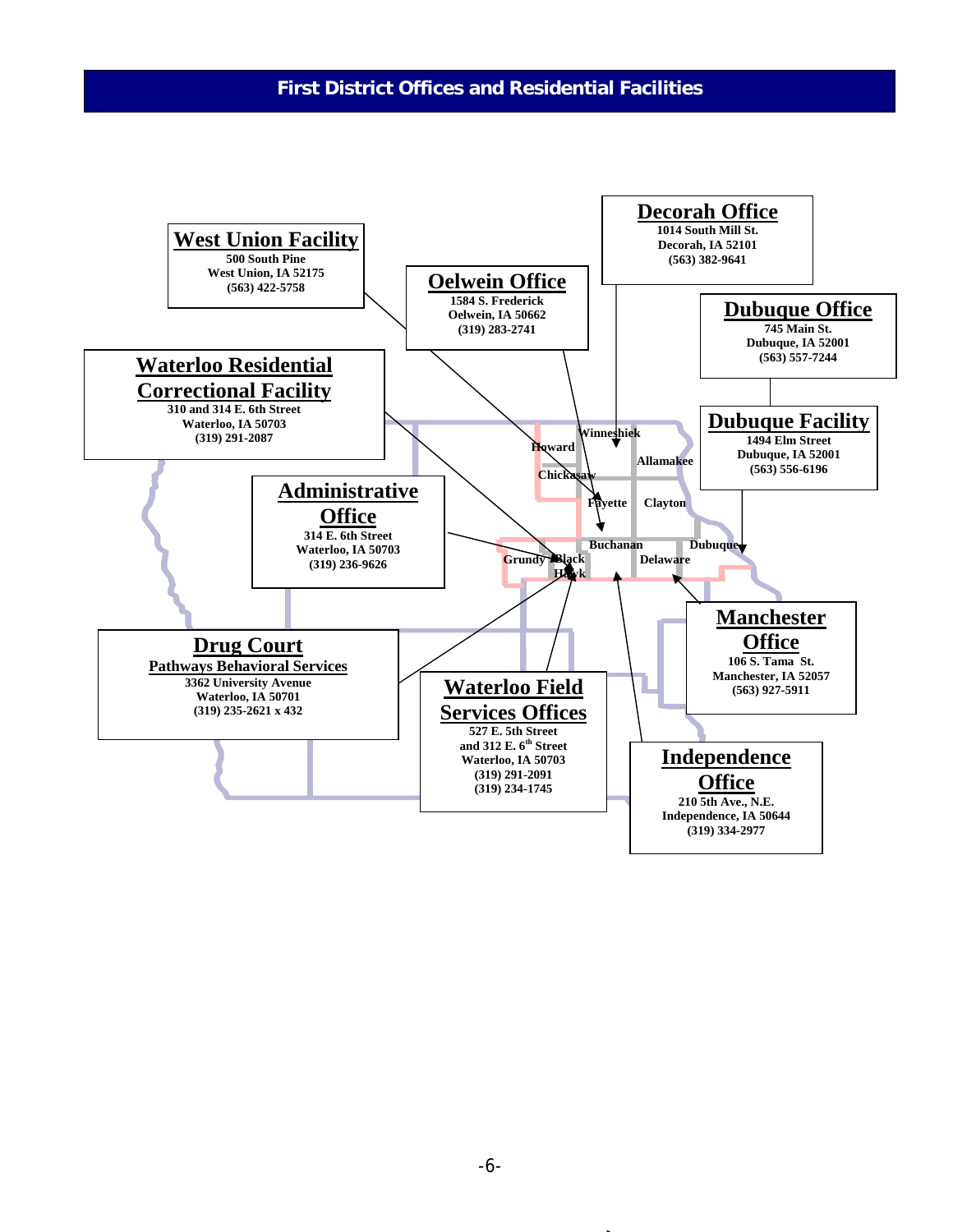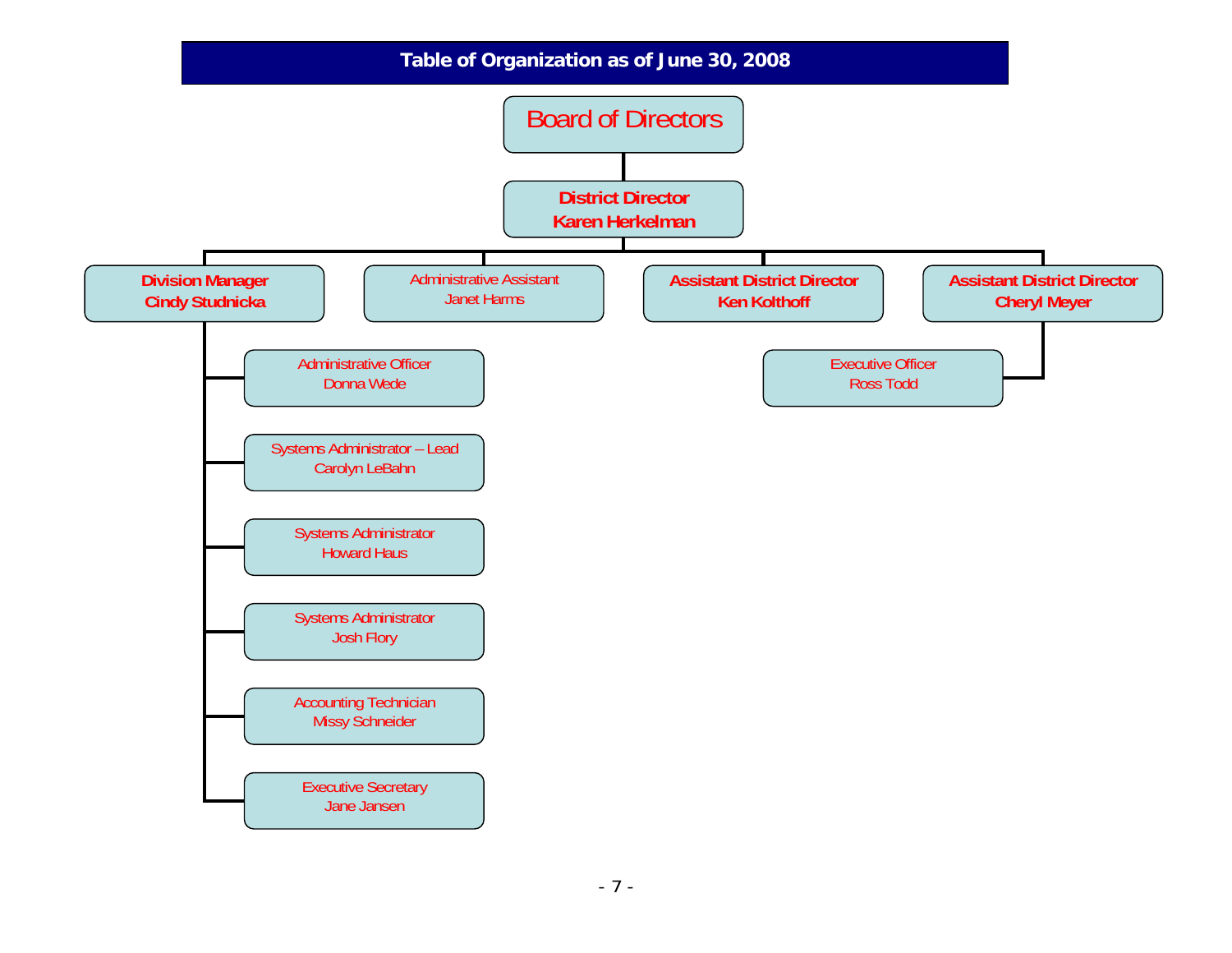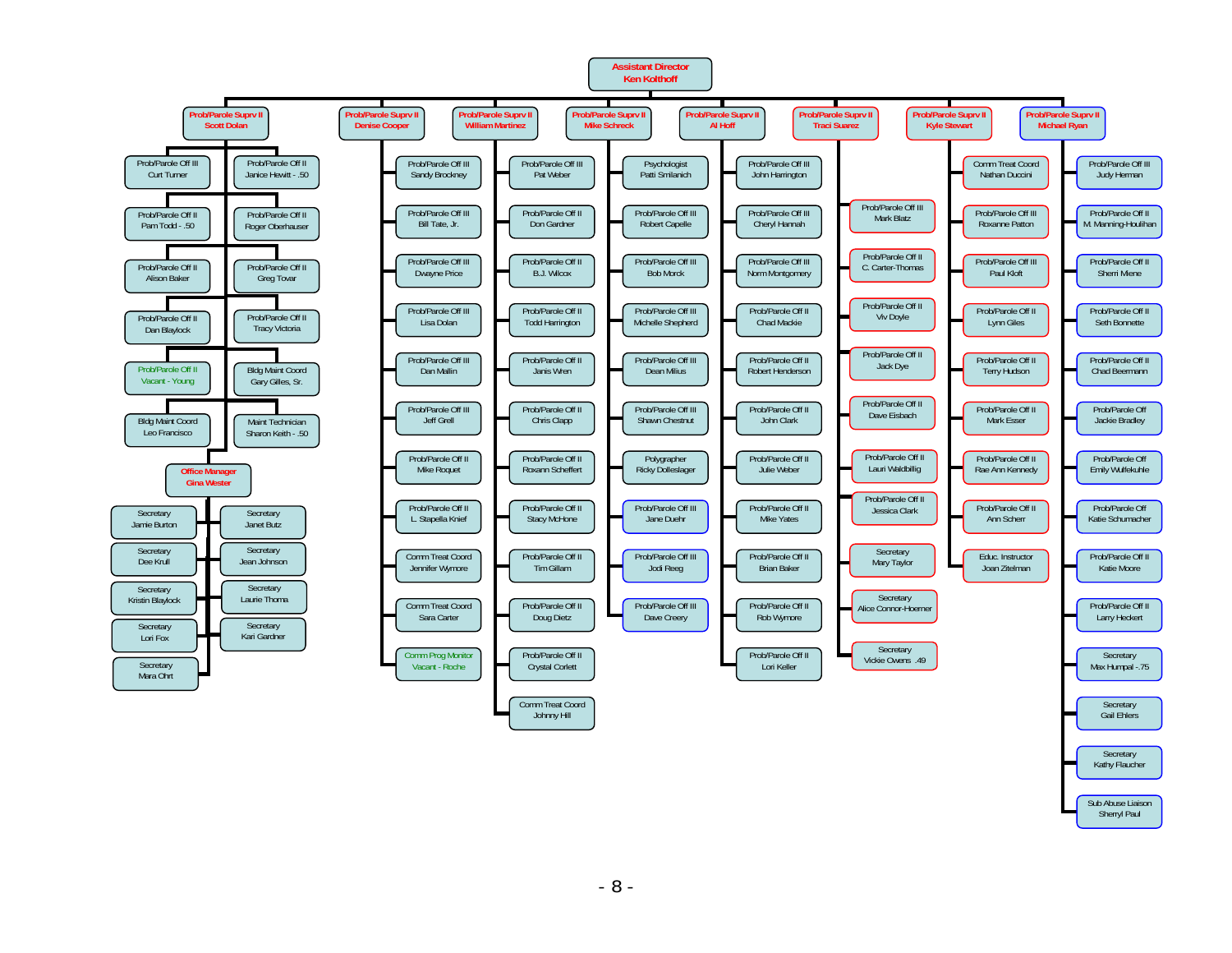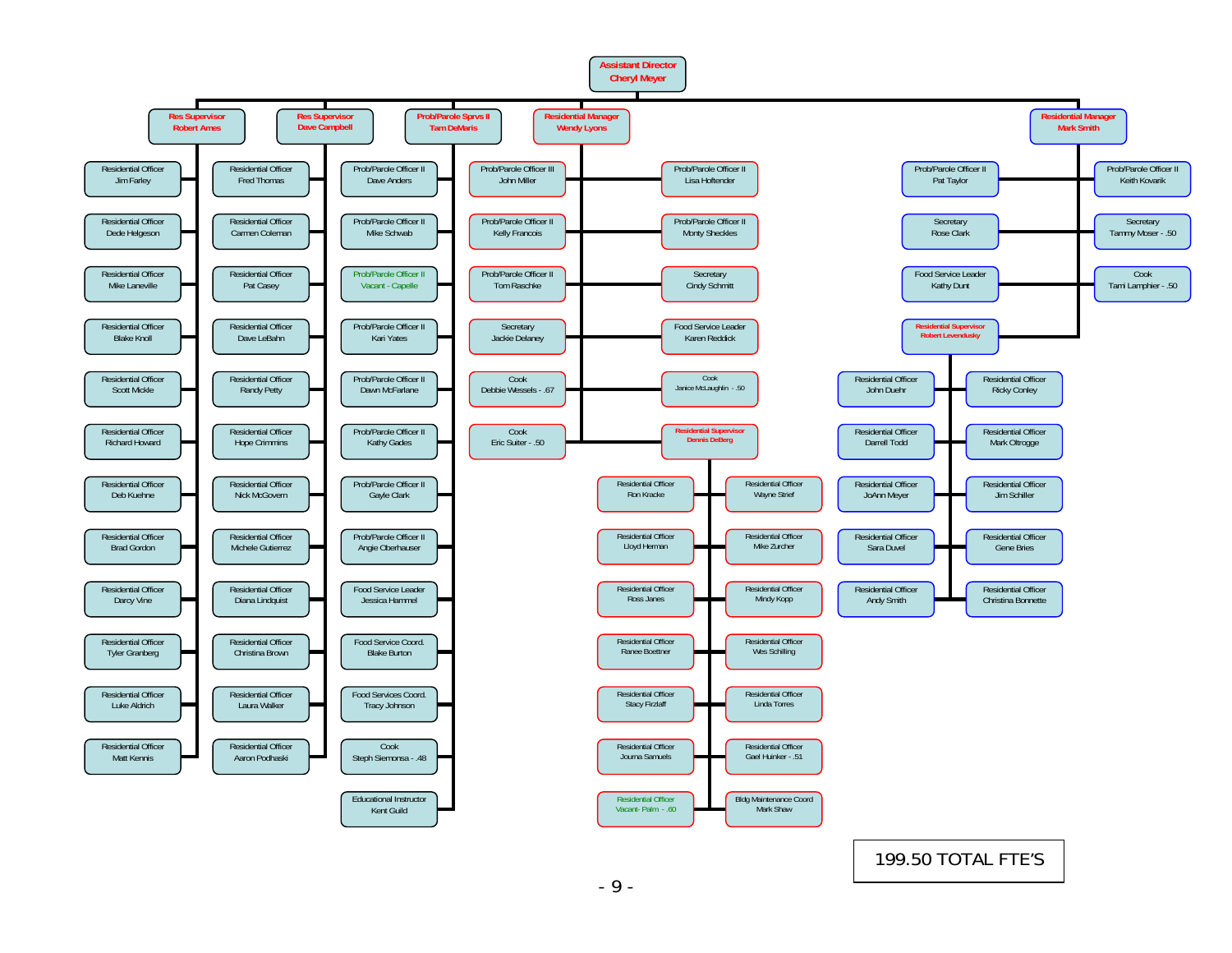## **Board of Directors**

### **1st Judicial District Department of Correctional Services Board of Directors (\*Indicates Executive Committee Member)**

| <b>Allamakee County:</b>  | Lennie Burke <sup>*</sup> – Chair | (Alternate: William Clark)                             |
|---------------------------|-----------------------------------|--------------------------------------------------------|
| <b>Black Hawk County:</b> | Frank Magsamen                    | (Alternate: Craig White)                               |
| <b>Buchanan County:</b>   | Mike Ferreter                     | (Alternate: Ellen Gaffney)                             |
| Chickasaw County:         | Arnie Boge*                       | (Alternate: Sherry Mattke)                             |
| <b>Clayton County:</b>    |                                   | Larry Gibbs*-Vice Chair (Alternate: Wayne Bockenstedt) |
| <b>Delaware County</b>    | <b>Steve Koeneke</b>              | (Alternate: Shirley Helmrichs)                         |
| Dubuque County:           | Donna Smith                       | (Alternate: Eric Manternach)                           |
| <b>Fayette County:</b>    | Gayle Tellin*                     | (Alternate: Mike Kennedy)                              |
| <b>Grundy County:</b>     | <b>Chuck Bakker</b>               | (Alternate: Barbara Smith)                             |
| <b>Howard County:</b>     | Mary Jo Wilhelm                   |                                                        |
| <b>Winneshiek County:</b> | Gordon Hunter, Jr. *              | (Alternate: Les Askelson)                              |
| Judicial:                 | <b>Bruce Zager</b>                | (Alternate: Jon Fister)                                |
|                           | Joseph Sevcik                     | (Alternate: Linda Hall)                                |
|                           | Jim Hellman*                      | (Alternate: Thomas Goodman)                            |
| Advisory:                 | Cliff Bunting                     | (Alternate: Bob Clemen)                                |
|                           | Sandy Hamann                      | (Alternate: Deidre Vick-Froelich)                      |
|                           | Bob Greenlee*                     | (Alternate: Janet Walden)                              |

### **Advisory Committees**

### *Eastern*

Diane Thomas - Chair Cliff Bunting - Board Representative Bob Clemen - Board Alternate Bridget Bartlett John LeClere Jim Wessels Len Decker Ken Runde Kim Wadding

### *Northeast*

Tom Raulerson - Chair Deidre Vick-Froelich - Board Alternate Sandy Hamann - Board Representative Dave Zimmer Sherry Massman Jacque Hahn Barb Winters

### *Western*

Bob Greenlee - Chair, Board Representative Janet Walden - Board Alternate William Speller Carol Stahl Leon Mosley Roosevelt Taylor Marcia Wulfekuhle Harry Hagge Valerie Nehl Rich Carter Marilyn DeKoster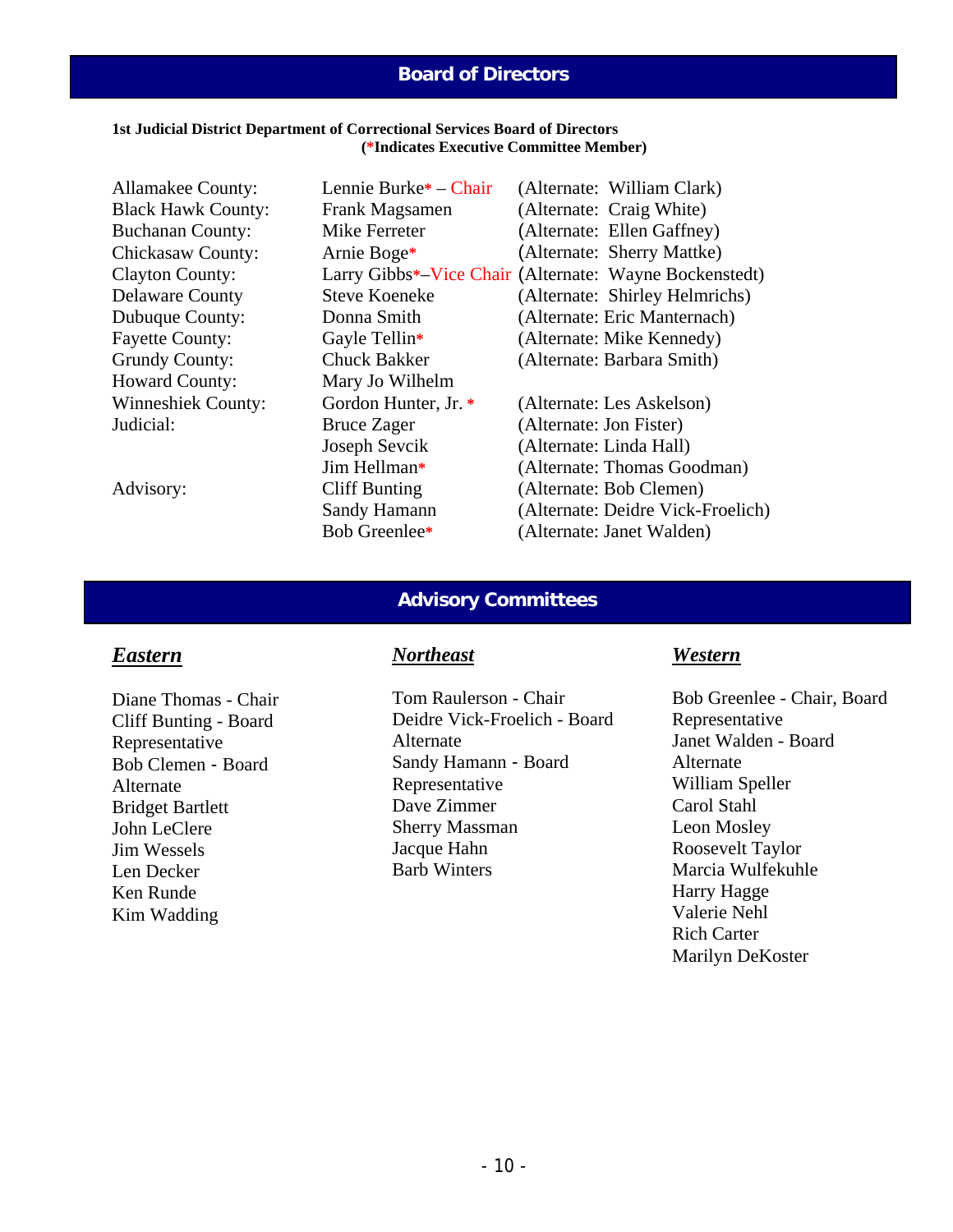# **Program/Treatment Services Overview and Statistics**

The First Judicial District offers an array of treatment options, comprehensive programs, and supervision levels to effectively address needs of the offenders we serve. The focus of these varied strategies is to provide several options to effectively change offender behavior.

#### **Treatment need areas include:**

- 
- $\sim$  mental health disorders  $\sim$  women's issues
- $\sim$  educational assistance  $\&$  job development  $\sim$  victimization  $\&$  victim advocacy
- ~ cognitive distortions and thinking errors ~ sexual deviancy
- $\sim$  substance abuse  $\sim$  domestic violence & dealing with emotions
	-
	-
	-

Supervision strategies may vary depending on offender risk as determined by the Iowa Risk Assessment and the Level of Service Inventory-Revised (LSI-R). Offenders are placed in specific supervision program areas designed to most effectively help them meet their individual supervision objectives.

### **OWI Programs**

#### *Available in the Waterloo, West Union, and Dubuque Facilities*

All three 1<sup>st</sup> District Residential Facilities provide programs for offenders convicted of multiple Operating While Intoxicated (OWI) charges, as authorized by the Iowa Code, Chapter 904.153. Although they are considered as state inmates, offenders in these programs are allowed to reside in a residential facility and participate in treatment rather than going to prison.

OWI offenders are required to complete a substance abuse evaluation and participate in a variety of treatment activities. Substance abuse group treatment and individual counseling are provided through contracted services with local substance abuse agencies. In addition, OWI program participants are required to complete OWI Victim Impact classes in order to gain perspective on the harm caused by drunken driving.

| Active on $7/1/07$                    | 28    |
|---------------------------------------|-------|
| New Admissions                        | 76    |
| Closed                                | 88    |
| <b>Successful Completion Rate</b>     | 89.8% |
| <b>Unsuccessful Completion Rate</b>   | 5.7%  |
| <b>Administrative Completion Rate</b> | 1.1%  |
| Intermediate Sanctions                | 3.4%  |
| Active on $6/30/08$                   | 29    |
| Total served FY'08                    |       |

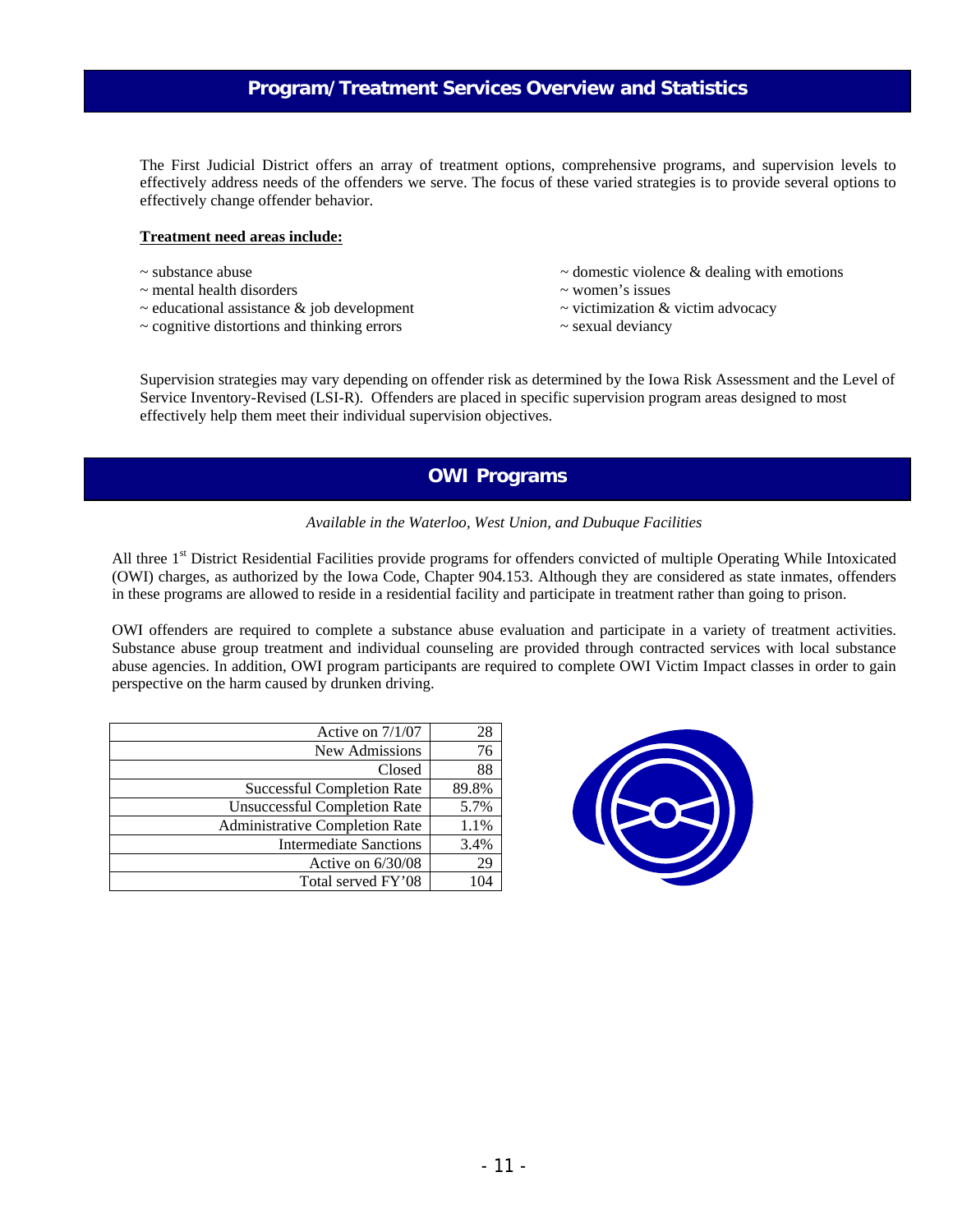# **TASC (Treatment Alternatives to Street Crime)**

*Available in the Northeast Iowa Division*

TASC programming was initiated in the First District in 1988. TASC serves as the communication bridge between the criminal justice system and substance abuse treatment providers. Offenders involved in the TASC program first participate in an assessment process to determine what type of substance abuse programming is appropriate. Then they are referred to treatment programs both within the Department and at area substance abuse agencies. The TASC Liaison also conducts urinalysis testing, case management services, and facilitates various treatment groups.



| Active on $7/1/07$                    | 24    |
|---------------------------------------|-------|
| New Admissions                        | 57    |
| Closed                                | 44    |
| <b>Successful Completion Rate</b>     | 36.4% |
| <b>Unsuccessful Completion Rate</b>   | 22.7% |
| <b>Administrative Completion Rate</b> | 29.5% |
| <b>Intermediate Sanctions</b>         | 11.4% |
| Active on $6/30/08$                   | 39    |
| Total served FY'08                    |       |

# **Transitions**

### *Available in the Waterloo Residential Correctional Facility*

In 1991 the Department started Transitions (formerly known as the Chronic Substance Abuse Program) in the Waterloo Residential Facility. Transitions is a program specifically for male substance abusers. The goal of the program is to assist offenders in understanding their cycle of addiction, developing a recovery plan, and connecting with a network of support in the community. A Certified Addictions Counselor facilitates cognitive-behavioral treatment and aftercare groups. These groups are designed to teach, assist, and provide support in the development of improved thinking and decision-making skills. The program uses a holistic approach to prepare offenders for living back in the community without the use of drugs and alcohol in order to enhance their quality of life. The program includes a transitional component to release from the facility, providing immediate responses to violations and increased accountability.

| Active on 7/1/07                      | 17    |
|---------------------------------------|-------|
| New Admissions                        | 25    |
| Closed                                | 23    |
| <b>Successful Completion Rate</b>     | 60.9% |
| <b>Unsuccessful Completion Rate</b>   | 26.1% |
| <b>Administrative Completion Rate</b> | 8.7%  |
| <b>Intermediate Sanctions</b>         | 4.3%  |
| Active on $6/30/08$                   | 10    |
| Total served FY'08                    |       |

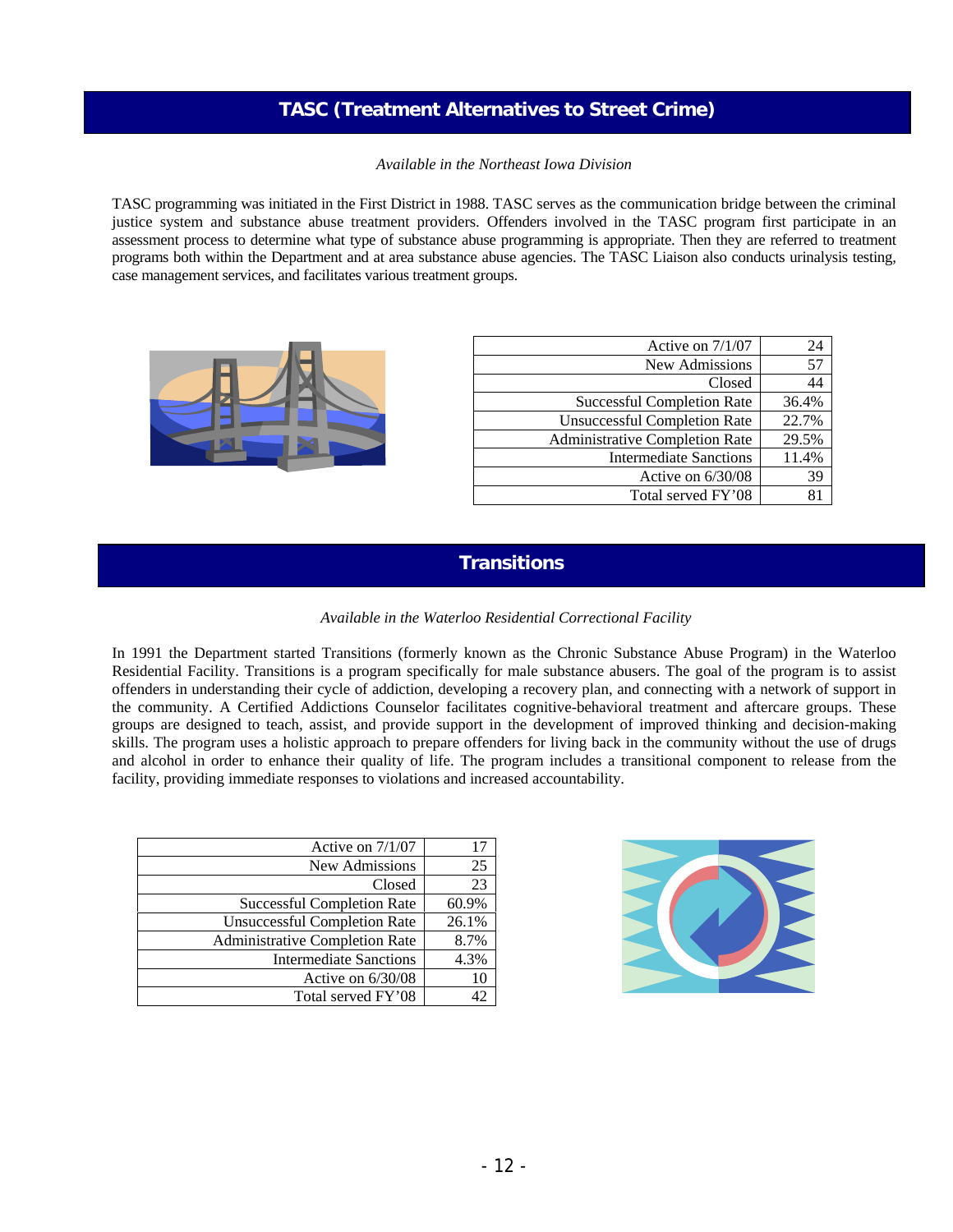### **Drug Court**



The Black Hawk County Drug Court is a court that has been specifically designed and staffed to supervise nonviolent felony drug addicted offenders who have been referred to this comprehensive and judicially monitored program of drug treatment services. The mission of the Black Hawk County Drug Court is to enhance public safety and benefit our community through a judicially supervised, collaborative effort to more efficiently work with non-violent substance abusing offenders, thereby reducing recidivism and associated crime.

Black Hawk County Drug Court represents a non-traditional approach to criminal offenders who are addicted to drugs. Rather than focusing only on the crimes and punishments, Drug Court also attempts to solve some of the offenders' underlying problems.

The Drug Court is built upon a unique partnership between the criminal justice and drug treatment communities, one which structures treatment intervention around the authority and personal involvement of a single Drug Court Judge.

The Drug Court is dependent upon the creation of a non-adversarial courtroom atmosphere where a single Judge and dedicated correctional and treatment staff work together toward a common goal of breaking the cycle of drug abuse and criminal behavior. An environment with clear and certain rules is created and a participant's compliance is within their own control.

### **Drug Court . . .**

- Integrates alcohol and drug treatment services with justice system case processing
- Uses a non-adversarial approach where prosecution and defense counsel promote public safety while protecting participants' due process rights.
- Identifies eligible offenders early and promptly places them in the program.
- Provides access to a continuum of alcohol, drug, and other related treatment and rehabilitation.
- Monitors abstinence by frequent alcohol and other drug testing.
- Is governed by a coordinated strategy to offender compliance.
- Is an ongoing judicial interaction with each participant
- Measures the achievement of program goals and gauges effectiveness by monitoring and evaluation
- Believes continuing interdisciplinary education promotes effective planning, implementation and operations.
- Forges partnerships with public agencies and community-based organizations, generating local support, thereby enhancing its effectiveness.

*Drug Court has been so successful in Black Hawk County that it is now being duplicated with a Drug Court for Dubuque and Delaware Counties, which will begin in FY '09.* 

| Active on $7/1/07$                    | 23    |
|---------------------------------------|-------|
| New Admissions                        | 8     |
| Closed                                | 13    |
| <b>Successful Completion Rate</b>     | 69.2% |
| <b>Unsuccessful Completion Rate</b>   | 30.8% |
| <b>Administrative Completion Rate</b> | 0.0%  |
| Intermediate Sanctions                | 0.0%  |
| Active on $6/30/08$                   | 19    |
| Total served FY'08                    | 31    |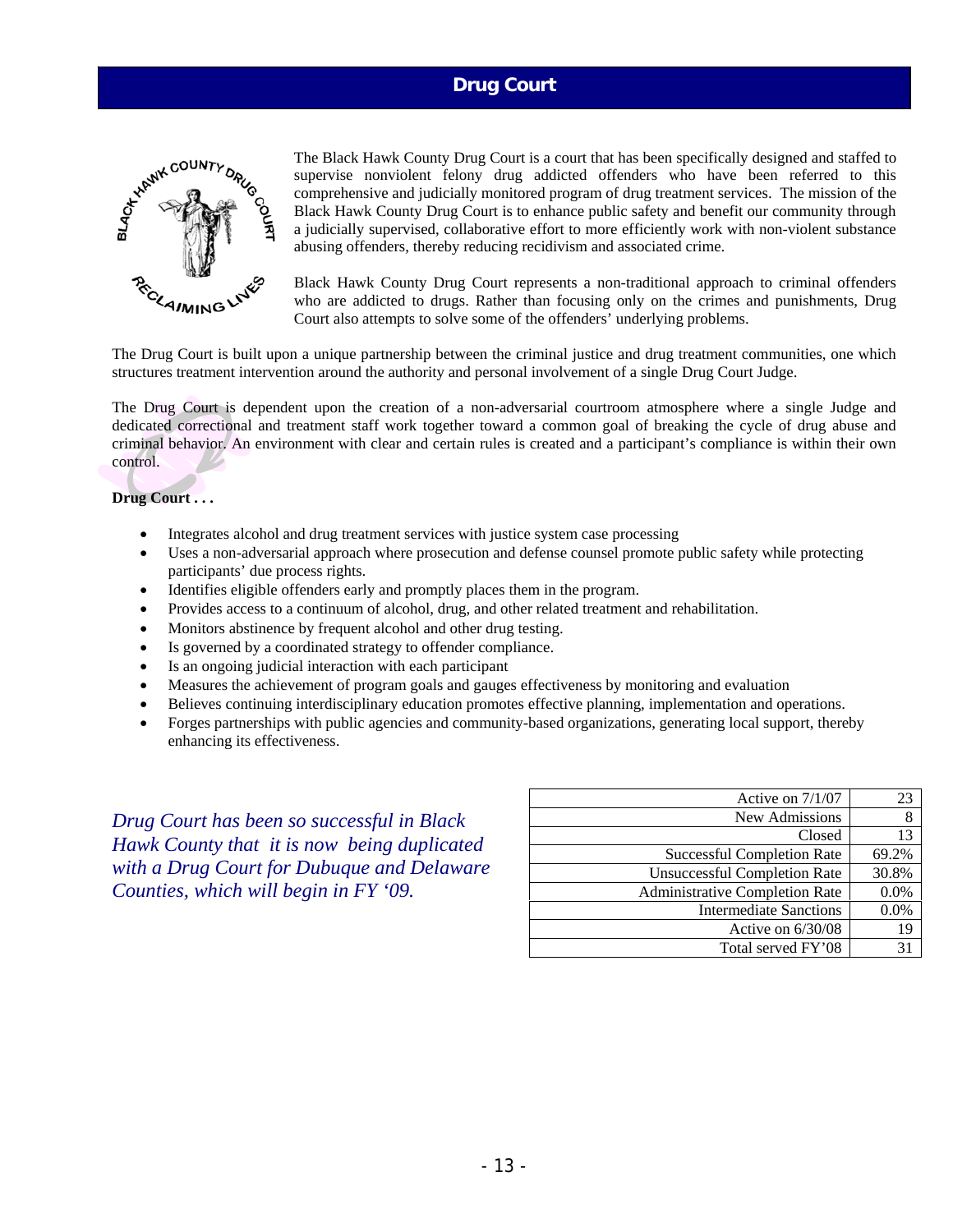### **Mental Health Jail Assessment**

### *Available in Dubuque and Black Hawk Counties*

The Department continues to conduct mental health screenings on individuals incarcerated in the Black Hawk and Dubuque County Jails to determine if appropriate services exist within the community that would allow the offender a suitable placement alternative in lieu of prison or jail. The program specifically looks at all issues faced by the individual and through collaboration with multiple community agencies, addresses the individual's mental health needs, as well as issues related to housing, medications, provider support, and appropriate correctional supervision. This program also works closely with and makes referrals to the other mental health programs within the department. The Mental Health Jail Assessment Program has proven to be a valuable asset to Dubuque and Black Hawk Counties as well as the First District in our efforts to more effectively address the needs and issues of the mentally ill in the correctional system. It serves as an excellent example of a vital program being duplicated within our District in order to better serve our offenders and the community.

| <b>Established in 2004 in Black Hawk County</b><br><b>Established in 2007 in Dubuque County</b> | <b>Black Hawk County</b><br>$(7-1-07 \sim 6-30-08)$ | <b>Dubuque County</b><br>$(7-1-07 \sim 6-30-08)$ |
|-------------------------------------------------------------------------------------------------|-----------------------------------------------------|--------------------------------------------------|
| Number of offenders screened and then referred to<br>the following:                             | 156                                                 | 35                                               |
| Community placement with appropriate supervision                                                |                                                     |                                                  |
|                                                                                                 | 55%                                                 | 77%                                              |
| Correctional Residential Facility (Women's Co-                                                  |                                                     |                                                  |
| Occurring Disorder or Male Dual Diagnosis                                                       |                                                     |                                                  |
| Programs in Black Hawk County)                                                                  | 27%                                                 | 6%                                               |
| Residential Care Facility placement                                                             | 3%                                                  | 17%                                              |
| Prison                                                                                          | 15%                                                 | 3%                                               |
| Still incarcerated                                                                              | 15%                                                 | 3%                                               |

### **Mental Health Re-Entry Program**

#### *Available in Black Hawk County*

The Mental Health Re-entry Program was established in January 2002 with the goal of providing support and services to people with mental illness so they can successfully transition back into the community upon their release from prison or jail.

The Mental Health Re-entry program has a Community Accountability Board (CAB) that meets with program participants. The CAB members help program participants identify community services that would benefit them and explain the process for obtaining those services. During the CAB meetings, CAB members are informed about the progress that participants are making as well as any setbacks. Service providers represented on the CAB include mental health centers, substance abuse treatment programs, psychiatric hospital units, private psychologists, medical clinics, supportive community living, food banks, the county Central Point of Coordination, Social Security, family counseling, vocational rehabilitation and training, housing, education programs, and workforce development.

*The focus on Prison Re-entry services in the community has been expanded in recent years and the Department continues to develop additional Re-entry programming and initiatives to address the needs of inmates being released from prison back to the community.* 

| Active on $7/1/07$                    | 38    |
|---------------------------------------|-------|
| New Admissions                        |       |
| Closed                                | 26    |
| <b>Successful Completion Rate</b>     | 73.1% |
| <b>Unsuccessful Completion Rate</b>   | 15.4% |
| <b>Administrative Completion Rate</b> | 7.7%  |
| <b>Intermediate Sanctions</b>         | 3.8%  |
| Active on $6/30/08$                   | 21    |
| Total served FY'08                    |       |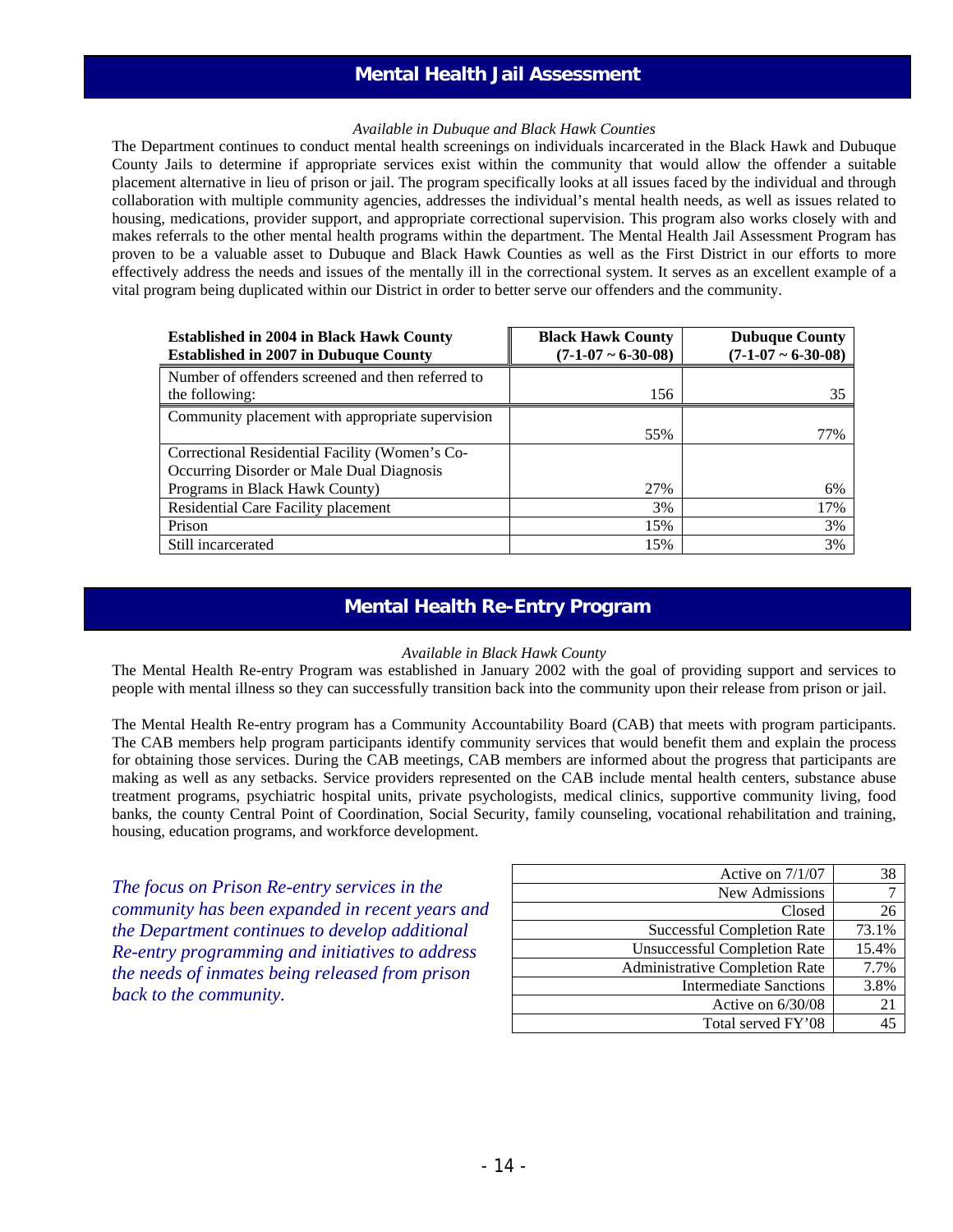## **Dual Diagnosis Offender Program**

#### *Available in Black Hawk County*

The Dual Diagnosis Offender Program (DDOP) is an integrated treatment program established to identify, educate, and treat offenders who experience co-occurring mental health and substance abuse disorders. The program, established in 1998, is a unique and comprehensive approach which brings together the three professions (mental health, substance abuse, and corrections) to thoroughly address and treat the needs of dually diagnosed offenders.

The primary treatment program is located in the Waterloo Residential Facility and lasts 6 to 12 months. Substance abuse and mental health treatment is provided within the facility using on-site contracted service providers from the Black Hawk-Grundy Mental Health Center and Pathways Behavioral Services. This partnership has proven to be beneficial for this population and the community. A psychiatrist also comes to the facility on a regular basis to meet with these offenders.

Upon successful completion of the facility program, offenders are placed in the aftercare component of the program and are expected to continue to comply with supervision expectations, medication management, participation in services, and other programming. The Black Hawk County Central Point of Coordination participates in staffings with these clients as they prepare to leave the facility and assists them with their transition back to the community.

*The program has received national recognition and earned the following awards:* 

*~2003 ICA Outstanding Correctional Program Award ~2004 ACA Exemplary Offender Program Award ~2007 NCJA Midwestern Region Outstanding Criminal Justice Program Award* 

| Active on $7/1/07$                    | 44    |
|---------------------------------------|-------|
| New Admissions                        | 30    |
| Closed                                | 32    |
| <b>Successful Completion Rate</b>     | 31.3% |
| <b>Unsuccessful Completion Rate</b>   | 40.6% |
| <b>Administrative Completion Rate</b> | 15.6% |
| <b>Intermediate Sanctions</b>         | 12.5% |
| Active on $6/30/08$                   | 44    |
| Total served FY'08                    |       |

### **Women's Co-occurring Disorders Program**

*Available in Black Hawk County* 

The Women's Co-occurring Disorders Program (WCODP) is another example of excellent programs being duplicated within the 1<sup>st</sup> District. This program began in December 2003 and is similar to the Dual Diagnosis Offender Program for men.

The overall goal of the program is to enhance the potential of each offender to establish a law-abiding lifestyle with a stabilized mental condition that is free of chemical dependency. Primary treatment for substance abuse and mental health services are provided by contracted specialists from Pathways Behavioral Services and the Black Hawk-Grundy Mental Health Center. Offenders in this program may participate in treatment while residing in the Waterloo Residential Facility or on street supervision, depending on their individual circumstances and needs. Focus areas of the program include medication management, group and individual counseling, employment stability, establishing community and support networks, building parenting skills, and general life skills.

*The office for the Women's Co-occurring program is located in a separate building and offers an environment which is more therapeutic for women. This is a unique approach that will likely be used more extensively in the future as the Department moves toward creating additional gender responsive treatment and case management.* 

| Active on $7/1/07$                    | 20      |
|---------------------------------------|---------|
| New Admissions                        | 16      |
| Closed                                | 20      |
| <b>Successful Completion Rate</b>     | 35.0%   |
| <b>Unsuccessful Completion Rate</b>   | 55.0%   |
| <b>Administrative Completion Rate</b> | 10.0%   |
| <b>Intermediate Sanctions</b>         | $0.0\%$ |
| Active on 6/30/08                     | 19      |
| Total served FY'08                    |         |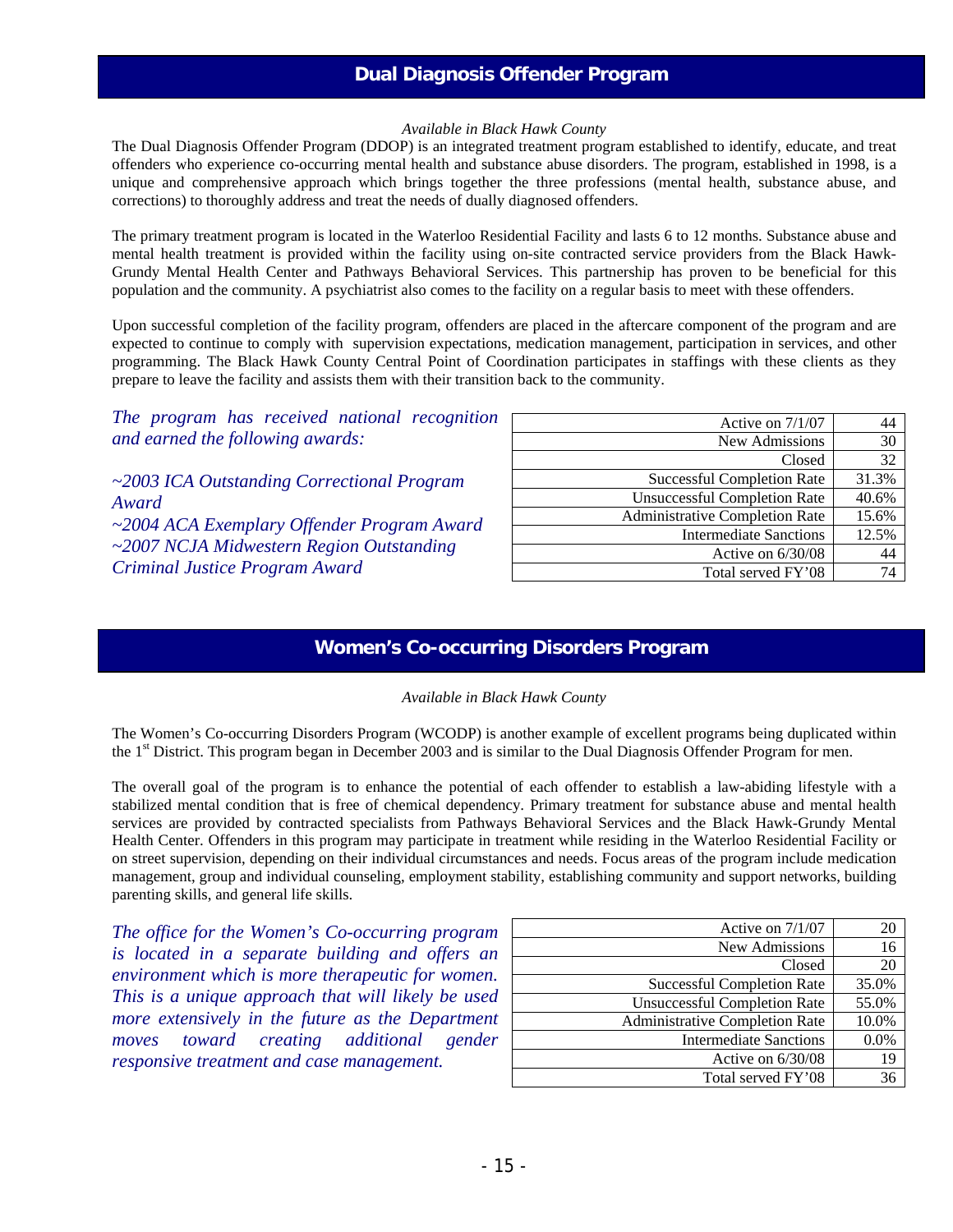### **Sex Offender Treatment Program**

#### *Available District-wide*

In 1988 the Iowa Legislature mandated the development of community based treatment programs for sex offenders and provided funding for programming in the First Judicial District. In the past 20 years the Sex Offender Treatment Program (SOTP) has undergone extensive changes in assessment, treatment, and supervision. In addition, several new laws have been enacted to more effectively track and monitor the whereabouts of sex offenders, restrict where they can live, and increase the length of time they remain under correctional supervision.

Program staff for the SOTP unit includes a Psychologist, a Polygraph Examiner, and 11 Specialized Probation/Parole Officers located across the District. All sex offenders are supervised at an enhanced level of supervision and are expected to participate in treatment provided by the Department. Various assessments are used to determine individual risk and ascertain treatment needs and goals. Testing instruments such as the polygraph and plethysmograph are used to verify information about sexual deviancy patterns, and monitor compliance with supervision conditions.

In the past year, a SOTP Cognitive Restructuring group and a specialized program for statutory offenders have been implemented. In addition, supervision of the SOTP unit has been streamlined to more efficiently address the complexities of new laws for sex offenders, sex offender registry issues, increased periods of supervision, electronic monitoring requirements, and the development of more uniform programming across the District.

| Active on $7/1/07$                    | 148   |
|---------------------------------------|-------|
| New Admissions                        | 73    |
| Closed                                | 64    |
| <b>Successful Completion Rate</b>     | 50.0% |
| <b>Unsuccessful Completion Rate</b>   | 32.8% |
| <b>Administrative Completion Rate</b> | 12.5% |
| <b>Intermediate Sanctions</b>         | 4.7%  |
| Active on $6/30/08$                   | 153   |
| Total served FY'08                    | 221   |

### **Electronic Monitoring**

*Available District-wide* 

Electronic monitoring is used to enhance offender accountability through the use of sophisticated technology. It is a cost-effective tool used to assist officers in monitoring the whereabouts of offenders in the community. Electronic monitoring is used primarily with sex offenders. In 2007, as required by Iowa law, all sex offenders with minor victims started being placed on electronic monitoring (global positioning system--GPS). The movements of an offender can be tracked by the GPS and viewed via computer by Department staff.

| <b>Electronic Monitoring Type</b>       | <b>Active on</b><br>6/30/08 |
|-----------------------------------------|-----------------------------|
|                                         |                             |
| Global Positioning – Satellite tracking |                             |
| of offender movement (including         |                             |
| cellular)                               | 120                         |
| Radio Frequency (ankle bracelets)       |                             |
| Voice Verification (voice patterns used |                             |
| during phone checks)                    |                             |
| <b>Total:</b>                           |                             |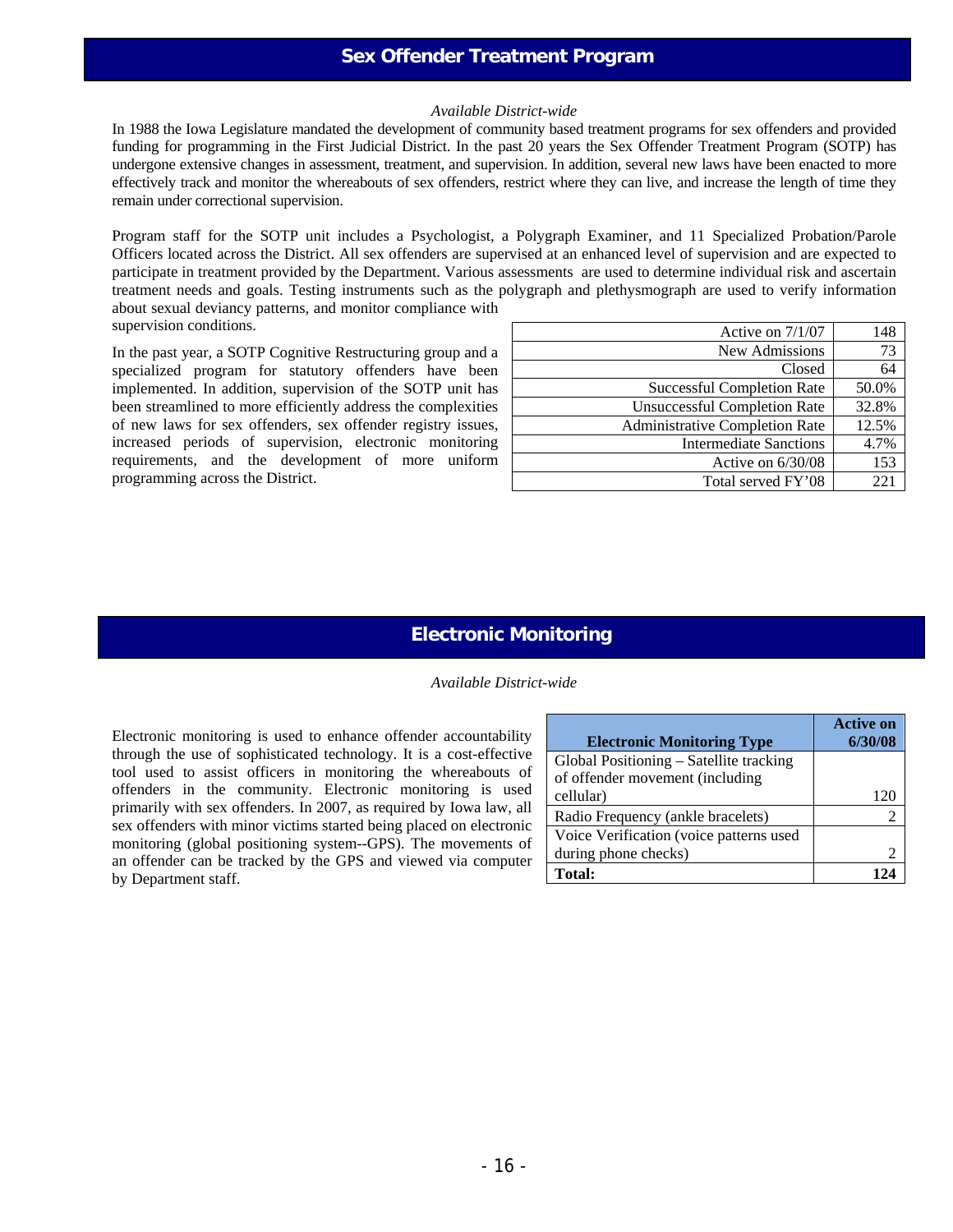# **Violator Program Aftercare**

#### *Available District-wide*

The Iowa Department of Corrections operates three Violator Programs which are located at the Iowa Correctional Institute for Women, the Newton Correctional Facility, and Luster Heights. The purpose of the programs is to provide an alternative to prison for offenders who have violated the conditions of their probation, parole, or work release. These offenders have typically exhausted other community treatment options, and the violator programs serve as a last chance effort to avoid full incarceration.

Violator programs are highly structured 4-6 month cognitive programs that seek to facilitate change in an offender's thinking and behavior. Curriculum topics include substance abuse, criminal thinking patterns, work readiness, relationships, parenting, violence prevention, money management, and the impact of crime on its victims.

Following completion of the Violator Program, offenders are released back to the community and are involved in aftercare programming provided by the Department. Each offender is required to complete 20 hours of aftercare programming. In addition, Violator Program graduates are placed on intensive supervision as part of the transition process back to the community.

*The Violator Aftercare Program reinforces the new skills learned in violator programs and encourages offenders to practice these new skills in the community.* 

| Active on $7/1/07$                  | 22    |
|-------------------------------------|-------|
| New Admissions                      | 33    |
| Closed                              | 42    |
| <b>Successful Completion Rate</b>   | 73.8% |
| <b>Unsuccessful Completion Rate</b> | 11.9% |
| Administrative Completion Rate      | 11.9% |
| <b>Intermediate Sanctions</b>       | 2.4%  |
| Active on $6/30/08$                 | 14    |
| Total served FY'08                  | 55    |

### **Cognitive Restructuring**

#### *Available District-wide*

Cognitive Restructuring is offered throughout the District and is designed to assist offenders in changing their thinking which in turn changes their behavior. The focus of program is to facilitate change by identifying specific "thinking errors" as described by Dr. Stanton E. Samenow, the program author. Dr. Samenow completed extensive research in this area and found that criminal offenders frequently demonstrated "errors in thinking" that did not accurately reflect reality and led to actions which created destructive consequences. Therefore, the program works with offenders to change their thinking patterns, thereby changing their actions.

- *Actions begin with thoughts.*
- *Our behavior is strongly influenced by our thinking.*
- *We can change our thinking.*

| Active on 7/1/07                      | 19    |
|---------------------------------------|-------|
| New Admissions                        | 215   |
| Closed                                | 209   |
| <b>Successful Completion Rate</b>     | 63.2% |
| <b>Unsuccessful Completion Rate</b>   | 22.5% |
| <b>Administrative Completion Rate</b> | 11.0% |
| <b>Intermediate Sanctions</b>         | 3.3%  |
| Active on 6/30/08                     | 23    |
| Total served FY08                     | 73.   |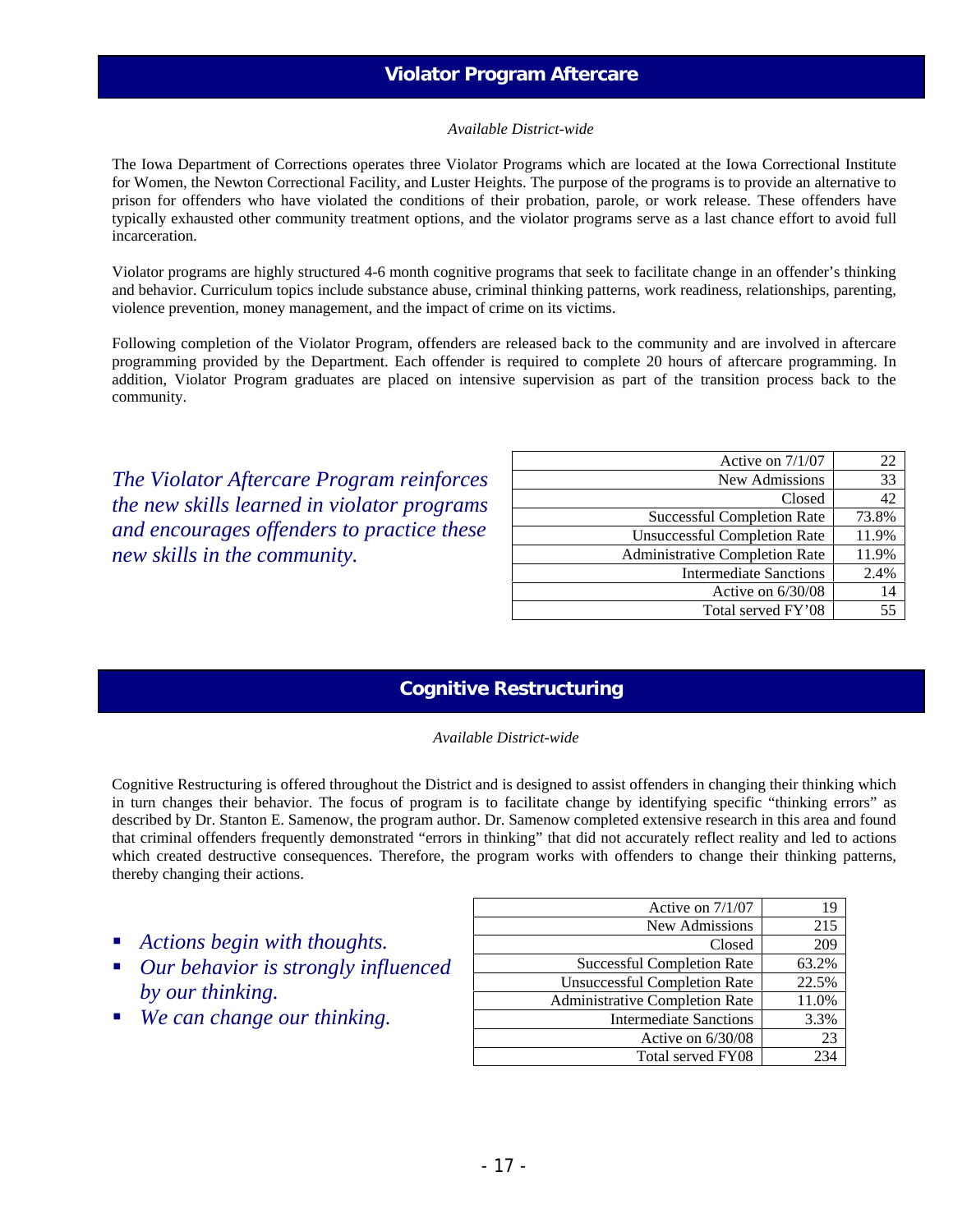### **Batterer's Education Program**

#### *Available District-wide*

Iowa law mandates that anyone convicted of domestic violence must complete the Batterer's Education Program (BEP). This program provides group education for offenders who have either been convicted of domestic violence charges or who have a pattern of abusive behavior within their relationships. Classes are offered at a variety of times to accommodate offender work schedules. To complete the program, participants must attend 24 two-hour sessions and satisfactorily complete all homework. In addition, all participants are responsible for paying for their classes. The program operates under a contract with BRIDGES and is completely funded by offender fees.

### *BEP Goals:*

- *To end domestic violence.*
- *To provide alternatives to coercive, dominating, and violent behaviors in intimate relationships.*
- *To ensure collaboration with the justice system, human service providers, and domestic violence programs to end domestic violence.*

| Active on 7/1/07                      | 324   |
|---------------------------------------|-------|
| New Admissions                        | 338   |
| Closed                                | 292   |
| <b>Successful Completion Rate</b>     | 87.0% |
| <b>Unsuccessful Completion Rate</b>   | 3.1%  |
| <b>Administrative Completion Rate</b> | 9.9%  |
| <b>Intermediate Sanctions</b>         | 0.0%  |
| Active on $6/30/08$                   | 356   |
| Total served FY'08                    | 662   |

# **CALM (Controlling Anger and Learning to Manage it)**

### *Available District-wide*

Controlling Anger and Learning to Manage it (CALM) is offered to offenders who experience difficulty managing their anger, or who have been convicted of assault, criminal mischief, disorderly conduct, or other similar charges. CALM groups are held for two hours each week for 24 weeks and are designed to reduce anger, violence, and emotional loss of control. CALM classes utilize cognitive restructuring and skill development approaches to engage participants in learning and developing an increased ability to manage stress and conflict in their lives. This program emphasizes personal responsibility and accountability on the part of the offender while addressing the consequences of criminal behavior.

*The CALM program recognizes that the key factor in the development of anger and aggression is what one THINKS—how the person perceives and interprets the situations they find themselves in.* 

| Active on $7/1/07$                    |       |
|---------------------------------------|-------|
| New Admissions                        | 96    |
| Closed                                | 72    |
| <b>Successful Completion Rate</b>     | 70.8% |
| <b>Unsuccessful Completion Rate</b>   | 15.3% |
| <b>Administrative Completion Rate</b> | 11.1% |
| <b>Intermediate Sanctions</b>         | 2.8%  |
| Active on 6/30/08                     | 30    |
| Total served FY'08                    |       |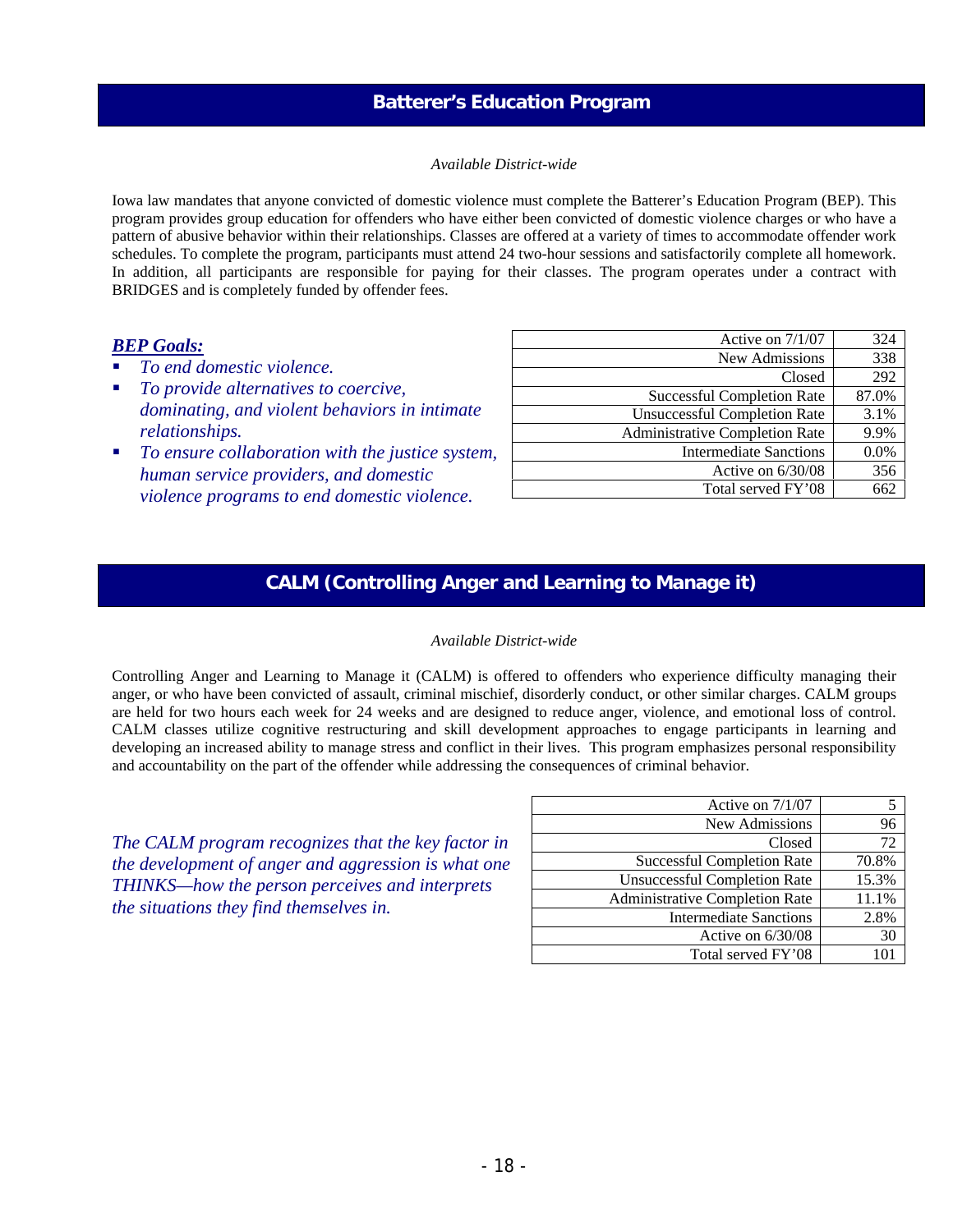## **Moving On**

#### *Available District-wide*

Moving On is a 26-session curriculum-based program that was developed exclusively for women offenders. The primary goal of the program is to provide women with pro-social alternatives and choices so that they can make lifelong changes. Weekly groups address topics such as strengths, assertiveness, skills, emotions, decision making, problem solving, family relationships, parenting, unhealthy relationships, and stress management. This is a research-based cognitive behavioral approach to learning and provides women with a network of support with opportunities to identify, understand, and use resources necessary to make healthy choices. The program has received positive reviews from both clients and facilitators.

*Research suggests that women offenders face different challenges than men, and therefore require unique services, delivered in a different way, under different circumstances.* 

| Active on 7/1/07                      |       |
|---------------------------------------|-------|
| New Admissions                        | 86    |
| Closed                                | 78    |
| <b>Successful Completion Rate</b>     | 39.7% |
| <b>Unsuccessful Completion Rate</b>   | 48.7% |
| <b>Administrative Completion Rate</b> | 10.3% |
| <b>Intermediate Sanctions</b>         | 1.3%  |
| Active on $6/30/08$                   |       |
| Total served FY'08                    |       |

### **Educational & Employment Services**

#### *Available in Dubuque, Oelwein, Waterloo, and West Union*

Employment has consistently been identified as one of the top four offender criminogenic need areas and has frequently been associated with success on supervision. Therefore, the Department is committed to working with offenders to enhance their employment opportunities. Education staff are available to provide individualized assistance to offenders working on Educational Assessments, GED Preparation, Job Skills Training, and Career Planning.

*Studies have shown that offenders who maintain steady employment typically have lower risk scores.* 

| <b>Education &amp; Employment Services Statistics FY '08</b> |     |  |
|--------------------------------------------------------------|-----|--|
| <b>Educational Assessments Administered</b>                  | 114 |  |
| <b>GED</b> Preparation Total Served                          | 172 |  |
| <b>Offenders Completing GED</b>                              | 10  |  |
| Job Development Total Served                                 | 242 |  |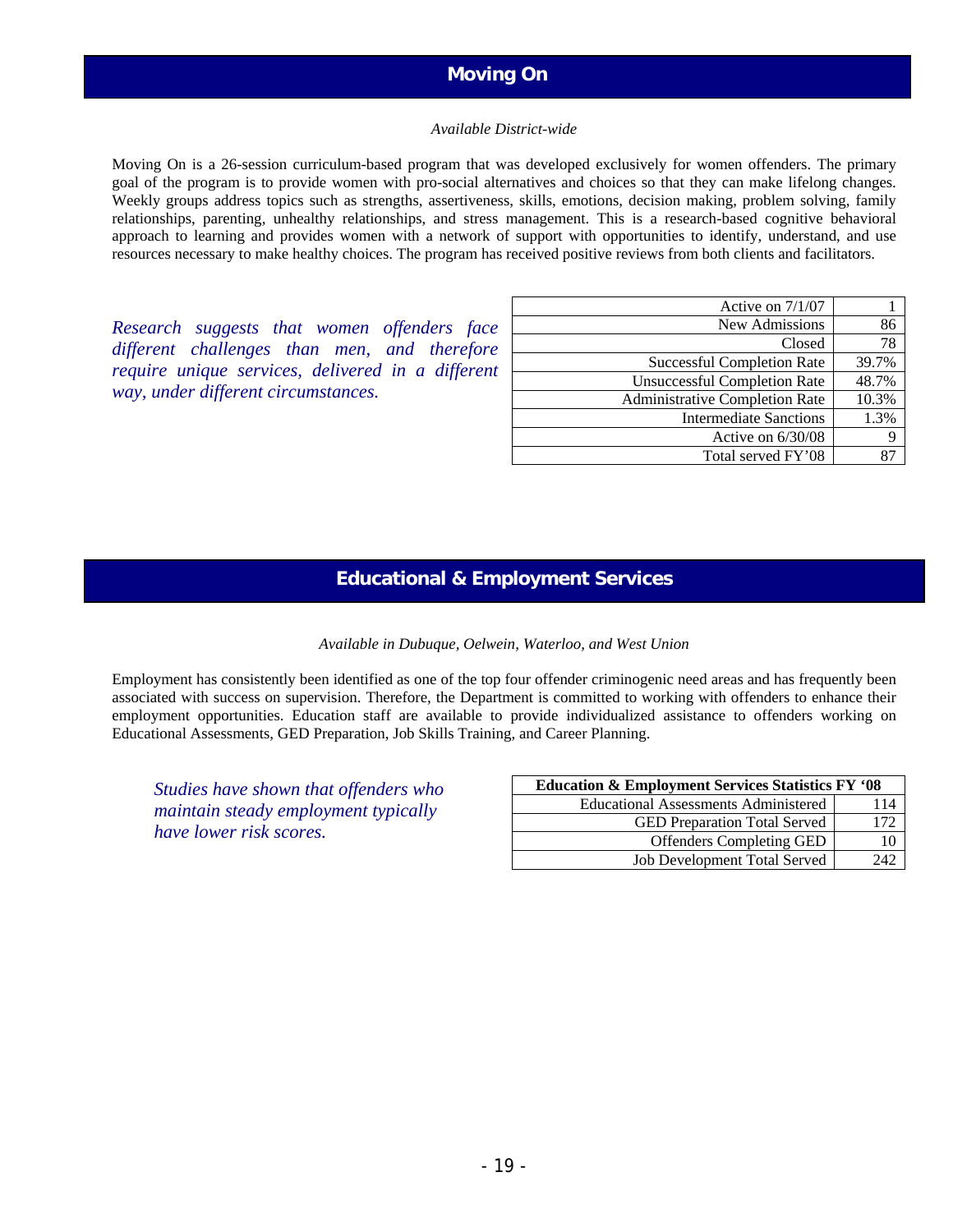# **Victim-Offender Intervention Services (VOIS)**

#### *Available District-Wide*

Victim-Offender Intervention Services is a voluntary program that provides opportunities for individuals affected by crime to actively participate in dealing with the consequences of that crime.

#### **Program Options:**

- ¾ *Direct Communication* face to face meetings between those affected by the crime and the offender, with a trained facilitator; restitution and reparation agreements may be part of the process
- ¾ *Indirect Communication* verbal or written communication through the program facilitator
- ¾ *Reparation Circle* meeting with the offender, family members, trained community volunteers, and a trained facilitator focusing on holding the offender accountable for harm caused to the community, as well as the direct victim
- ¾ *Victim Impact Classes –* classes using a cognitive-based curriculum, videos, and victim panels to assist offenders in developing an increased sensitivity toward victims and greater awareness of harm created by crime

#### **<u> OWI Victim Impact</u> <b>Victim Impact Victim Impact**

| Active on 7/1/07                      |       |
|---------------------------------------|-------|
| New Admissions                        | 159   |
| Closed                                | 140   |
| <b>Successful Completion Rate</b>     | 80.0% |
| <b>Unsuccessful Completion Rate</b>   | 13.6% |
| <b>Administrative Completion Rate</b> | 5.7%  |
| <b>Intermediate Sanctions</b>         | .7%   |
| Active on $6/30/08$                   | 21    |
| Total served FY'08                    | 163   |

| Active on $7/1/07$                    | 18    |
|---------------------------------------|-------|
| New Admissions                        | 65    |
| Closed                                | 79    |
| <b>Successful Completion Rate</b>     | 72.2% |
| <b>Unsuccessful Completion Rate</b>   | 12.7% |
| <b>Administrative Completion Rate</b> | 12.7% |
| Intermediate Sanctions                | 2.5%  |
| Active on $6/30/08$                   |       |
| Total served FY'08                    |       |

| <b>Victim-Offender Intervention Services</b> |    |
|----------------------------------------------|----|
| Victims Assisted with:                       |    |
| <b>Restitution Information</b>               | 58 |
| Advocacy/Offender Information                | 45 |
| Crime Victim Compensation/Registration       | 15 |
| Assisted in a Crises Situation               | 11 |
| <b>Referrals to Community Resources</b>      | 37 |
| <b>Total Served</b>                          |    |

| <b>Victim Impact Class Speakers</b>                           |    | <b>Staff Victimization</b>       |  |
|---------------------------------------------------------------|----|----------------------------------|--|
| Experienced Victim Impact Speakers who participated this year | 17 | and Support Services (SVSS)      |  |
| New Victim Impact Speakers who participated this year         | 4  | Number of Staff who participated |  |
| <b>Total Victim Impact Speakers Utilized</b>                  | 21 | in a SVSS peer support service   |  |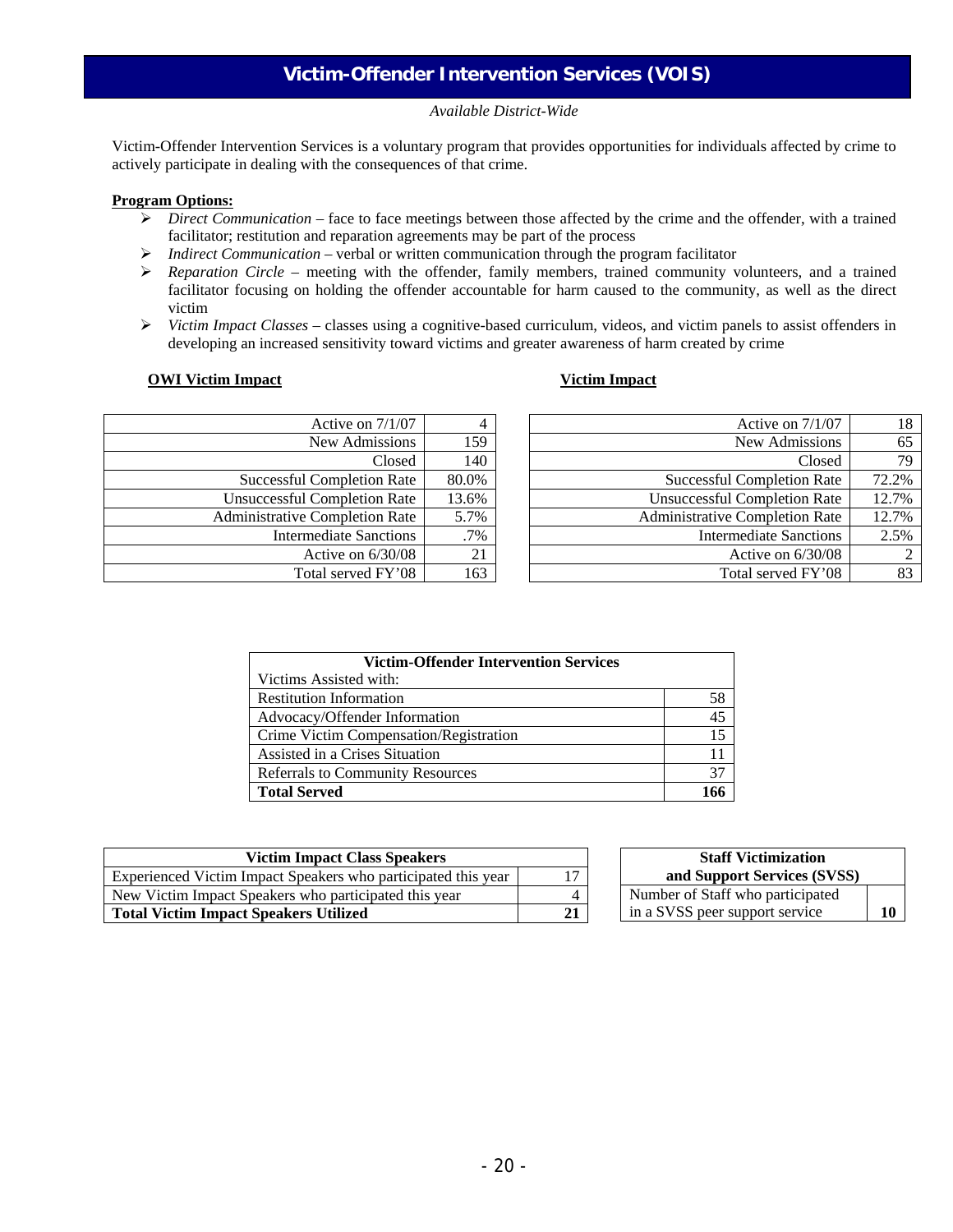### **Standard Pre-Trial Supervision**

#### *Available throughout the District*

The Department established Pre-Trial Services in 1974. Arrestees are interviewed in local jails and are assessed for their likelihood to be present for future court appearances and their potential danger to the community. Recommendations to the Court for release may include release on own recognizance, release with supervision, release on bond, or release on bond with supervision. If release with supervision is ordered, the defendant is monitored to assure attendance at court appearances and compliance with conditions of release. Defendants will be supervised until the disposition of their cases or until further Court order.

# Pre-Trial Interviews Completed FY '08=856

| Active on 7/1/07                      | 281   |
|---------------------------------------|-------|
| New Admissions                        | 833   |
| Closed                                | 773   |
| <b>Successful Completion Rate</b>     | 88.7% |
| <b>Unsuccessful Completion Rate</b>   | 1.7%  |
| <b>Administrative Completion Rate</b> | 9.6%  |
| Intermediate Sanctions                | 0.0%  |
| Active on $6/30/08$                   | 292   |
| Total served FY'08                    | 1.114 |

### **Intensive Pre-Trial Supervision**

### *Available in Waterloo*

In 1985 the Department established an Intensive Pre-Trial Supervision Program to help alleviate jail overcrowding in Black Hawk County. Even after the construction of a new county jail, Intensive Pre-trial Supervision has continued to provide services for high-risk defendants who may otherwise remain incarcerated. The program is a cost-effective alternative to incarceration for people awaiting further Court proceedings in their cases.

Intensive Pre-Trial **Interviews Total Conducted FY '08=177** 

Í

| Active on 7/1/07                      | 33    |
|---------------------------------------|-------|
| New Admissions                        | 50    |
| Closed                                | 61    |
| <b>Successful Completion Rate</b>     | 57.4% |
| <b>Unsuccessful Completion Rate</b>   | 9.8%  |
| <b>Administrative Completion Rate</b> | 26.2% |
| <b>Intermediate Sanctions</b>         | 4.0%  |
| Active on 6/30/08                     | 22    |
| Total served FY08                     |       |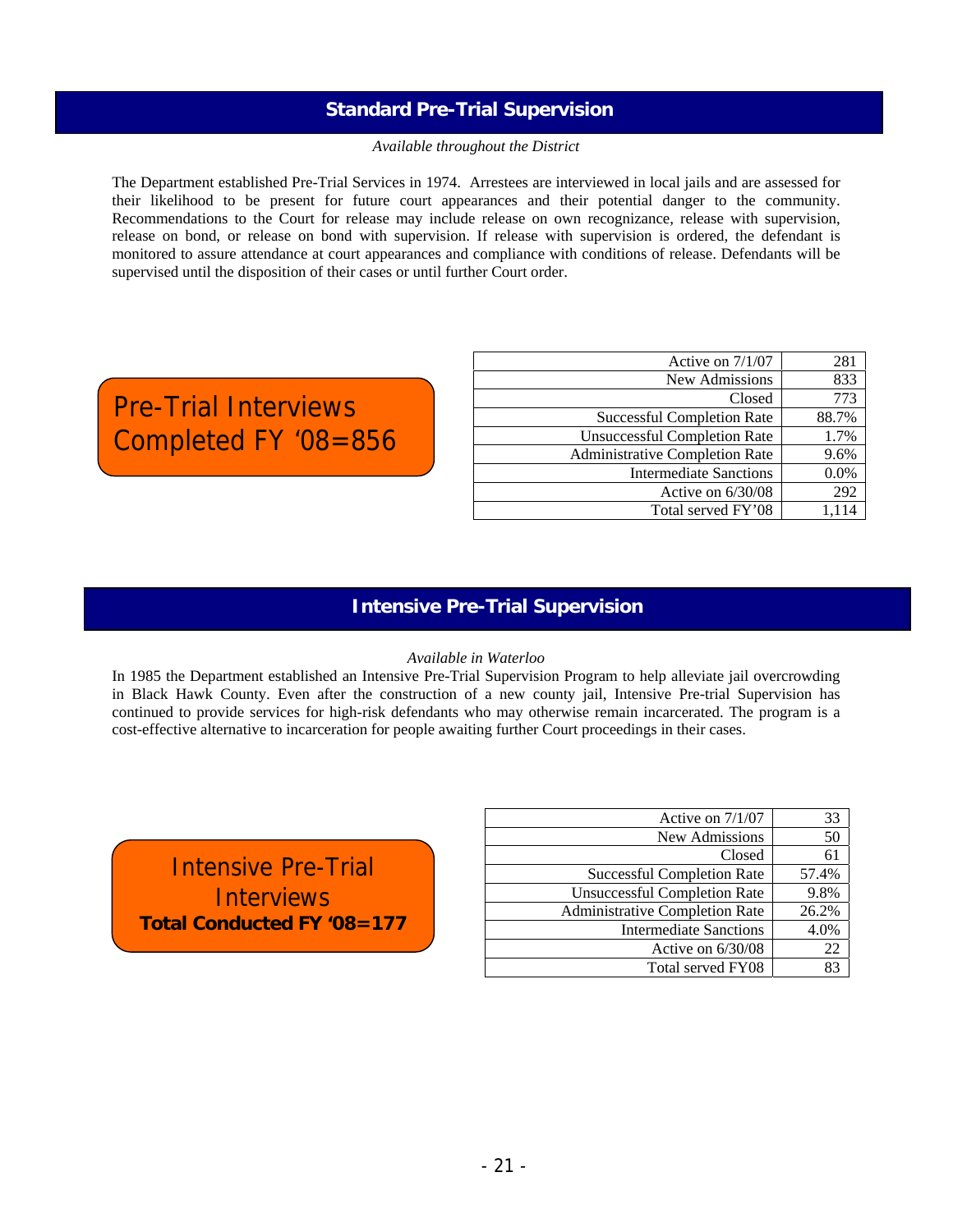### **Low Risk Probation**

### *Available throughout the District*

The Low Risk Supervision Program was developed to remove the majority of low risk offenders from standard supervision caseloads in order to address high caseloads for standard officers in a cost-effective manner. Offenders participate in a group intake where they are informed of their court-ordered obligations and responsibilities for supervision. Once their obligations are met, they may be eligible for discharge consideration.

### **The Low Risk Supervision Program consists of:**

- High offender to staff ratios
- Group sign-ups
- Shortened supervision
- Monitoring of court-ordered requirements

| Active on 7/1/07                    | 505   |
|-------------------------------------|-------|
| New Admissions                      | 473   |
| Closed                              | 489   |
| <b>Successful Completion Rate</b>   | 78.1% |
| <b>Unsuccessful Completion Rate</b> | 11.0% |
| Administrative Completion Rate      | 9.6%  |
| <b>Intermediate Sanctions</b>       | 1.2%  |
| Active on $6/30/08$                 | 493   |
| Total served FY08                   |       |

### **Minimal Risk Supervision Program**

#### *Available in Waterloo*

The Minimal Risk Supervision Program was developed to provide efficient management of minimal risk offenders to allow more staff time to be targeted to high risk offenders. Offenders placed in the Minimal Risk Supervision Program include cases that are assessed by the Intake/Assessment Unit and simple and serious misdemeanors. The program does not include parole offenders, sex offenders, or offenders determined to have high needs, a pattern of violence, or who have serious charges pending. Upon completion of Court-ordered and Department imposed conditions of supervision, offenders may be eligible for discharge consideration.

### **The Minimal Risk Supervision Program consists of:**

- High offender to staff ratios
- Shortened supervision
- Monitoring of court-ordered and department imposed requirements
- Minimal contact standards

| Active on $7/1/07$                    | 258             |
|---------------------------------------|-----------------|
| New Admissions                        | 177             |
| Closed                                | 155             |
| <b>Successful Completion Rate</b>     | 76.1%           |
| <b>Unsuccessful Completion Rate</b>   | 3.2%            |
| <b>Administrative Completion Rate</b> | 14.8%           |
| <b>Intermediate Sanctions</b>         | 5.8%            |
| Active on 6/30/08                     | 275             |
| Total served FY08                     | 43 <sup>5</sup> |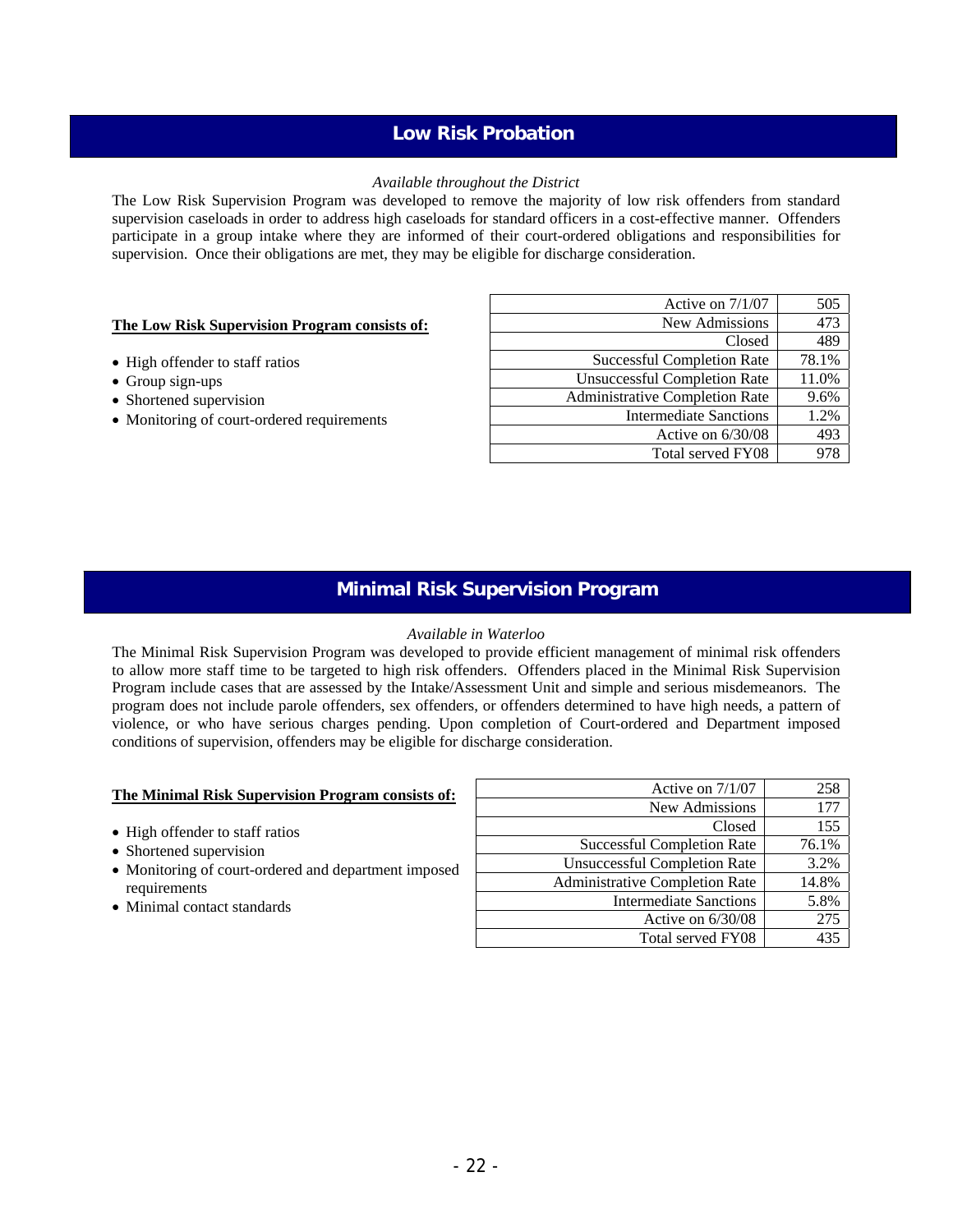### **Standard Probation & Parole**

**Probation:** Offenders are placed on probation after being found guilty of a criminal offense. They typically receive a jail or prison sentence which is suspended "with good behavior" and they are then placed on probation. This sentencing option gives offenders an opportunity to correct their behavior while remaining in the community. In order to effectively address criminogenic needs, offenders participate in an assessment process, case planning, and appropriate treatment. Probation Officers monitor compliance with supervision expectations, work with offenders to facilitate behavioral change, and report progress to the Court.

**Parole:** Offenders are granted a parole as authorized by the Iowa Board of Parole either directly out of a state institution or from a Work Release Facility. The 1<sup>st</sup> District Re-Entry Coordinator works with prison counselors and re-entry coordinators to help facilitate a smooth transition from incarceration back to the community. Parole Officers conduct assessments, make referrals for treatment and assistance, facilitate lifestyle changes, and monitor compliance with parole conditions.

| <b>Probation</b> (all Specialties included) |  |  |
|---------------------------------------------|--|--|
|                                             |  |  |

| Active on $7/1/07$                    | 3,557 |
|---------------------------------------|-------|
| New Admissions                        | 2,166 |
| Closed                                | 2,062 |
| <b>Successful Completion Rate</b>     | 78.1% |
| <b>Unsuccessful Completion Rate</b>   | 19.1% |
| <b>Administrative Completion Rate</b> | 2.8%  |
| <b>Intermediate Sanctions</b>         | 0.0%  |
| Active on 6/30/08                     | 3,452 |
| Total served FY08                     | 5.723 |

# **Parole (all Specialties included)**

| Active on 7/1/07                      | 568   |
|---------------------------------------|-------|
| New Admissions                        | 460   |
| Closed                                | 457   |
| <b>Successful Completion Rate</b>     | 63.0% |
| <b>Unsuccessful Completion Rate</b>   | 23.4% |
| <b>Administrative Completion Rate</b> | 0.5%  |
| <b>Intermediate Sanctions</b>         | 13.1% |
| Active on 6/30/08                     | 571   |
| Total served FY08                     |       |

### **Intensive Probation & Parole**

### *Available in Waterloo and Dubuque*

Offenders supervised under Intensive Supervision have been assessed as high-risk and typically require more assistance and supervision than those on standard probation or parole. These offenders may be subject to increased contact standards, frequent home visits, curfews, surveillance, and may be required to wear electronic monitoring devices. In addition, these offenders are usually involved in rigorous treatment activities to address specific need areas. Intensive Supervision is available for several special programs and populations.

# **Intensive Probation & Parole**

| Active on $7/1/07$                    | 143   |
|---------------------------------------|-------|
| New Admissions                        | 154   |
| Closed                                | 152   |
| <b>Successful Completion Rate</b>     | 55.9% |
| <b>Unsuccessful Completion Rate</b>   | 28.9% |
| <b>Administrative Completion Rate</b> | 5.9%  |
| <b>Intermediate Sanctions</b>         | 9.2%  |
| Active on $6/30/08$                   | 136   |
| Total served FY08                     | 79    |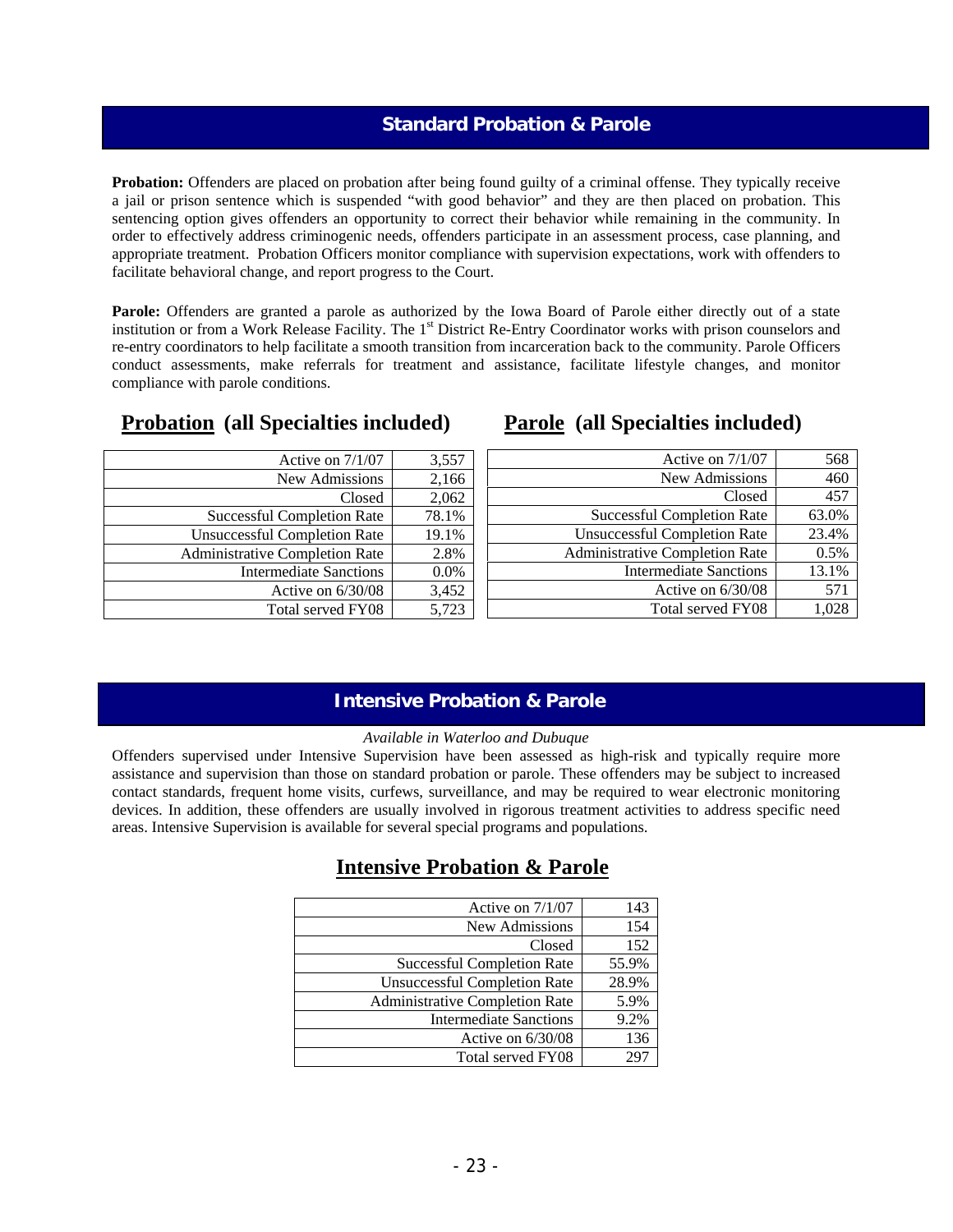# **Day Reporting**

In 2001 the Department implemented the Day Reporting Program as another alternative supervision level to effectively address the needs of offenders. Offenders are ordered to reside in a Residential Facility via the Court or the Corrections Continuum, and then may be placed under Day Reporting status in lieu of residing in a Residential Facility. While on Day Reporting, offenders are 'tied' to facility rules but can live in their private residences. However, their compliance with supervision rules is strictly monitored and any rule violations may result in immediate placement in the Residential Facility. Day Reporting has been effective in providing a combination of strict supervision with the ability to quickly use intermediate sanctions when necessary.

| Active on $7/1/07$                    | 94    |
|---------------------------------------|-------|
| New Admissions                        | 269   |
| Closed                                | 276   |
| <b>Successful Completion Rate</b>     | 55.4% |
| <b>Unsuccessful Completion Rate</b>   | 11.6% |
| <b>Administrative Completion Rate</b> | 4.0%  |
| <b>Intermediate Sanctions</b>         | 29.0% |
| Active on $6/30/08$                   | 85    |
| Total served FY08                     | 363   |

### **Pre-Sentence Investigations**

The Pre-Sentence Investigation is a detailed report provided to the court prior to sentencing. Because the Court has considerable discretion in most cases, it relies on the report to provide an accurate and objective description of the individual and their background. The report includes details regarding an individual's criminal history, substance abuse issues, social history, family, education, employment, and other pertinent information. Also included are proposed correctional and treatment plans to meet the needs of the offender and safeguard the public. Finally, a sentencing recommendation from the Department is made to the Court. The Pre-Sentence Investigation report also provides valuable information to other correctional staff who later supervise the offender.

| Form Type            | <b>PSI Count</b> | <b>PSI Percentage</b> |
|----------------------|------------------|-----------------------|
| Long                 | 519              | 35.20%                |
| Short                | 861              | 58.50%                |
| Pre Plea             | 93               | 6.30%                 |
| <b>Total/Percent</b> | 1.473            | 100.00%               |

### **Pre-Sentence Investigations by Offense Type**

| <b>Offense Type</b>  | <b>Total</b> | Percentage |
|----------------------|--------------|------------|
| Violent              | 166          | 11.30%     |
| Property             | 411          | 27.90%     |
| Drug                 | 466          | 31.60%     |
| <b>Public Order</b>  | 390          | 26.50%     |
| Other                | 28           | 1.90%      |
| Unknown              | 12           | 0.80%      |
| <b>Total/Percent</b> | 1,473        | 100.00%    |

#### **Pre-Sentence Investigations by Form Type Pre-Sentence Investigations by Offense Class**

| <b>Offense Class</b>                                      | Total | Percentage |
|-----------------------------------------------------------|-------|------------|
| A Felony                                                  | 2     | $0.10\%$   |
| <b>B</b> Felony                                           | 22    | 1.50%      |
| C Felony                                                  | 156   | 10.60%     |
| D Felony                                                  | 514   | 34.90%     |
| Felony - Enhancement<br>to Original Penalty<br>Aggravated | 30    | 2.00%      |
| Misdemeanor                                               | 142   | $9.60\%$   |
| Serious Misdemeanor                                       | 578   | 39.20%     |
| Simple Misdemeanor                                        | 15    | $1.00\%$   |
| <b>NCIC Virtual Code</b>                                  | 1     | 0.10%      |
| <b>Special Sentence</b>                                   |       |            |
| 2005                                                      | 1     | 0.10%      |
| N/A                                                       | 12    | 0.80%      |
| <b>Total/Percent</b>                                      | 1,473 | 100.00%    |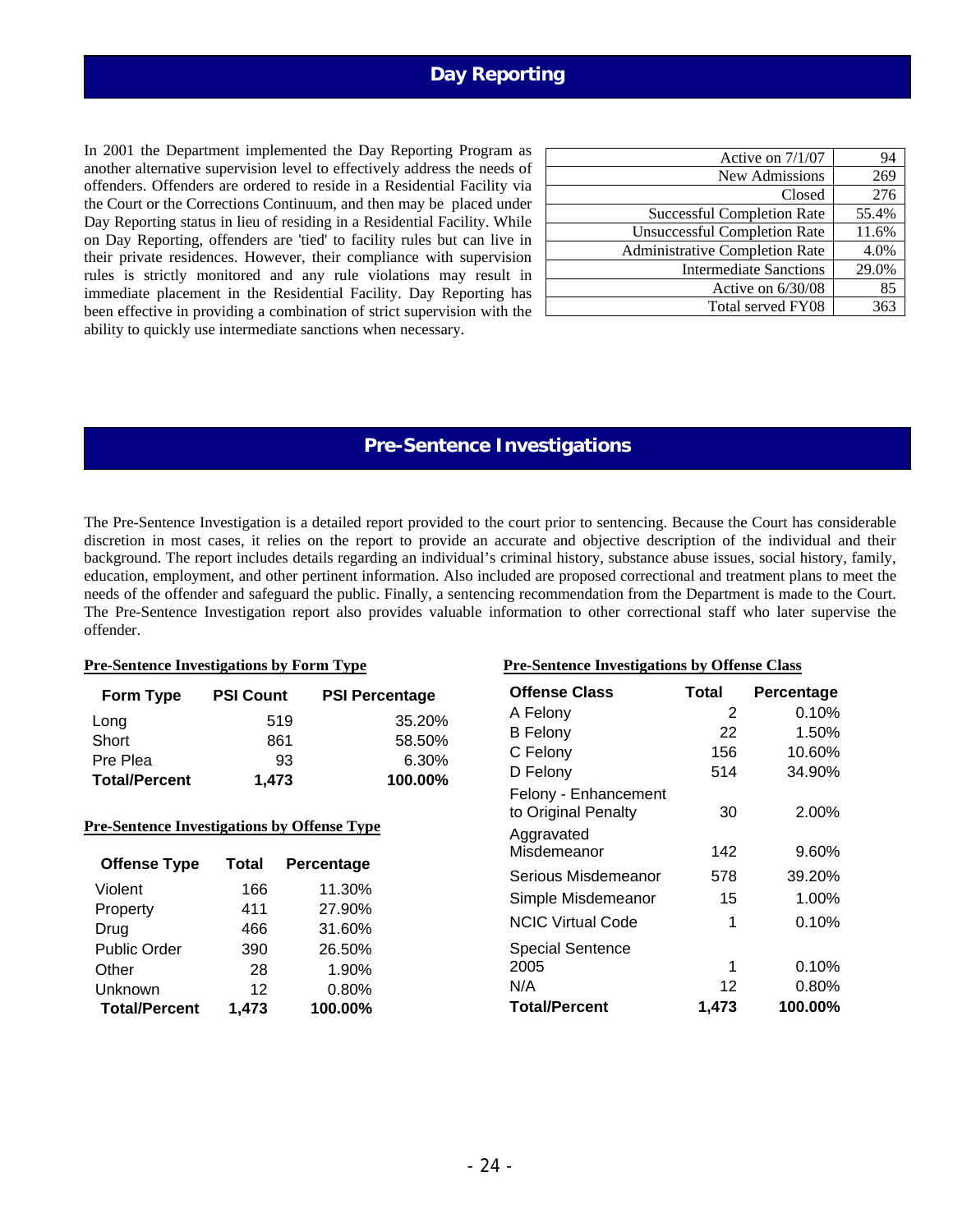### **First District Residential Facilities: Dubuque, Waterloo, & West Union**

Offenders are committed to Residential Facilities either by Court order, through the Corrections Continuum, or as ordered by the Iowa Board of Parole. In addition, Federal residents may be housed in residential facilities via a contract with the United States Bureau of Prisons. Offenders may be placed in facilities on several different legal statuses such as pre-trial, probation, parole, work release, and federal.

First District Facilities provide safe and secure environments which are conducive to positive offender change. Offenders progress through facility programs via a level system, whereby privileges are gained through compliance with program rules and treatment objectives. Programming is individually tailored to meet offender needs and may include securing and maintaining employment, participating in an education program, performing community service work, substance abuse and mental health counseling, and cognitive-behavioral treatment. Residential Probation/Parole Officers assist offenders with money management to ensure they meet their financial obligations including victim restitution and child support. Facility residents also pay rent to the facility, which helps defray the costs associated with their stay.

# **Total Bed Capacity=278 Male=237 Female=41**

| <b>Program Capacity Summary</b> |  |  |
|---------------------------------|--|--|
| <b>Facilities Capacity</b>      |  |  |
| Occupancy 6/30/08               |  |  |

| <b>Program Utilization Summary</b>    |       |  |
|---------------------------------------|-------|--|
| Active on $7/1/07$                    | 292   |  |
| New Admissions                        | 890   |  |
| Closed                                | 907   |  |
| <b>Successful Completion Rate</b>     | 80.5% |  |
| <b>Unsuccessful Completion Rate</b>   | 18.3% |  |
| <b>Administrative Completion Rate</b> | 1.2%  |  |
| Active on $6/30/08$                   | 278   |  |
| Total Served FY '08                   | 1.182 |  |

### **FY 2008 Average Length of Stay in Residential Facilities by Supervision Status (REAL only)**

| <b>Supervision Status</b>                | <b>Length of Stay (Total</b><br>Days Served) | <b>Successful</b><br><b>Case Closures</b> | Average<br><b>Length of Stay</b><br>(Months) |
|------------------------------------------|----------------------------------------------|-------------------------------------------|----------------------------------------------|
| <b>Work Release</b>                      | 24,094                                       | 246                                       | 3.22                                         |
| <b>OWI Continuum</b>                     | 8,519                                        | 81                                        | 3.46                                         |
| <b>Parole</b>                            | 369                                          | 1                                         | 12.14                                        |
| Federal                                  | 4,675                                        | 44                                        | 3.50                                         |
| <b>Probation</b>                         | 18,997                                       | 141                                       | 4.43                                         |
| <b>Pretrial Release With Supervision</b> | 6                                            | 2                                         | 0.10                                         |
| <b>Jail (Designated Site)</b>            | 1,445                                        | 20                                        | 2.38                                         |
| <b>Region Average Length of Stay</b>     | 58,105                                       | 535                                       | 3.6                                          |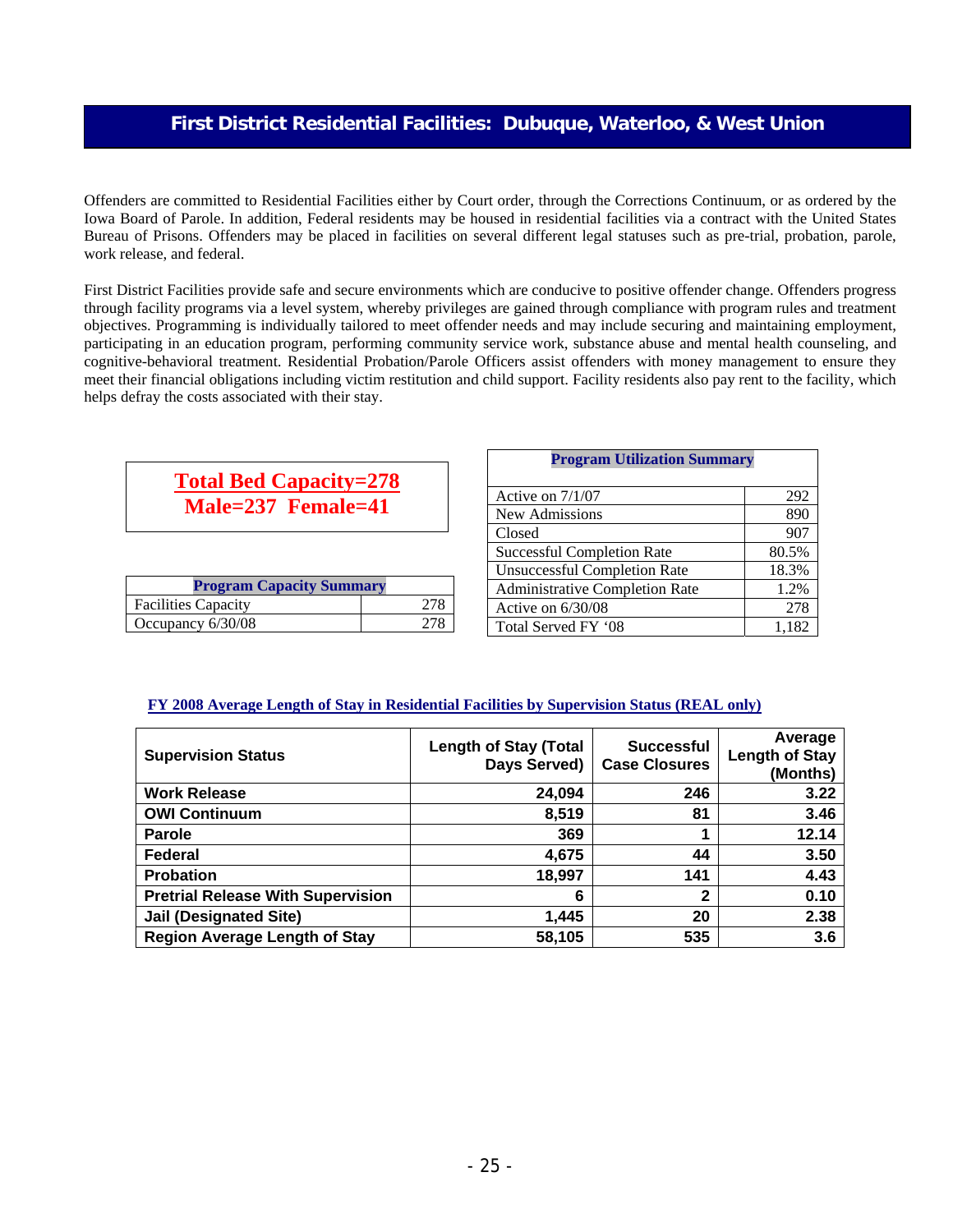# **First District Residential Facilities: Dubuque, Waterloo, & West Union**

Residential Supervision is provided in all three facilities for the following types of offenders:

- Work Release
- Operating While Intoxicated
- Probationers
- Federal
- Direct Sentence/Alternative Jail Site
- Interstate Compact
- Parole
- Pre-trial Release

**Total admissions – 1st District Facilities FY '08: 890**

### **1st Judicial District Residential Facility Cases by Supervision Status (R and VC Beds only)**

| <b>Supervision</b><br><b>Status</b>                   | <b>Active on</b><br>$7 - 1 - 07$ | <b>New</b><br><b>Admits</b> | <b>Closures</b> | <b>Active on</b><br>$6 - 30 - 08$ | <b>Offenders Served</b> |
|-------------------------------------------------------|----------------------------------|-----------------------------|-----------------|-----------------------------------|-------------------------|
| Federal                                               | 22                               | 72                          | 79              | 16                                | 94                      |
| Interstate Compact<br>Probation                       | 1                                |                             | $\overline{2}$  |                                   | 1                       |
| Jail<br>(Designated Site)                             | 4                                | 27                          | 26              | 3                                 | 31                      |
| <b>OWI Continuum</b>                                  | 30                               | 95                          | 112             | 39                                | 125                     |
| Parole                                                | 1                                | 5                           | 3               |                                   | $\,6\,$                 |
| <b>Pretrial Release</b><br><b>Without Supervision</b> |                                  | 1                           |                 |                                   | 1                       |
| <b>Pretrial Release</b><br>With Supervision           | 1                                | 8                           | 3               |                                   | 9                       |
| Probation                                             | 143                              | 360                         | 383             | 131                               | 503                     |
| <b>Work Release</b>                                   | 90                               | 322                         | 299             | 89                                | 412                     |
| <b>District Total</b>                                 | 292                              | 890                         | 907             | 278                               | 1,182                   |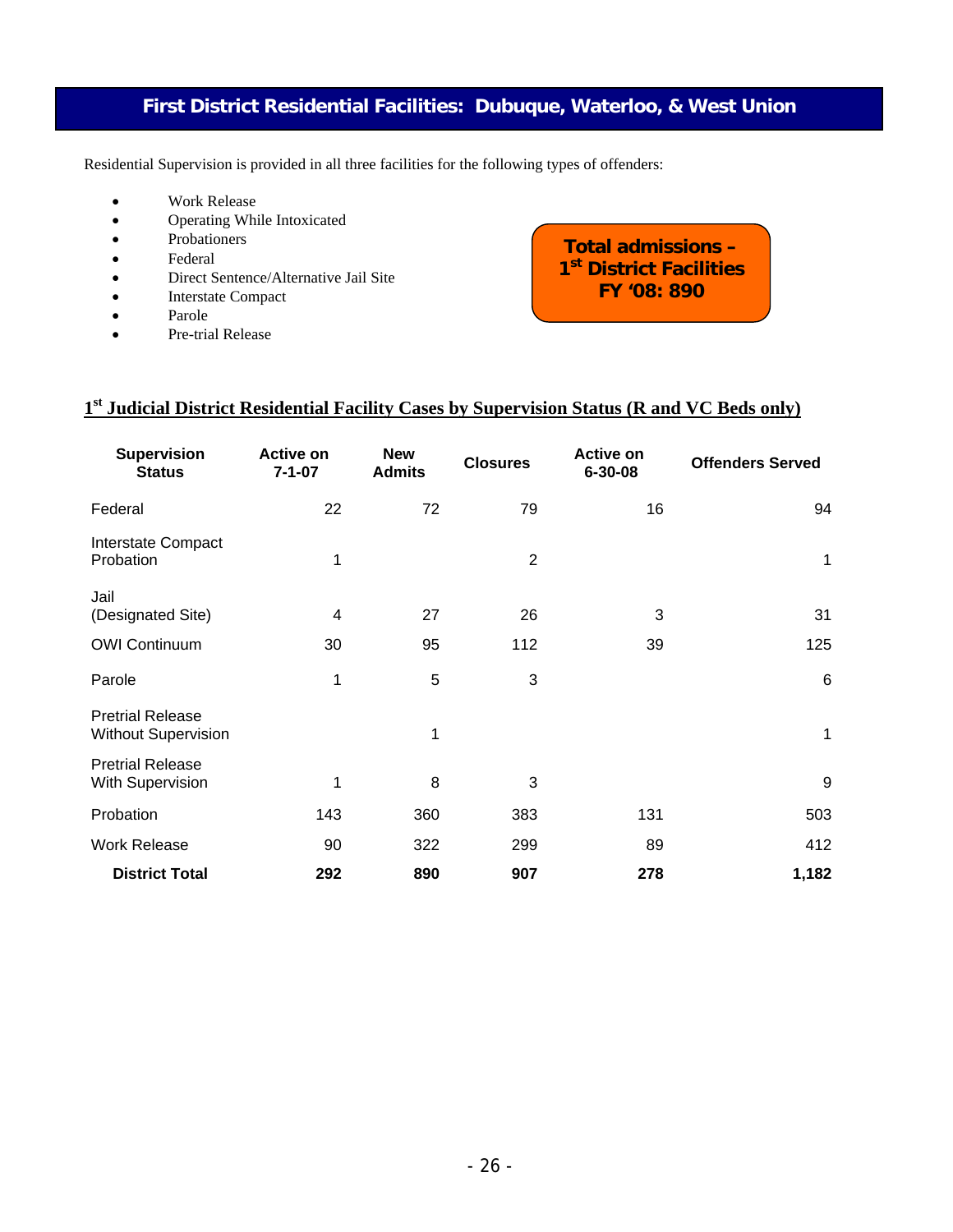# **First District Residential Facilities**









**West Union Residential Facility**

**Bed Capacity=48 Male=40 Female=8** 

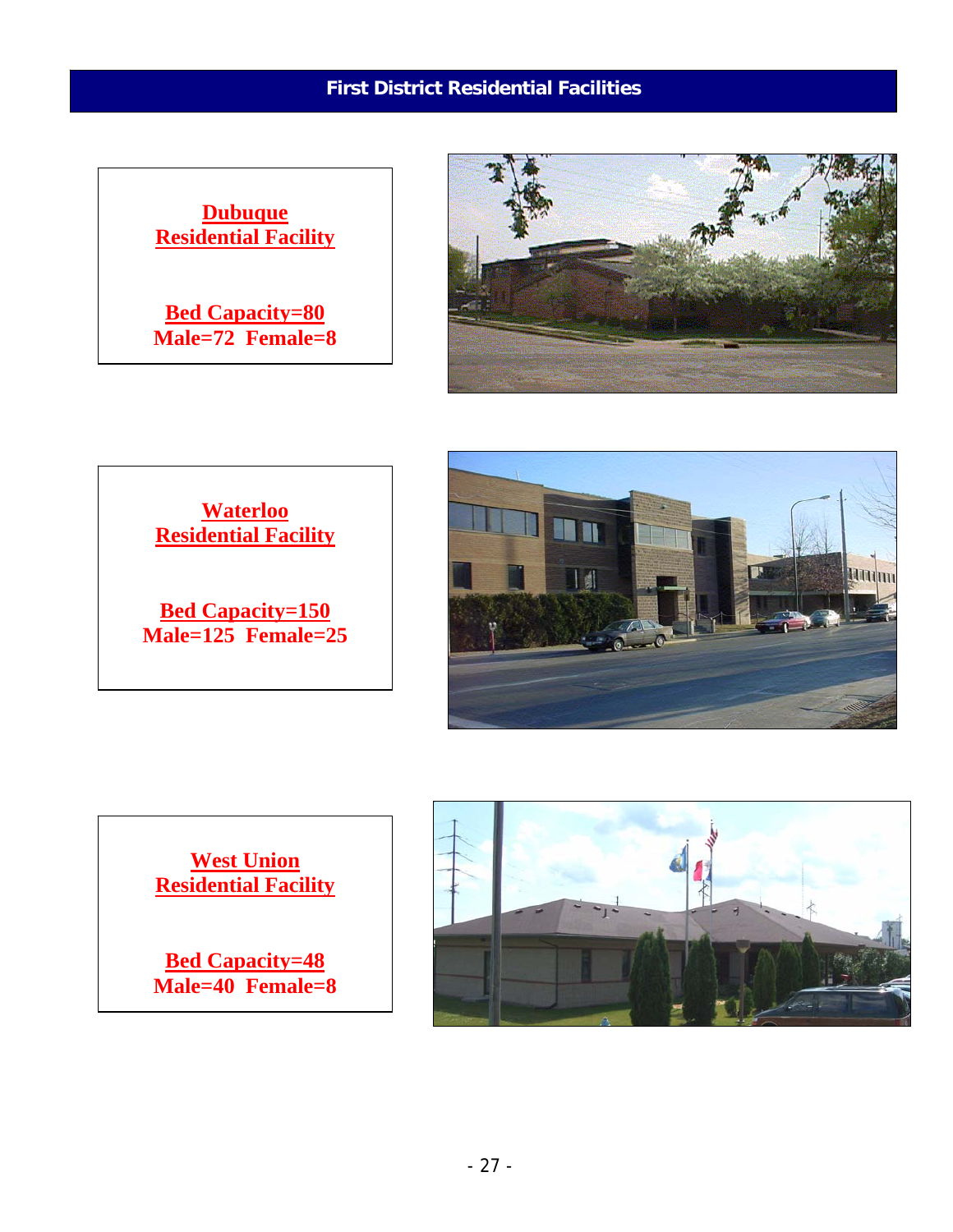# **1st District Residential Facility Closures by Supervision Status and Closure Category**

| <b>Supervision Status</b>                             | Administrative | <b>Successful</b> | <b>Unsuccessful</b> | <b>Totals</b> |
|-------------------------------------------------------|----------------|-------------------|---------------------|---------------|
| Federal                                               | 0              | 71 (89.9%)        | $8(10.1\%)$         | 79 (8.7%)     |
| Interstate Compact<br>Probation                       | 0              | $1(50.0\%)$       | $1(50.0\%)$         | 2(.2%)        |
| Jail (Designated<br>Site)                             | 0              | 20 (76.9%)        | $6(23.1\%)$         | 26 (2.9%)     |
| <b>OWI Continuum</b>                                  | $2(1.8\%)$     | 104 (92.9%)       | 6(5.4%)             | 112 (12.3%)   |
| Parole                                                | 0              | $3(100\%)$        | 0                   | 3(.3%)        |
| <b>Pretrial Release</b><br><b>Without Supervision</b> | 0              | 0                 | 0                   | 0             |
| <b>Pretrial Release With</b><br>Supervision           | 0              | $3(100\%)$        | 0                   | 3(.3%)        |
| Probation                                             | 9(2.3%)        | 277 (72.3%)       | 97 (25.3%)          | 383 (42.2%)   |
| <b>Work Release</b>                                   | 0              | 251 (83.9%)       | 48 (16.1%)          | 299 (33.0%)   |
| <b>Closure Category</b><br><b>Totals/Percents</b>     | 11 (1.2%)      | 730 (80.5%)       | 166 (18.3%)         | 907 (100%)    |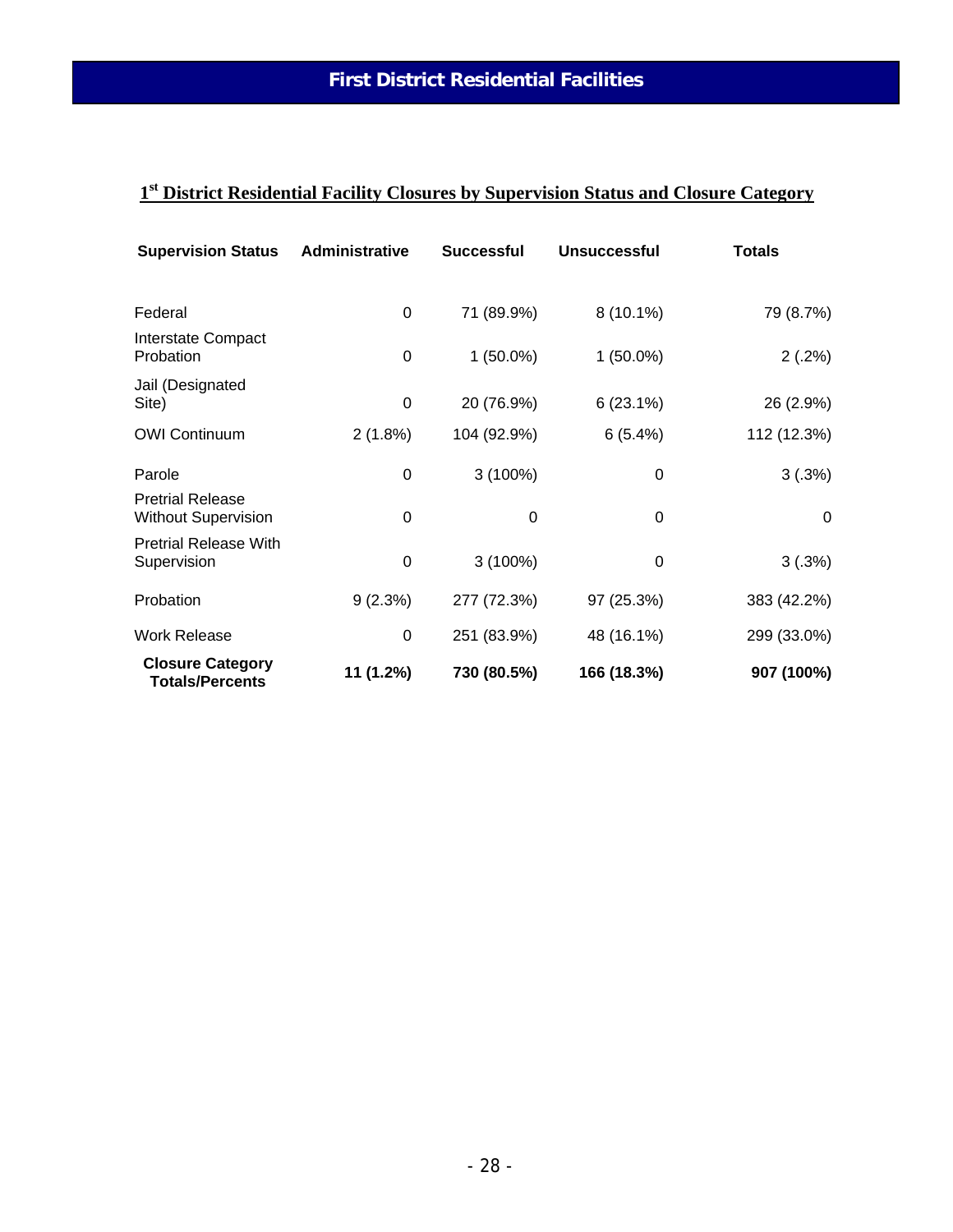### **Community Service Work**

### *Available District-wide*

The 1<sup>st</sup> District is committed to helping restore harm done to the many victims in our communities. One method used to help accomplish this goal is for offenders to perform community service work in our neighborhoods. While this labor certainly benefits the community, it can also provide opportunities for offenders to learn job skills and develop a sense of responsibility to society. There are several options for how and why community service work is ordered and incorporated into programming. These may include:

*Community Service Sentencing:* Offenders are ordered by the Court to perform community service work as part of their probation conditions.

*Community Service In Lieu of Payment for Court Fees:* Offenders may perform community service work in lieu of paying selected court fees, if approved by the Court. Community service work can not be used to repay any victim damages or victim restitution.

*Community Service as an Intermediate Sanction:* Offenders may be ordered by the Court or the Corrections Continuum Committee to perform community service work as a penalty for violations of supervision.

*Community Service as a Component of the Level System:* Offenders are required to perform 20 hours of community service work in order to advance through the Residential Facility Level System, which determines eligibility for furloughs and successful discharge from the facility.

|                                                 | Number of        | <b>Hours</b> |                                                                                                 | <b>Locations</b>                                                                                                                                                          |
|-------------------------------------------------|------------------|--------------|-------------------------------------------------------------------------------------------------|---------------------------------------------------------------------------------------------------------------------------------------------------------------------------|
| <b>Office/Facility</b>                          | <b>Offenders</b> | Worked       | <b>Type of Work</b>                                                                             | (frequently used)                                                                                                                                                         |
| Waterloo Field<br><b>Services</b>               | 240              | 5,196        | Janitorial, General Labor, Office<br>Work, Meal Preparation/Clean-<br>up, Food Bank, Charity    | Salvation Army, Young Arena,<br>Cedar Valley Food Bank, Lincoln<br>Park, Waterloo Center for the Arts,                                                                    |
| Waterloo<br>Residential*                        | 533              | 12,743       | Organizations, Ditch Clean Up,<br>Park Maintenance, Construction,<br>Handicap Ramp construction | City of Waterloo 1 <sup>st</sup> District<br>Offices and Facilities,<br>Neighborhood Association, Mental<br>Health Recovery Center, St.<br>Vincent De Paul, Area Churches |
| Dubuque/<br>Manchester<br><b>Field Services</b> | 133              | 11,518       | General Labor, Construction,<br>Office Work, Charity<br>Organizations, Park Maintenance         | Dubuque Rescue Mission, St.<br>Vincent De Paul, 1 <sup>st</sup> District<br>Offices and Facilities, Food Pantry,<br>Tri-State Blind, Mt. Pleasant                         |
| Dubuque Facility*                               | 120              | 2,489        |                                                                                                 | Home, 4-Mounds, Boys & Girls<br>Club, Dubuque Area Labor<br>Harvest, Hope House, Wellness<br>Center                                                                       |
| Oelwein, Decorah,<br>Independence Field         |                  |              | Janitorial, General Labor, Office<br>Work, Ditch Clean Up, Charity                              | Cities of Decorah, Oelwein, Elgin,<br>Calmar & Wadena, Luther College,                                                                                                    |
| <b>Services</b>                                 | 28               | 1,158        | Organizations, Food Bank, Yard                                                                  | Area Churches, EWALU, County                                                                                                                                              |
| West Union Facility*                            | 20               | 244          | Work, Snow Removal                                                                              | Fairs                                                                                                                                                                     |
| <b>TOTALS</b>                                   | 1,074            | 33,348       |                                                                                                 |                                                                                                                                                                           |

\*Offenders are required to perform 20 hours of community service to advance through the facilities "Level System" to be eligible for furloughs and to successfully discharge.

 $\checkmark$ In Black Hawk County, the First District provides a service to the Court by assisting and reporting on self probation offenders as they perform community service. In FY '08 50 of these offenders performed over 2,834 hours of community service.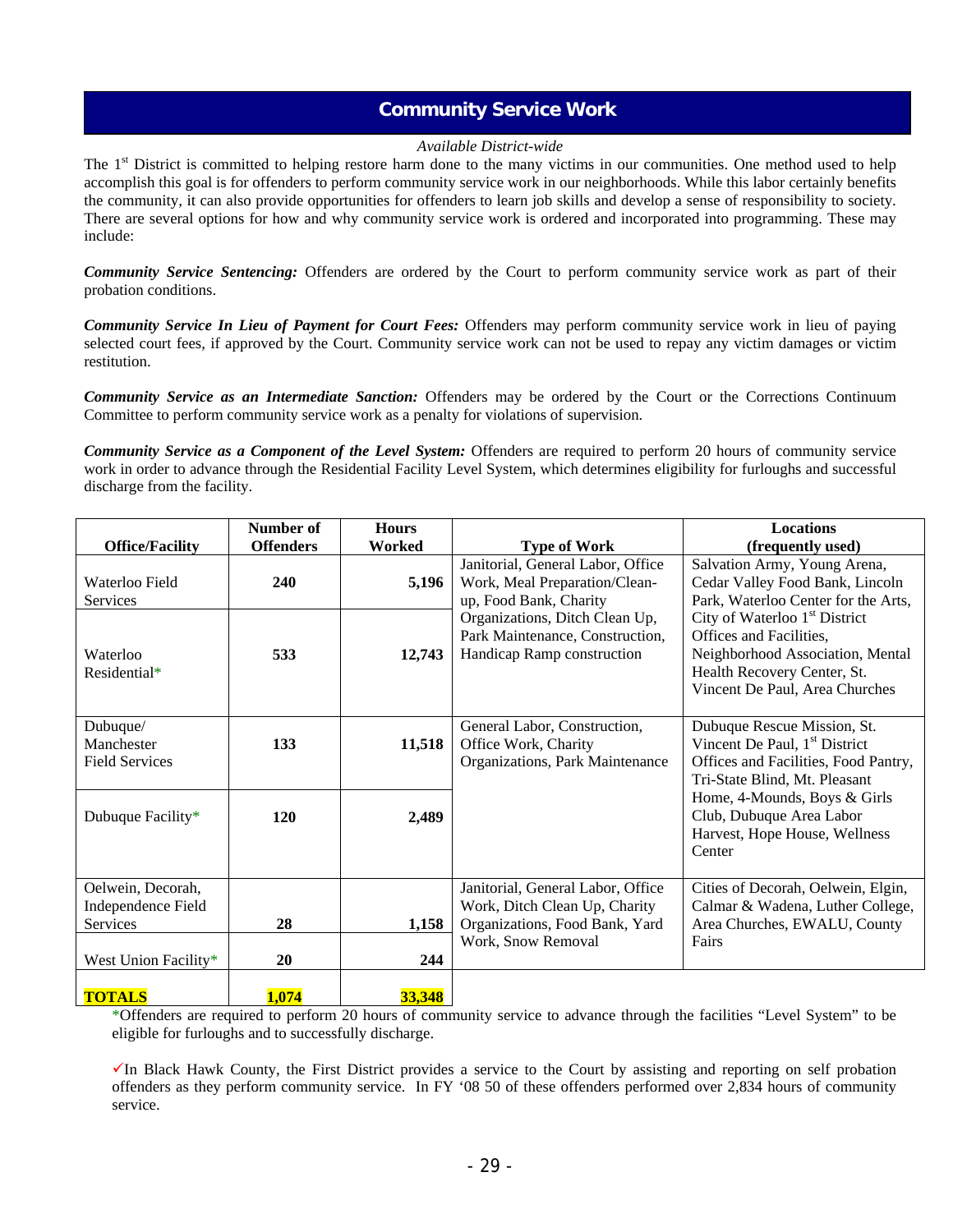# **FY '08 Financial Information**

| <b>TOTAL REVENUES</b>                               |            |            |                         |
|-----------------------------------------------------|------------|------------|-------------------------|
| <b>BY SOURCE</b>                                    | FY 2007    |            | <b>FY 2008 % Change</b> |
| <b>State</b>                                        | 11,634,090 | 12,706,033 | $+9.21%$                |
| Federal                                             | 901,370    | 910,907    | $+1.06%$                |
| <b>County</b>                                       | 405,881    | 441,492    | $+8.77%$                |
| <b>Offender Fees</b><br>(Detailed Below)            | 2,005,584  | 1,972,953  | $-1.63%$                |
| <b>Batterer Education</b><br><b>Program Support</b> | 72,303     | 72,462     | $+.22%$                 |
| <b>HITT</b>                                         | 228,216    | 228,216    | 0%                      |
| <b>Interest</b>                                     | 6,721      | 5,002      | $-25.58%$               |
| <b>Other</b>                                        | 32,825     | 17,029     | $-48.12%$               |
| <b>Previous Fiscal</b><br><b>Year Carryover</b>     | 140,045    | 10,718     | $-92.35%$               |
| <b>TOTAL</b>                                        | 15,427,035 | 16,364,812 | $+6.08%$                |

| <b>Offender Fees</b>    |                |           |                         |
|-------------------------|----------------|-----------|-------------------------|
| <b>Collected</b>        | <b>FY 2007</b> |           | <b>FY 2008 % Change</b> |
|                         |                |           |                         |
| <b>Residential Rent</b> | 1,296,616      | 1,272,008 | $-1.90%$                |
| <b>Residential Day</b>  |                |           |                         |
| <b>Reporting Fees</b>   | 167,495        | 120,627   | $-27.98%$               |
| <b>Supervision Fees</b> | 495,815        | 538,679   | $+8.65%$                |
| <b>Program Fees</b>     | 45,658         | 41,639    | $-8.80%$                |
| <b>Totals</b>           | 2,005,584      | 1,972,953 | $-1.63%$                |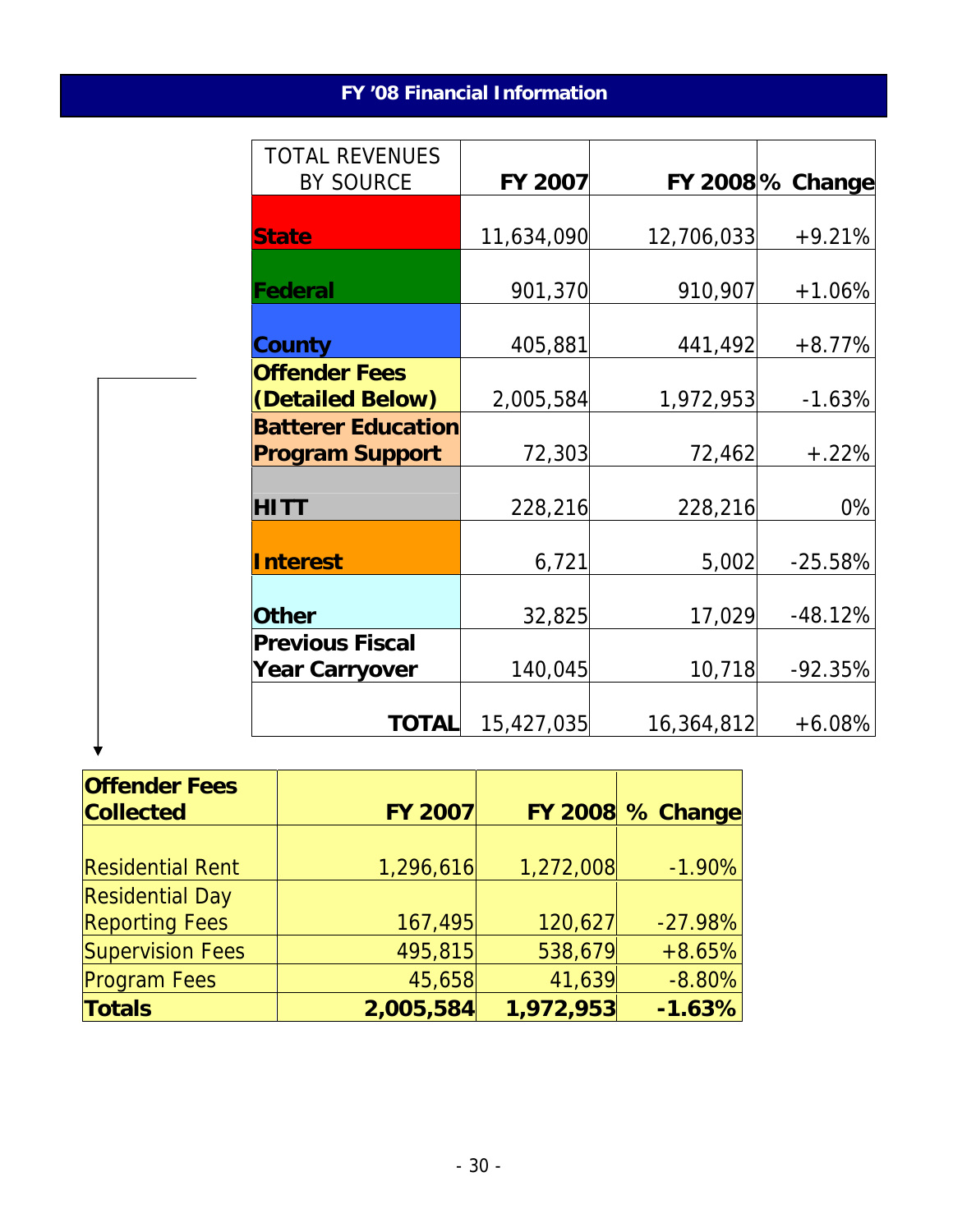| <b>Expenditures by</b>          |            |                |           |
|---------------------------------|------------|----------------|-----------|
| <b>Cost Center</b>              | FY 2007    | <b>FY 2008</b> | % Change  |
| <b>Salaries &amp; Benefits</b>  | 13,348,690 | 14,253,710     | $+6.78%$  |
| <b>Travel &amp; Subsistence</b> | 152,524    | 142,485        | $-6.58%$  |
| <b>Supplies</b>                 | 586,100    | 593,996        | $+1.35%$  |
| <b>Contractual Services</b>     | 887,185    | 861,312        | $-2.92%$  |
| <b>Equipment &amp; Repairs</b>  | 261,931    | 144,953        | $-44.66%$ |
| <b>Debt Reduction &amp;</b>     |            |                |           |
| <b>Insurance</b>                | 179,887    | 236,097        | $+31.25%$ |
| TOTAL                           | 15,416,317 | 16,232,553     | $+5.29%$  |

| <b>Expenditures by Major Cost Center</b> | FY 2007    |            | FY 2008 $%$ Change |
|------------------------------------------|------------|------------|--------------------|
| <b>Administration **</b>                 | 1,118,882  | 1,232,008  | $+10.11%$          |
| <b>Probation/Parole</b>                  | 5,132,097  | 5,320,619  | $+3.67%$           |
| <b>Residential Services</b>              | 6,349,918  | 6,507,339  | $+2.48%$           |
| <b>Special Projects (detailed below)</b> | 2,815,420  | 3,172,587  | $+12.69%$          |
| <b>TOTAL</b>                             | 15,416,317 | 16,232,553 | $+5.29%$           |

\*\*First District Administration directs, manages, establishes policies and procedures, and oversees all community based district operations including: strategic planning, budgeting, personnel, technology, fiscal management and accountability, offender services, program development, and contracted services.

| <b>FY '08 EXPENDITURES BY</b>               |              | Federal,        |              |
|---------------------------------------------|--------------|-----------------|--------------|
| <b>SPECIAL PROJECT BY</b>                   |              | Local,          |              |
| <b>REVENUE SOURCE</b>                       | <b>State</b> | <b>Or Other</b> | <b>Total</b> |
| <b>Probation/Parole/Pre-trial Intensive</b> | 215,659      | 90,364          | 306,023      |
| <b>TASC</b>                                 | 79,401       | 3,712           | 83,113       |
| <b>Violator Aftercare</b>                   | 180,477      | 2,424           | 182,901      |
| Education                                   | 107,452      | 1,575           | 109,027      |
| <b>Sex Offender Treatment</b>               | 1,031,633    | 188,039         | 1,219,672    |
| <b>Community Work Crew</b>                  |              | 47,678          | 47,678       |
| Dual Diagnosis                              | 90,247       | 425,500         | 515,747      |
| <b>Mental Health Re-Entry</b>               | 87,200       | 261,857         | 349,057      |
| <b>Batterers' Education Program</b>         |              | 69,927          | 69,927       |
| Drug Court (Black Hawk County)              | 84,099       | 125,136         | 209,235      |
| <b>Electronic Monitoring</b>                | 79,307       | 900             | 80,207       |
| <b>TOTAL</b>                                | 1,955,475    | 1,217,112       | 3,172,587    |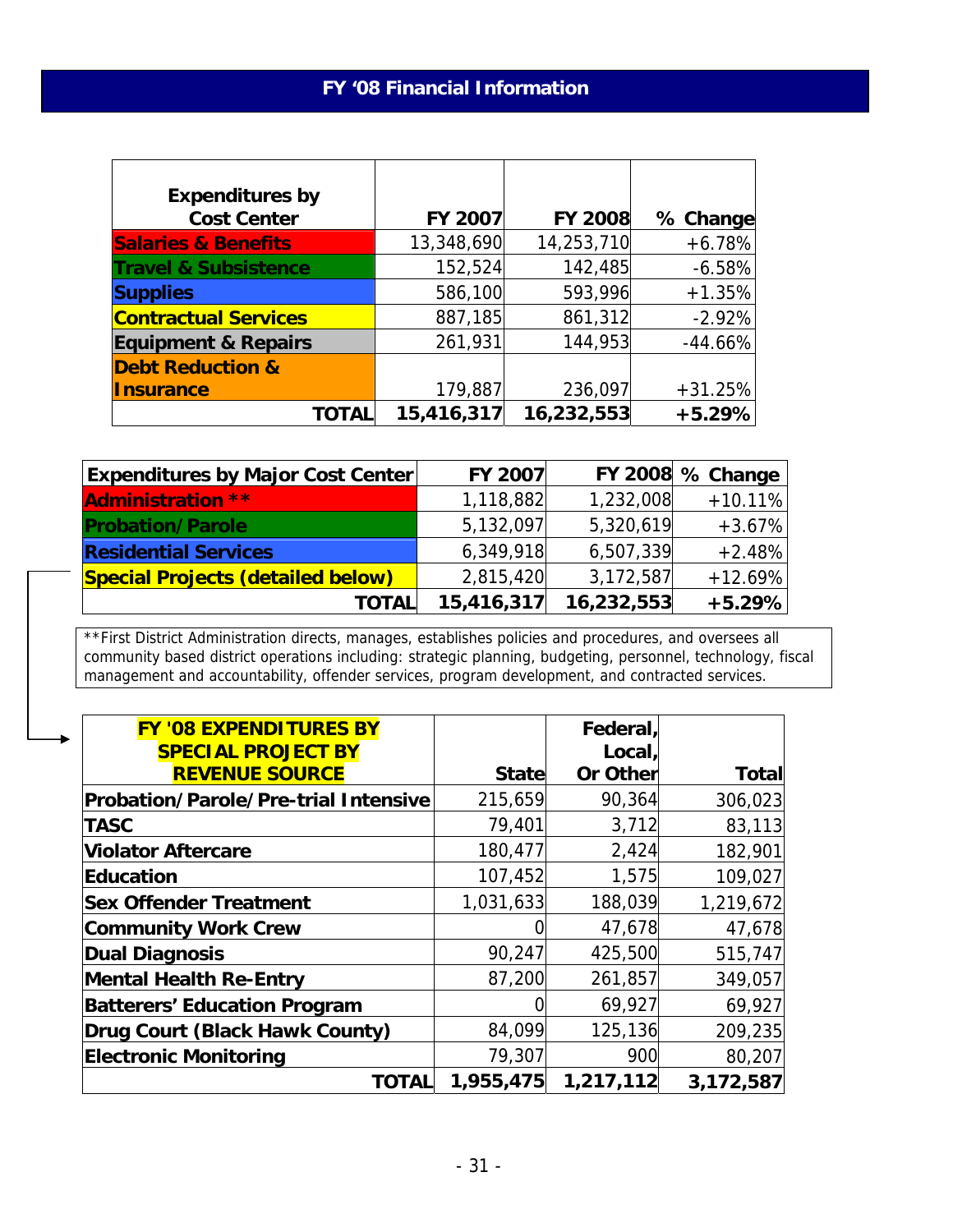# **FY '08 Financial Information**

# **AVERAGE DAILY COSTS:**

| <b>Standard Probation/Parole Supervision</b>         | \$<br>3.07  |
|------------------------------------------------------|-------------|
| <b>Standard Pre-Trial Supervision</b>                | \$<br>3.22  |
| <b>Intensive Probation/Parole Supervision</b>        | \$<br>5.65  |
| <b>Intensive Supervision Low Functioning</b>         | \$<br>6.52  |
| <b>Intensive Pre-Trial Supervision</b>               | \$<br>9.85  |
| <b>Sex Offender Treatment Program</b>                | \$<br>23.28 |
| <b>Dual Diagnosis Male In-House Residential</b>      | \$<br>43.81 |
| <b>Dual Diagnosis Male Aftercare</b>                 | \$<br>9.23  |
| <b>Women's Co-Occurring Disorders Program</b>        | \$<br>22.06 |
| <b>Mental Health Re-Entry Program</b>                | \$<br>13.03 |
| <b>Treatment Alternatives to Street Crime (TASC)</b> | \$<br>5.84  |
| <b>Violator Aftercare</b>                            | \$<br>5.57  |
| <b>Batterer's Education Program (BEP)</b>            | \$<br>.54   |
| <b>Average Daily Cost Per Facility</b>               | \$<br>61.32 |
| <b>Average Daily Cost Facility Day Reporting</b>     | \$<br>7.12  |
| <b>Average Daily Cost for Drug Court</b>             | \$<br>30.17 |

# **AVERAGE COSTS:**

| <b>Pre-Trial Interview</b>                             | 37.06  |
|--------------------------------------------------------|--------|
| <b>Pre-Trial Interview – Intensive</b>                 | 41.32  |
| <b>Pre-Sentence Investigation – Detailed (long)</b>    | 450.94 |
| <b>Pre-Sentence Investigation – Informal (short)</b>   | 56.23  |
| <b>Job Development/Education (Per Offender Served)</b> | 263.35 |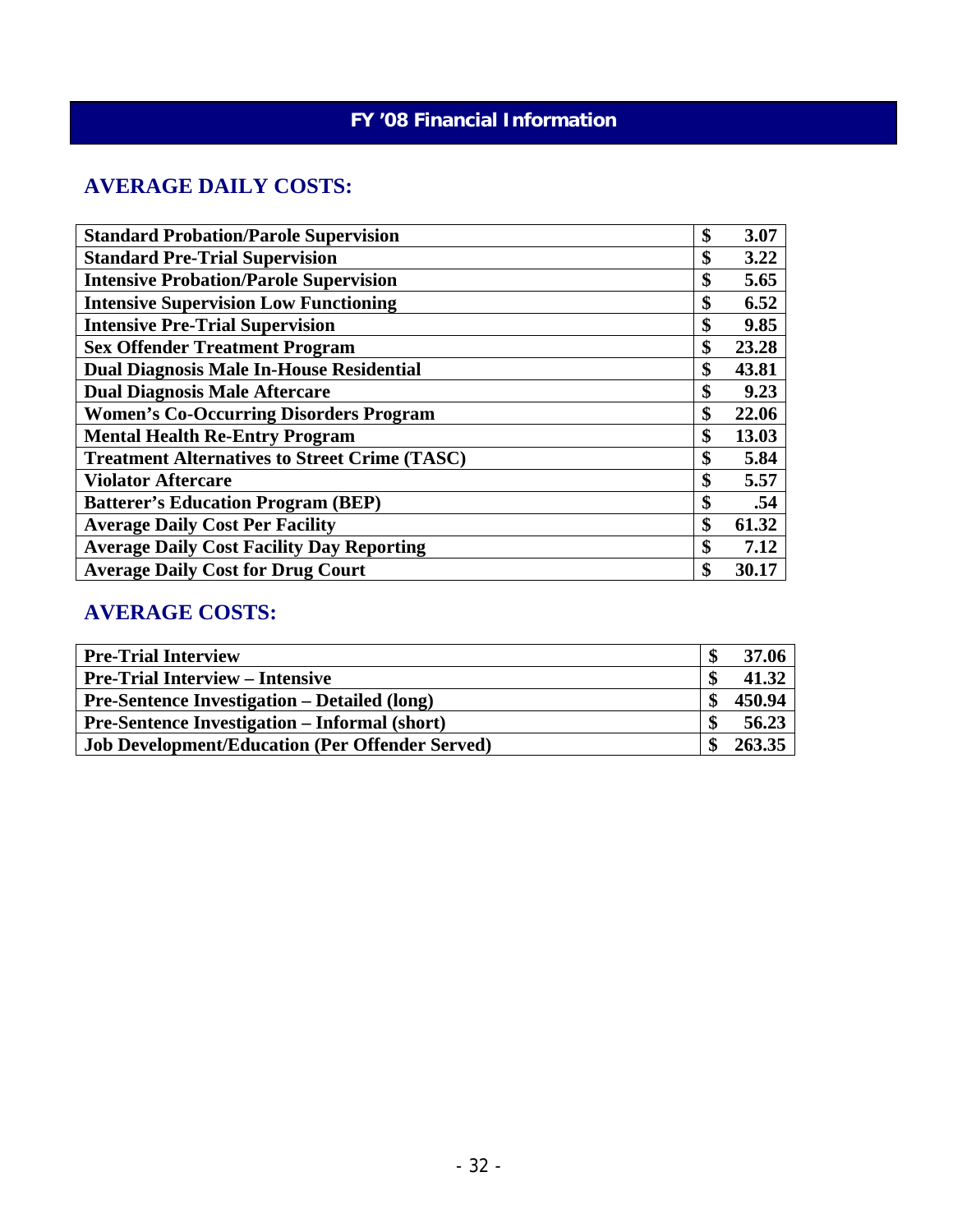# **Supplementary Statistical Information**

# **1st District Field Services by Supervision Status**

| <b>Supervision</b><br><b>Status</b> | <b>Active on</b><br>$7 - 1 - 07$ | <b>New Admits</b> | <b>Closures</b> | Active on<br>$6 - 30 - 08$ | <b>Offenders</b><br><b>Served</b> |
|-------------------------------------|----------------------------------|-------------------|-----------------|----------------------------|-----------------------------------|
|                                     |                                  |                   |                 |                            |                                   |
| Interstate Compact<br>Parole        | 29                               | 25                | 18              | 35                         | 54                                |
|                                     |                                  |                   |                 |                            |                                   |
| Interstate Compact<br>Probation     | 114                              | 65                | 69              | 109                        | 179                               |
|                                     |                                  |                   |                 |                            |                                   |
| <b>OWI Continuum</b>                | 1                                | 3                 |                 |                            | 4                                 |
|                                     |                                  |                   |                 |                            |                                   |
| Parole                              | 568                              | 460               | 457             | 571                        | 1,028                             |
| <b>Pretrial Release</b>             |                                  |                   |                 |                            |                                   |
| With Supervision                    | 281                              | 833               | 773             | 292                        | 1,114                             |
|                                     |                                  |                   |                 |                            |                                   |
| Probation                           | 3,557                            | 2,166             | 2,062           | 3,452                      | 5,723                             |
|                                     |                                  |                   |                 |                            |                                   |
| <b>Special Sentence</b>             |                                  | 3                 |                 | 4                          | 3                                 |
| <b>District Total</b>               | 4,550                            | 3,555             | 3,379           | 4,463                      | 8,105                             |

# **1st District Field Services by Supervision Status and Reason for Change**

| <b>Supervision</b><br><b>Status</b>         | <b>Administrative</b> | Intermediate<br><b>Sanction</b> | <b>Successful</b> | <b>Unsuccessful</b> | <b>Totals</b> |
|---------------------------------------------|-----------------------|---------------------------------|-------------------|---------------------|---------------|
| Interstate Compact<br>Parole                | 5                     |                                 | 13                |                     | 18            |
| Interstate Compact<br>Probation             | 27                    |                                 | 41                | 1                   | 69            |
| <b>OWI Continuum</b>                        |                       |                                 |                   |                     |               |
| Parole                                      | 2                     | 60                              | 288               | 107                 | 457           |
| <b>Pretrial Release</b><br>With Supervision | 74                    |                                 | 686               | 13                  | 773           |
| Probation                                   | 58                    |                                 | 1,610             | 394                 | 2,062         |
| <b>Special Sentence</b>                     |                       |                                 |                   |                     |               |
| <b>Totals:</b>                              | 166                   | 60                              | 2,638             | 515                 | 3,379         |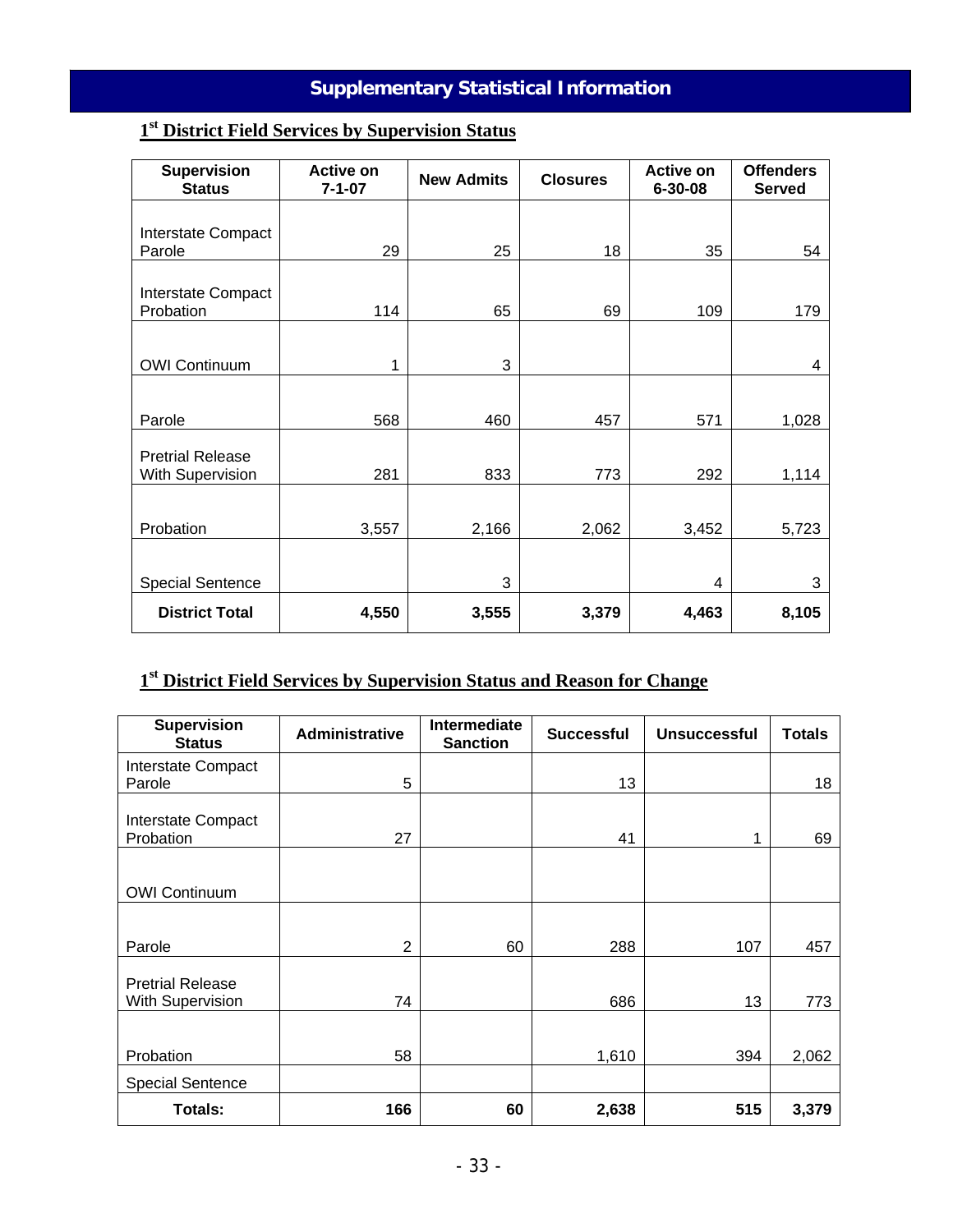# **Supplementary Statistical Information**

# **1st Judicial District Region Specialties**

| <b>Specialty</b>                                            | <b>Active on</b><br>$7 - 1 - 07$ | <b>New</b><br><b>Admits</b> | <b>Closures</b> | <b>Active on</b><br>$6 - 30 - 08$ | <b>Offenders</b><br><b>Served</b> |
|-------------------------------------------------------------|----------------------------------|-----------------------------|-----------------|-----------------------------------|-----------------------------------|
| Day Reporting - Residential                                 | 94                               | 269                         | 276             | 85                                | 363                               |
| Day Reporting Supervision                                   | 3                                |                             | $\overline{2}$  | 1                                 | 3                                 |
| <b>Drug Court Supervision</b>                               | 21                               | 9                           | 11              | 19                                | 30                                |
| <b>Dual Diagnosis Supervision</b>                           | 66                               | 59                          | 61              | 66                                | 125                               |
| <b>Federal Public Law</b>                                   |                                  | 1                           | 1               |                                   | 1                                 |
| Global Positioning - Satellite                              | 54                               | 41                          | 27              | 68                                | 95                                |
| <b>Global Positioning Satellite -</b><br>Cellular           | 46                               | 35                          | 27              | 52                                | 81                                |
| Home Confinement - Federal<br>Offender                      | 4                                | 25                          | 26              | 3                                 | 29                                |
| <b>Intensive Supervision</b>                                | 143                              | 154                         | 152             | 136                               | 297                               |
| Intensive Supervision - Low<br><b>Functioning Offenders</b> | 29                               | 29                          | 27              | 29                                | 58                                |
| Intensive Supervision - Pretrial<br>Release                 | 33                               | 50                          | 61              | 22                                | 83                                |
| Intensive Supervision - Sex<br><b>Offenders</b>             | 117                              | 59                          | 58              | 115                               | 176                               |
| Jail (Designated Site)                                      | $\overline{7}$                   | 42                          | 42              | $\overline{7}$                    | 49                                |
| Low Risk Probation                                          | 505                              | 473                         | 489             | 493                               | 978                               |
| <b>Mental Health Re-Entry</b>                               | 46                               | 17                          | 32              | 29                                | 63                                |
| Minimum Risk Program                                        | 258                              | 177                         | 155             | 275                               | 435                               |
| <b>OWI Pre-Placement</b>                                    | 10                               | 50                          | 51              | 9                                 | 60                                |
| Radio Frequency                                             | 3                                |                             | 1               | $\overline{2}$                    | 3                                 |
| Video Display/Breath Alcohol<br><b>Test/Radio Frequency</b> |                                  | $\overline{2}$              | $\overline{2}$  |                                   | $\overline{2}$                    |
| <b>Voice Verification</b>                                   | 1                                | 3                           | $\overline{2}$  | $\overline{2}$                    | 4                                 |
| <b>Total Specialties</b>                                    | 1,440                            | 1,495                       | 1,503           | 1,413                             | 2,935                             |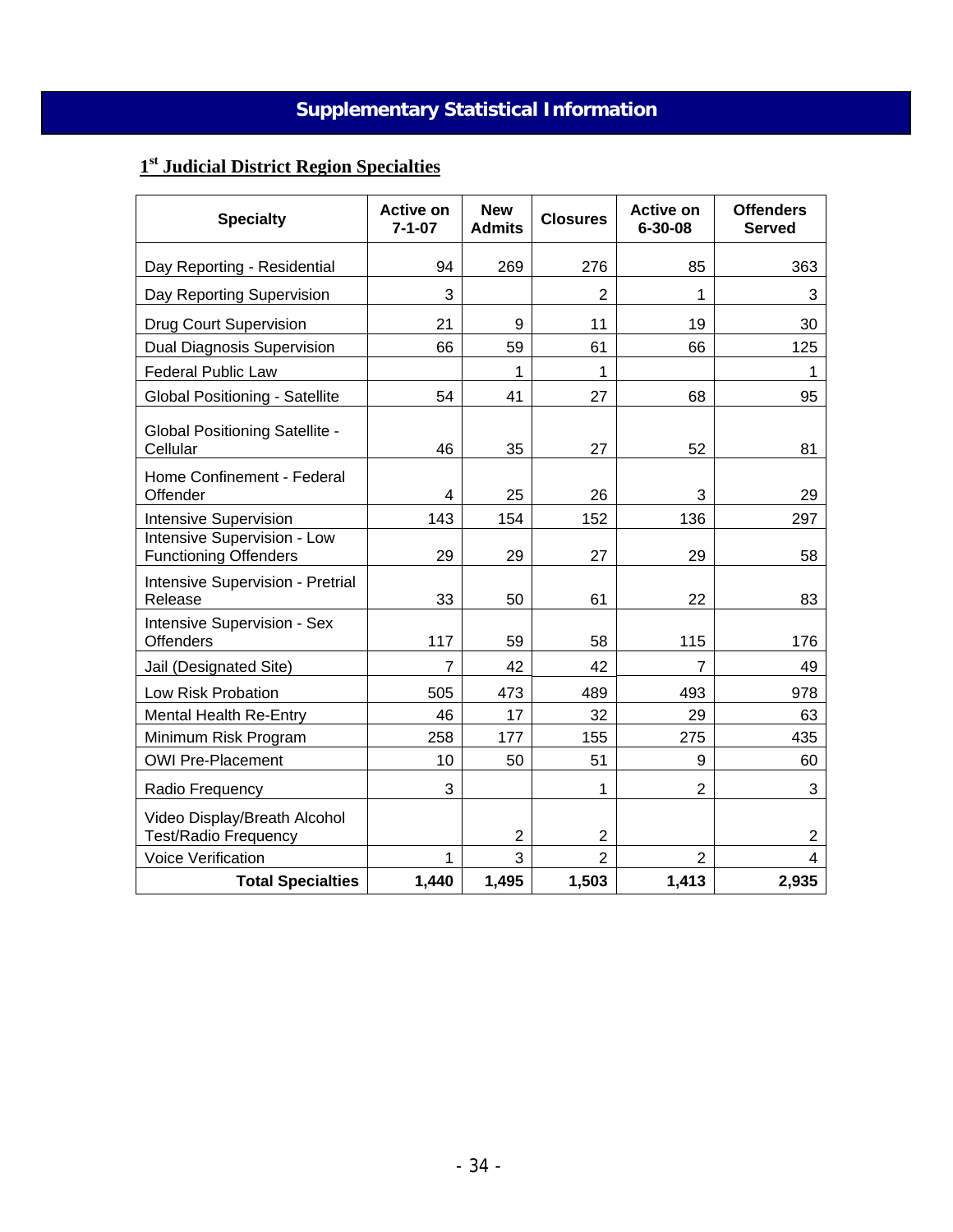# **1st District Intervention Programs**

| <b>Intervention</b><br>Program     | <b>Active on</b><br>$7 - 1 - 07$ | <b>New</b><br><b>Admits</b> | <b>Closures</b> | <b>Active on</b><br>$6 - 30 - 08$ | <b>Offenders</b><br><b>Served</b> |
|------------------------------------|----------------------------------|-----------------------------|-----------------|-----------------------------------|-----------------------------------|
| Batterer's<br>Education<br>Program | 324                              | 338                         | 292             | 356                               | 662                               |
| Day Program                        | 113                              |                             | 14              | 98                                | 113                               |
| Drug Court<br>Program              | 23                               | 8                           | 13              | 19                                | 31                                |
| Dual Diagnosis<br>Program          | 64                               | 46                          | 52              | 63                                | 110                               |
| <b>OWI Program</b>                 | 28                               | 76                          | 88              | 29                                | 104                               |
| <b>Re-Entry Court</b><br>Program   | 38                               | $\overline{7}$              | 26              | 21                                | 45                                |
| Sex Offender<br>Program            | 148                              | 73                          | 64              | 153                               | 221                               |
| <b>TASC Program</b>                | 24                               | 57                          | 44              | 39                                | 81                                |
| Violator<br>Program<br>Aftercare   | 22                               | 33                          | 42              | 14                                | 55                                |
| Women<br>Offender<br>Program       | 1                                |                             | 1               |                                   | 1                                 |
| <b>Total</b>                       | 785                              | 638                         | 636             | 792                               | 1,423                             |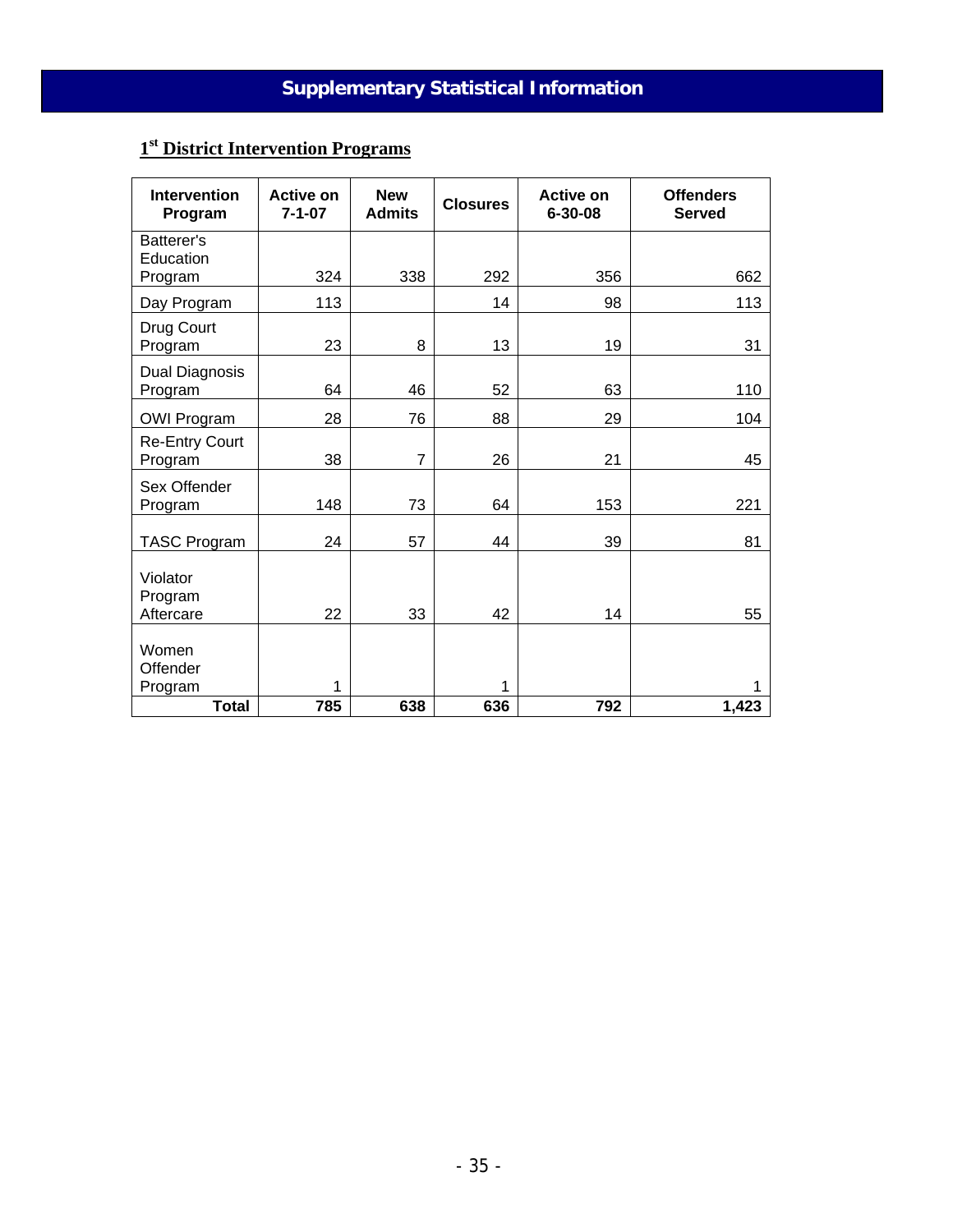# **1st District Interventions**

| <b>Internal Intervention</b>                                                          | <b>Active on</b><br>$7 - 1 - 07$ | <b>New</b> | <b>Active on</b><br>$6 - 30 - 08$ | <b>Closures</b> | <b>Offenders</b><br><b>Served</b> |
|---------------------------------------------------------------------------------------|----------------------------------|------------|-----------------------------------|-----------------|-----------------------------------|
| Aftercare Issues Group-Dual<br>Diagnosis-Waterloo                                     | 1                                |            |                                   | 1               | 1                                 |
| <b>Antabuse Treatment-</b><br><b>Substance Abuse Treatment-</b><br>Waterloo           | 1                                |            | 1                                 |                 | 1                                 |
| CALM - Dubuque                                                                        |                                  | 7          | 1                                 | 7               | 7                                 |
| <b>CALM - Oelwein</b>                                                                 | $\overline{2}$                   | 47         | 10                                | 39              | 49                                |
| CALM - Waterloo                                                                       | 3                                | 42         | 19                                | 26              | 45                                |
| Cedar Valley Hospice-Waterloo                                                         | $\overline{2}$                   | 1          | $\overline{2}$                    | 1               | 3                                 |
| <b>Chronic Substance Abuse</b><br>Program-Substance Abuse<br>Continuing Care-Waterloo | 17                               | 25         | 10                                | 23              | 42                                |
| Circle of Support and<br>Accountability-Dubuque                                       | 1                                |            |                                   | 1               | 1                                 |
| Circle of Support and<br>Accountability-Waterloo                                      | 1                                |            | 1                                 |                 | 1                                 |
| Cognitive<br><b>Restructuring/Criminal Thinking</b><br>Class-Waterloo                 | 18                               | 90         | $\overline{7}$                    | 99              | 108                               |
| Cognitive Restructuring -<br>Decorah                                                  |                                  | 26         | 10                                | 16              | 26                                |
| Cognitive Restructuring -<br>Dubuque                                                  | 1                                | 65         | 6                                 | 60              | 66                                |
| Cognitive Restructuring -<br>Northeast Iowa                                           |                                  | 34         |                                   | 34              | 34                                |
| <b>Cognitive Skill Building Group</b>                                                 | 15                               | 6          | 6                                 | 13              | 21                                |
| <b>Community Service-Court-</b><br>Ordered/Voluntary/Employment<br>Services-Dubuque   | 43                               | 27         | 33                                | 35              | 70                                |
| Department of Transportation                                                          |                                  |            |                                   |                 |                                   |
| Group-Waterloo                                                                        | 3                                | 16         | $\overline{7}$                    | 12              | 19                                |
| Drug Court Aftercare -<br>Waterloo                                                    | 5                                | 15         | 7                                 | 13              | 20                                |
| <b>GED/ABE Preparation-</b><br>Waterloo                                               | 24                               | 98         | 27                                | 94              | 122                               |
| <b>GED/ABE Preparation-West</b><br>Union                                              | 6                                |            |                                   | 5               | 6                                 |
| GED-Oelwein                                                                           |                                  | 10         | 9                                 | 1               | 10                                |
| <b>GED-West Union</b>                                                                 |                                  | 11         | 9                                 | 1               | 11                                |
| <b>Graham's Substance Abuse</b><br>Group-Oelwein                                      | 12                               | 26         | 7                                 | 31              | 38                                |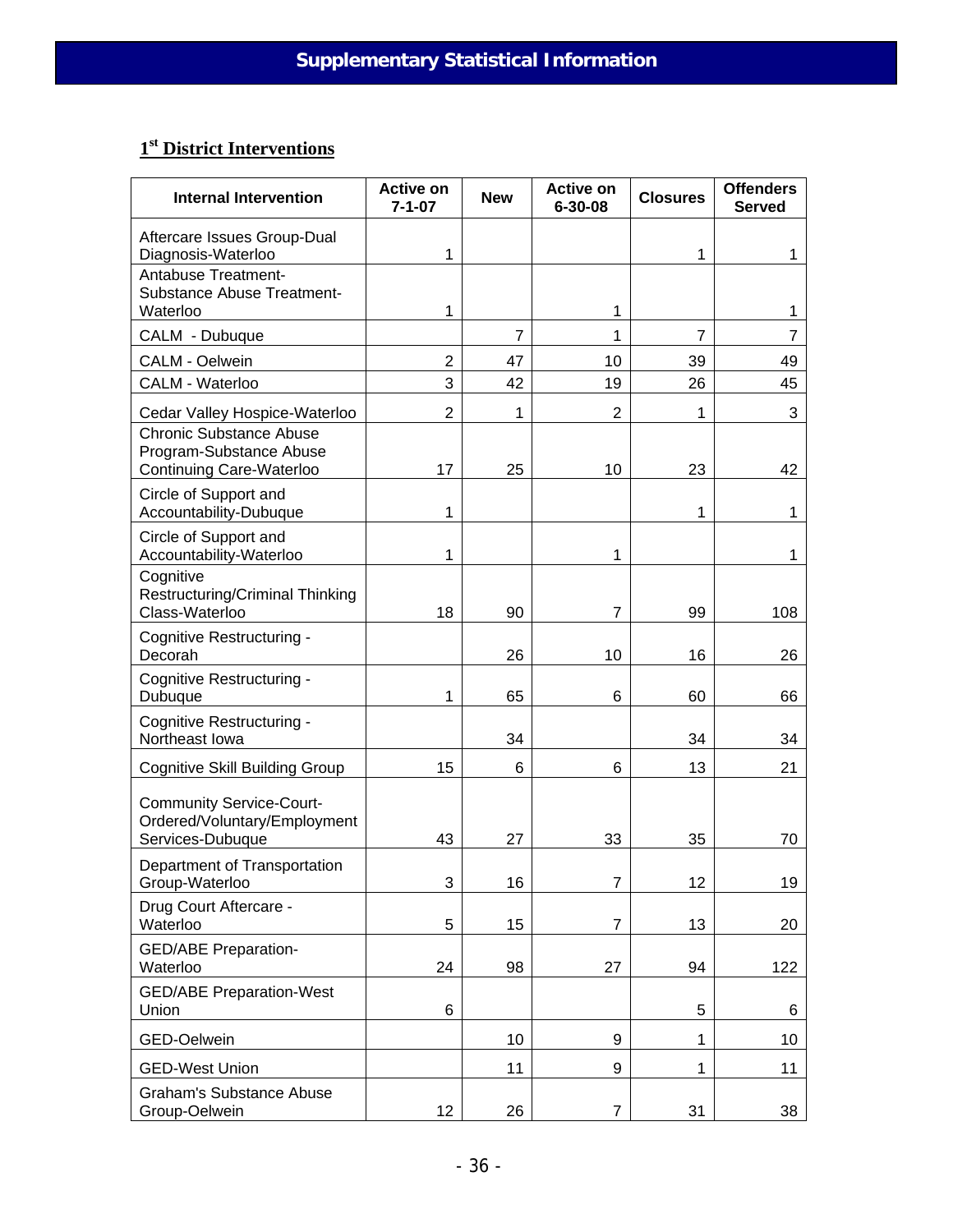| <b>Internal Intervention</b>                                                              | <b>Active on</b><br>$7 - 1 - 07$ | <b>New</b>     | <b>Active on</b><br>6-30-08 | <b>Closures</b> | <b>Offenders</b><br><b>Served</b> |
|-------------------------------------------------------------------------------------------|----------------------------------|----------------|-----------------------------|-----------------|-----------------------------------|
| Hook, Line, and Thinker-<br>Cognitive Skills-Waterloo                                     | $\overline{2}$                   |                |                             | 1               | 2                                 |
| Hook, Line and Thinker-DDOP<br>Cognitive Skills-Waterloo                                  | 12                               | 34             | 15                          | 33              | 46                                |
| Individualized Learning Center-<br>ABE/GED Preparation-<br>Dubuque                        | 17                               | 4              | 13                          | $\overline{7}$  | 21                                |
| Individualized Learning Center-<br>Job Skills/Readiness-Dubuque                           | 13                               | 8              | 8                           | 11              | 21                                |
| ISP-Cognitive Restructuring                                                               | 15                               | 39             | 16                          | 34              | 54                                |
| <b>Issues Group-Dual Diagnosis-</b><br>Waterloo                                           | $\overline{c}$                   |                | 1                           | 1               | $\overline{2}$                    |
| Job Development                                                                           | 1                                | $\overline{7}$ |                             | 8               | 8                                 |
| Job Skills-Life Skills Class-<br>Waterloo                                                 | 1                                |                | 1                           |                 | 1                                 |
| Men's DDOP Aftercare Status -<br>Field                                                    | 18                               | 11             | 20                          | 7               | 29                                |
| Men's DDOP Primary<br><b>Treatment Status - WRCF</b>                                      | 12                               | 34             | 15                          | 33              | 46                                |
| Mental Health Counseling-<br><b>Mental Health</b><br>Counseling/Consultation-<br>Waterloo | $\overline{2}$                   | $\overline{2}$ | $\overline{2}$              |                 | 4                                 |
| Mental Health Re-entry                                                                    | 36                               | 6              | 19                          | 22              | 42                                |
| Mentoring-Dubuque                                                                         | $\overline{2}$                   | 1              | $\overline{2}$              |                 | 3                                 |
| Mentoring-Oelwein                                                                         |                                  | 1              | 1                           |                 | 1                                 |
| Mentoring-Waterloo                                                                        | 1                                |                | 1                           |                 | 1                                 |
| <b>Motivational Enhancement</b><br>Groups - Dubuque                                       | 1                                | 9              | 1                           | 7               | 10                                |
| <b>Motivational Enhancement</b><br>Groups - Oelwein                                       |                                  | 5              |                             | 5               | 5                                 |
| Motivational Enhancement<br>Groups - Waterloo                                             | 11                               | 43             | 9                           | 45              | 54                                |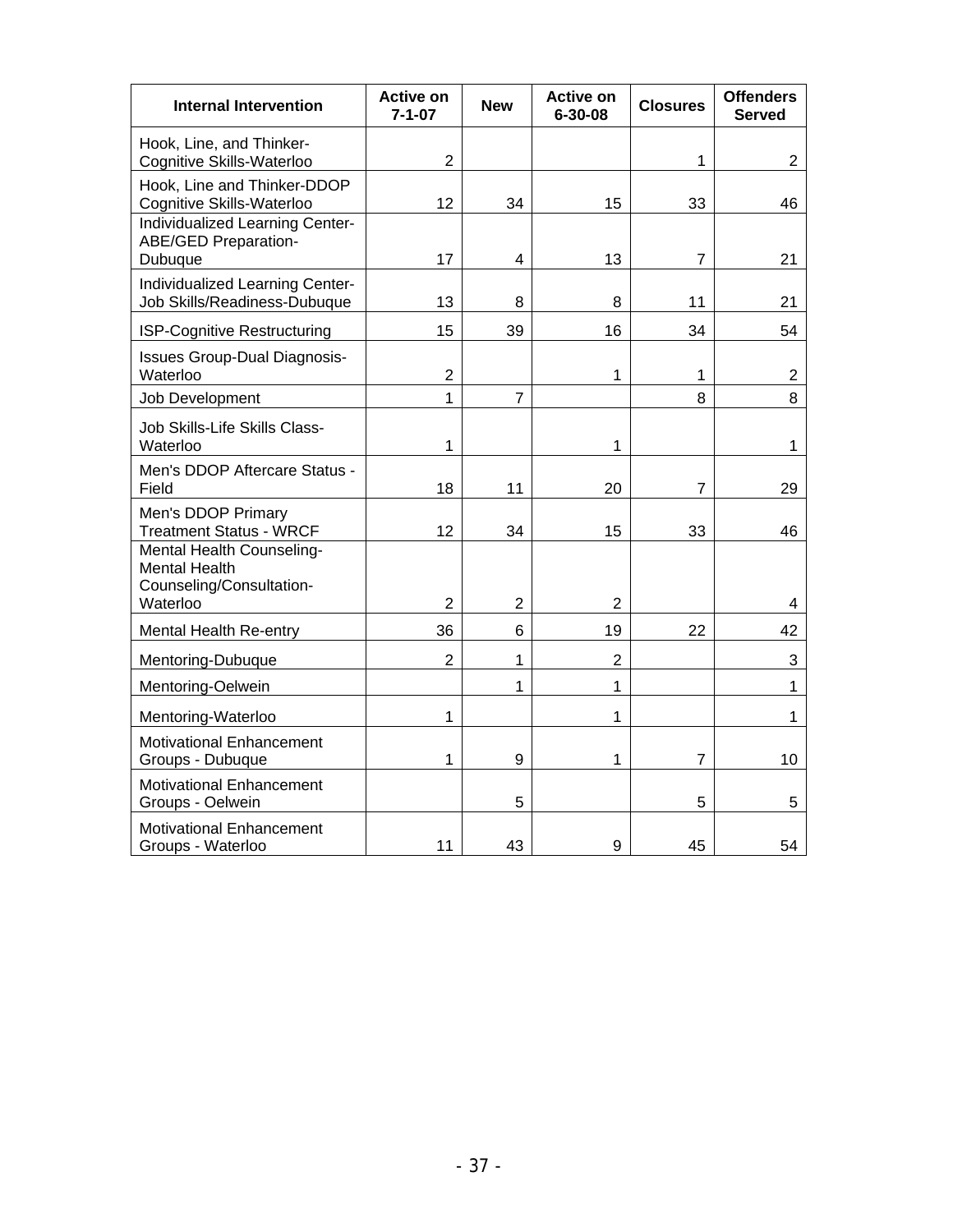| <b>Internal</b><br>Intervention                                        | <b>Active on</b><br>$7 - 1 - 07$ | <b>New</b><br><b>Admits</b> | <b>Active on</b><br>$6 - 30 - 08$ | <b>Closures</b> | <b>Offenders</b><br><b>Served</b> |
|------------------------------------------------------------------------|----------------------------------|-----------------------------|-----------------------------------|-----------------|-----------------------------------|
| Moving On-Women<br>Offender Program-<br>Decorah                        |                                  | 10                          | 9                                 | 1               | 10                                |
| Movin' On-Women<br>Offender Program-<br>Waterloo                       | 1                                | 76                          |                                   | 77              | 77                                |
| <b>OWI Offender</b><br>Program-Dubuque                                 | $\overline{7}$                   | 16                          | 10                                | 15              | 23                                |
| <b>OWI Offender</b><br>Program-Waterloo                                | 13                               | 50                          | 13                                | 55              | 63                                |
| <b>OWI Offender</b><br>Program-West Union                              | 3                                | 9                           |                                   | 12              | 12                                |
| <b>OWI Victim Impact-</b><br>Dubuque                                   | $\overline{2}$                   | 5                           |                                   | 7               | 7                                 |
| <b>OWI Victim Impact-</b><br>Oelwein                                   |                                  | 10                          | 4                                 | 6               | 10                                |
| <b>OWI Victim Impact-</b><br>Waterloo                                  | $\overline{2}$                   | 144                         | 17                                | 127             | 146                               |
| Paths to Wellness<br>Curriculum -<br>Decorah                           |                                  | 1                           | 1                                 |                 | 1                                 |
| Paths to Wellness<br>Curriculum -<br>Waterloo                          | 1                                | $\overline{2}$              | $\overline{2}$                    | 1               | 3                                 |
| Pathways Behavioral<br>Services-Relapse<br>Group-Waterloo              | 1                                |                             |                                   |                 | 1                                 |
| Pathways -<br>Continuing Care -<br>Drug Court -<br>Waterloo            | 3                                | 11                          | 6                                 | 8               | 14                                |
| Pathways -<br><b>Extended Outpatient</b><br>- Drug Court -<br>Waterloo | 15                               | 14                          | 11                                | 17              | 29                                |
| Pathways - Halfway<br>House - Drug Court -<br>Waterloo                 | 1                                | 1                           |                                   | $\overline{2}$  | $\overline{c}$                    |
| Pathways - Intensive<br>Outpatient - Drug<br>Court - Waterloo          |                                  | 11                          | $\overline{2}$                    | 9               | 11                                |
| Pathways -<br>Residential - Drug<br>Court - Waterloo                   | $\mathbf{1}$                     | $\overline{7}$              |                                   | 8               | 8                                 |
| Pilot Re-Entry Action<br>Plan                                          | 7                                |                             | 5                                 | 5               | $\overline{7}$                    |
| Project Safe<br>Neighborhoods                                          | 3                                |                             | 1                                 | $\overline{2}$  | 3                                 |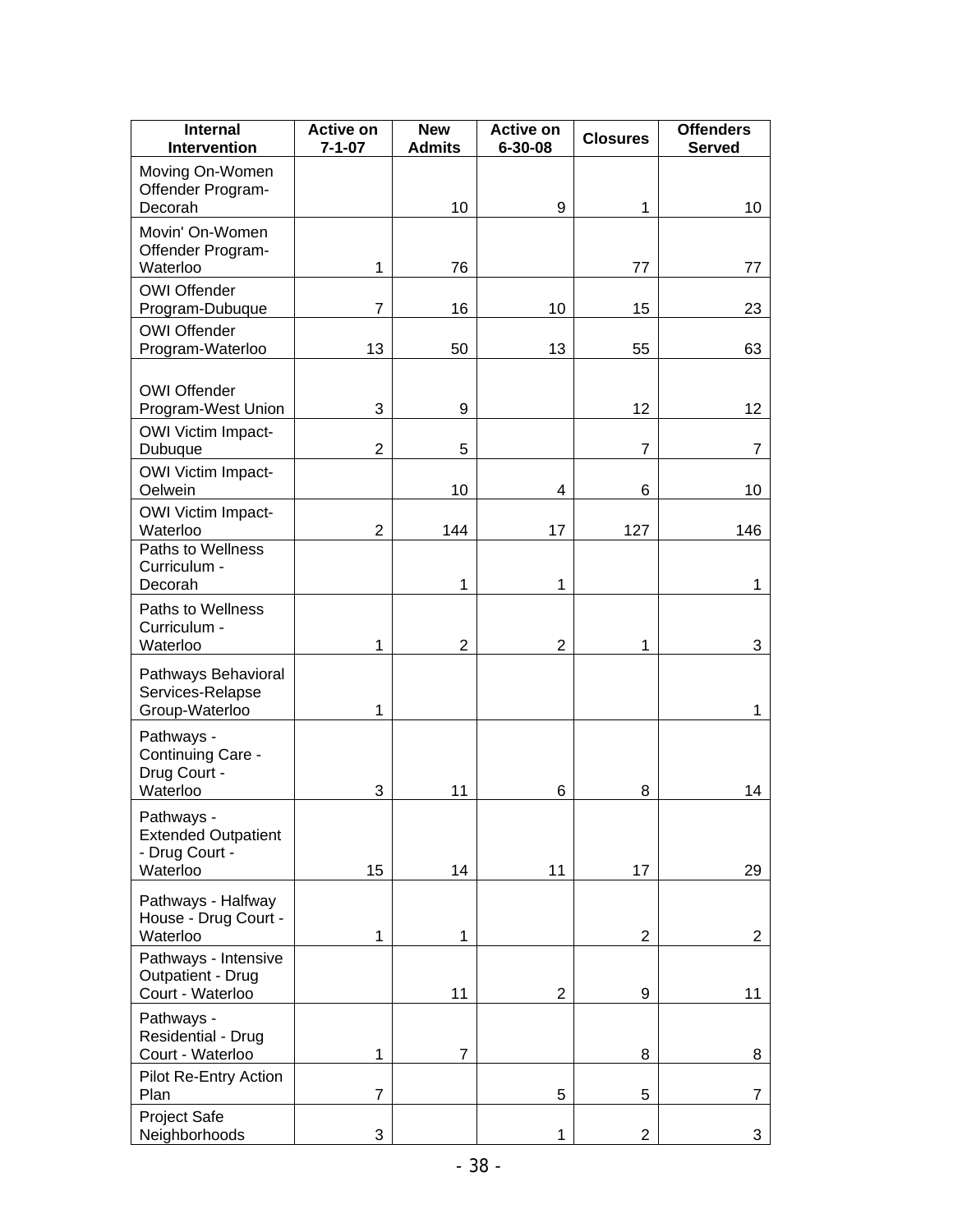| <b>Internal</b><br>Intervention    | <b>Active on</b><br>$7 - 1 - 07$ | <b>New</b><br><b>Admits</b> | <b>Active on</b><br>$6 - 30 - 08$ | <b>Closures</b> | <b>Offenders</b><br><b>Served</b> |
|------------------------------------|----------------------------------|-----------------------------|-----------------------------------|-----------------|-----------------------------------|
| <b>Seeking Safety</b>              |                                  | 7                           | $\overline{7}$                    |                 | $\overline{7}$                    |
| Sex Offender-                      |                                  |                             |                                   |                 |                                   |
| Maintenance                        |                                  |                             |                                   |                 |                                   |
| Polygraph-Dubuque                  |                                  | 5                           |                                   | 5               | 5                                 |
| Sex Offender-                      |                                  |                             |                                   |                 |                                   |
| Maintenance                        |                                  |                             |                                   |                 |                                   |
| Polygraph-Oelwein<br>Sex Offender- | 3                                | 46                          | 14                                | 35              | 49                                |
| Maintenance                        |                                  |                             |                                   |                 |                                   |
| Polygraph-Waterloo                 | $\overline{2}$                   | 52                          | 18                                | 35              | 54                                |
| Sex Offender-Phase                 |                                  |                             |                                   |                 |                                   |
| I - Group One -                    |                                  |                             |                                   |                 |                                   |
| Dubuque                            | 9                                | $\overline{7}$              | 11                                | 5               | 16                                |
| Sex Offender-Phase                 |                                  |                             |                                   |                 |                                   |
| I - Group Two -                    |                                  |                             |                                   |                 |                                   |
| Dubuque                            | 8                                | 4                           |                                   | 12              | 12                                |
| Sex Offender -                     |                                  |                             |                                   |                 |                                   |
| <b>Phase II Treatment</b>          |                                  |                             |                                   |                 |                                   |
| Group - Waterloo                   | 10                               |                             | 1                                 | 9               | 10                                |
| Sex Offender -                     |                                  |                             |                                   |                 |                                   |
| <b>Phase II Treatment</b>          |                                  |                             |                                   |                 |                                   |
| Group - West Union                 | 6                                | 9                           | 6                                 | 8               | 15                                |
| Sex Offender-Phase                 |                                  |                             |                                   |                 |                                   |
| I Treatment Group-                 |                                  |                             |                                   |                 |                                   |
| Oelwein                            | 11                               | 4                           | 10                                | 5               | 15                                |
| Sex Offender- Phase                |                                  |                             |                                   |                 |                                   |
| I Treatment Group-                 |                                  |                             |                                   |                 |                                   |
| Waterloo                           | 10                               | 4                           | 9                                 | 5               | 14                                |
| Sex Offender-Phase                 |                                  |                             |                                   |                 |                                   |
| I Treatment Group-                 |                                  |                             |                                   |                 |                                   |
| <b>West Union</b>                  | 13                               | 10                          | 12                                | 10              | 23                                |
| Sex Offender-                      |                                  |                             |                                   |                 |                                   |
| Plethysmograph-                    |                                  |                             |                                   |                 |                                   |
| Dubuque                            | 1                                |                             |                                   | 1               | 1                                 |
| Sex Offender-                      |                                  |                             |                                   |                 |                                   |
| Plethysmograph-                    |                                  |                             |                                   |                 |                                   |
| Oelwein                            | 1                                | $\overline{2}$              | 1                                 | $\overline{2}$  | 3                                 |
| Sex Offender-                      |                                  |                             |                                   |                 |                                   |
| Plethysmograph-                    |                                  |                             |                                   |                 |                                   |
| Waterloo                           |                                  | 1                           |                                   | 1               | 1                                 |
| Sex Offender -                     |                                  |                             |                                   |                 |                                   |
| Psychosexual                       |                                  |                             |                                   |                 |                                   |
| Evaluation - Oelwein               | 4                                | 10                          | $\overline{7}$                    | $\overline{7}$  | 14                                |
| Sex Offender -                     |                                  |                             |                                   |                 |                                   |
| Psychosexual                       |                                  |                             |                                   |                 |                                   |
| Evaluation -                       |                                  |                             |                                   |                 |                                   |
| Waterloo                           | 4                                | 3                           | 4                                 | 1               | 7                                 |
| Sex Offender-Sexual                |                                  |                             |                                   |                 |                                   |
| History Polygraph-                 |                                  |                             |                                   |                 |                                   |
| Dubuque                            | 1                                | 3                           |                                   | 4               | 4                                 |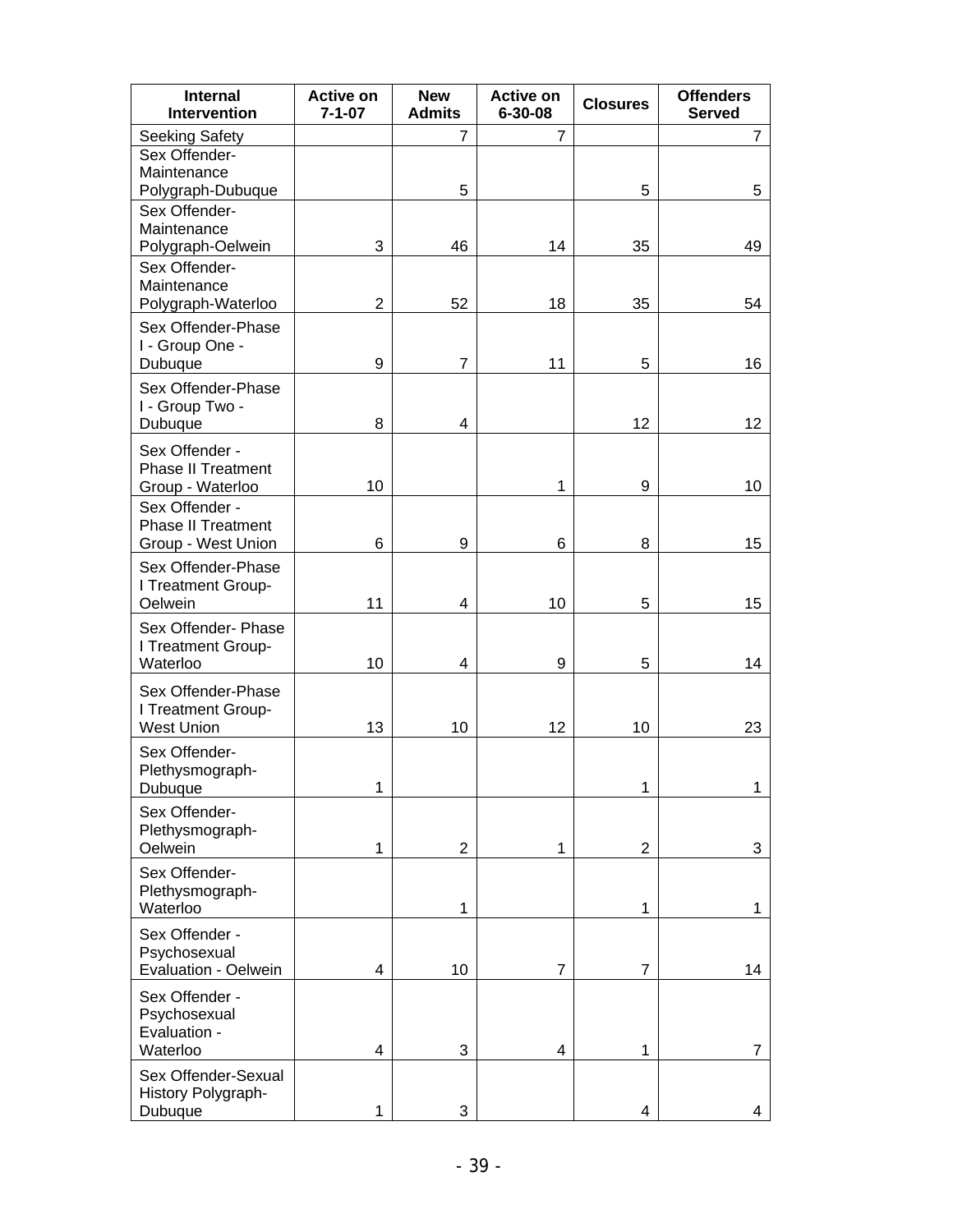| <b>Internal</b><br><b>Intervention</b>                          | <b>Active on</b><br>$7 - 1 - 07$ | <b>New</b><br><b>Admits</b> | Active on<br>$6 - 30 - 08$ | <b>Closures</b> | <b>Offenders</b><br><b>Served</b> |
|-----------------------------------------------------------------|----------------------------------|-----------------------------|----------------------------|-----------------|-----------------------------------|
| Sex Offender-Sexual<br>History Polygraph-<br>Oelwein            | 1                                | 17                          | 8                          | 10              | 18                                |
| Sex Offender-Sexual<br>History Polygraph-<br>Waterloo           | 3                                | 19                          | 4                          | 18              | 22                                |
| Sex Offender-<br><b>Significant Other</b><br>Group - West Union | 4                                |                             | 2                          | 2               | 4                                 |
| Sex Offender-<br>Specific Issue<br>Polygraph-Dubuque            |                                  | 1                           |                            | 1               |                                   |
| Sex Offender-<br>Specific Issue<br>Polygraph-Oelwein            | 1                                | 3                           | 1                          | 3               | 4                                 |
| Sex Offender-<br>Specific Issue<br>Polygraph-Waterloo           | 1                                | 5                           | 2                          | 4               | 6                                 |
| Sex Offender-<br><b>Treatment Aftercare</b><br>- Oelwein        | 4                                | $\overline{2}$              | 1                          | 5               | 6                                 |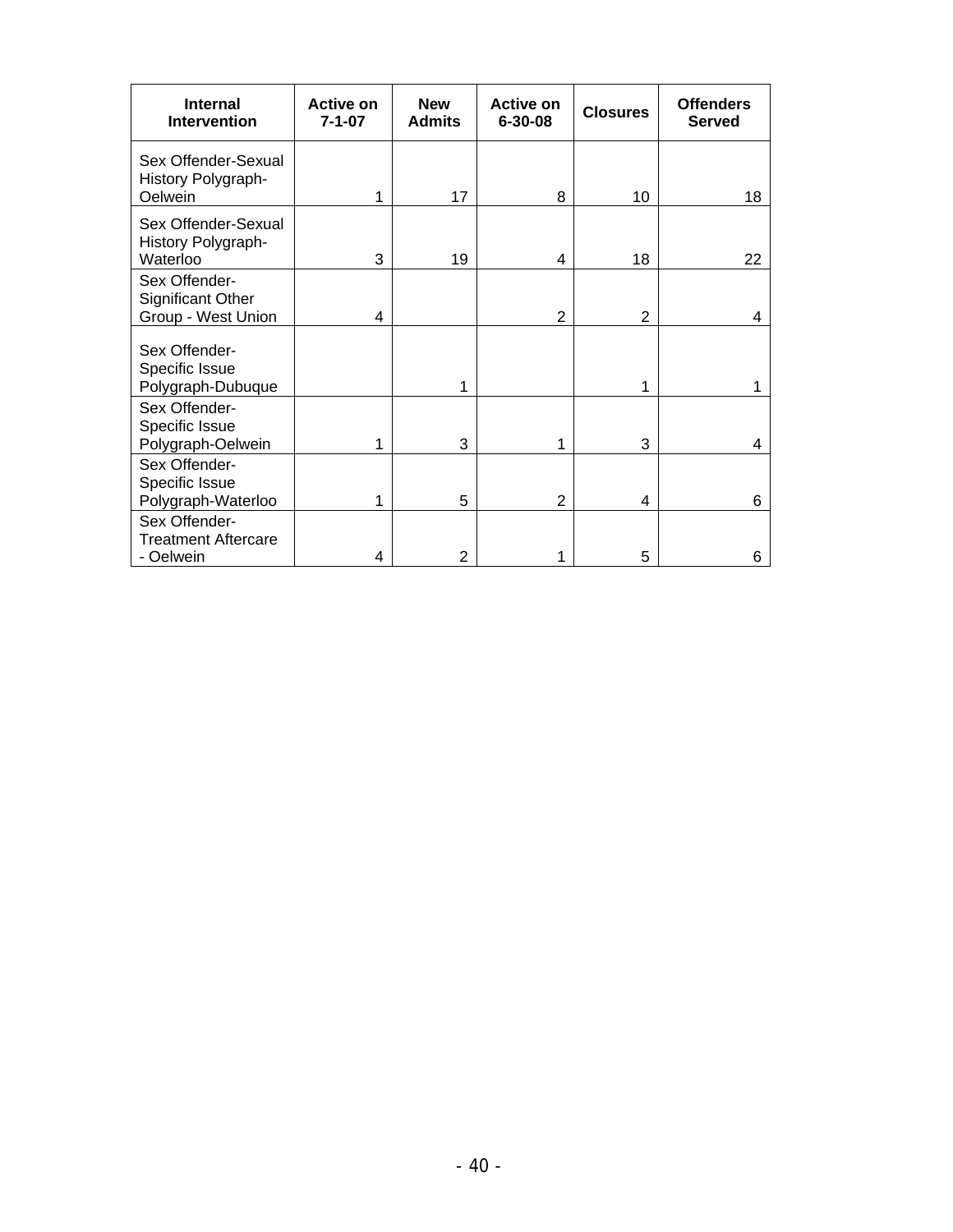| <b>Internal Intervention</b>                                             | <b>Active on</b><br>$7 - 1 - 07$ | <b>New</b><br><b>Admits</b> | <b>Active on</b><br>$6 - 30 - 08$ | <b>Closures</b> | <b>Offenders</b><br><b>Served</b> |
|--------------------------------------------------------------------------|----------------------------------|-----------------------------|-----------------------------------|-----------------|-----------------------------------|
| Sex Offender-<br>Treatment Aftercare -<br>Waterloo                       | 11                               | 19                          | 16                                | 11              | 30                                |
| SOTP - Cognitive<br>Restructuring -                                      |                                  |                             |                                   |                 |                                   |
| Waterloo<br><b>TASC-Case</b>                                             | 6                                | 24                          | 1                                 | 27              | 30                                |
| Management-Decorah                                                       | 5                                | 27                          | 15                                | 17              | 32                                |
| <b>TASC-Case</b><br>Management-Oelwein                                   | 17                               | 30                          | 20                                | 25              | 47                                |
| <b>TASC-Cognitive</b><br>Group-Decorah                                   | 5                                | 27                          | 16                                | 16              | 32                                |
| <b>TASC-Cognitive</b><br>Group-Oelwein                                   | 17                               | 34                          | 21                                | 26              | 51                                |
| Victim Impact -<br>Individual - Waterloo                                 |                                  | 3                           | 3                                 |                 | 3                                 |
| Victim Impact-<br>Waterloo                                               | 18                               | 65                          | $\overline{2}$                    | 79              | 83                                |
| Victim-Offender<br>Intervention Service-<br>Waterloo                     | $\overline{2}$                   | 1                           | $\overline{2}$                    | 1               | 3                                 |
| Violator Aftercare-<br>Dubuque                                           |                                  | 1                           | 1                                 |                 | 1                                 |
| Violator Aftercare-<br>Waterloo                                          | 14                               | 26                          | 10                                | 30              | 40                                |
| Violator Program<br>Aftercare-Individual<br>Sessions-Oelwein             | 1                                |                             |                                   | 1               | 1                                 |
| Violator Program<br>Aftercare-Individual<br>Session-Waterloo             |                                  | 1                           |                                   | 1               | 1                                 |
| Women's Co-<br>Occurring - Aftercare<br><b>Status</b>                    | 5                                | 1                           | 5                                 | 1               | 6                                 |
| Women's Co-<br>Occurring - Primary<br><b>Treatment Status</b>            | 11                               | 17                          | 13                                | 11              | 28                                |
| Women's Program for<br>Co-occurring<br><b>Disorders Educational</b>      |                                  |                             |                                   |                 |                                   |
| Group<br>Women's Program for<br>Co-occurring<br><b>Disorders Therapy</b> | $\mathbf{1}$                     | 11                          | 4                                 | 6               | 12                                |
| Group<br><b>WRCF Job Club</b>                                            | 3<br>14                          | 28                          | $\overline{2}$                    | 1<br>42         | 3<br>42                           |
| <b>Internal Intervention</b><br><b>Totals</b>                            | 588                              | 1,646                       | 626                               | 1,561           | 2,234                             |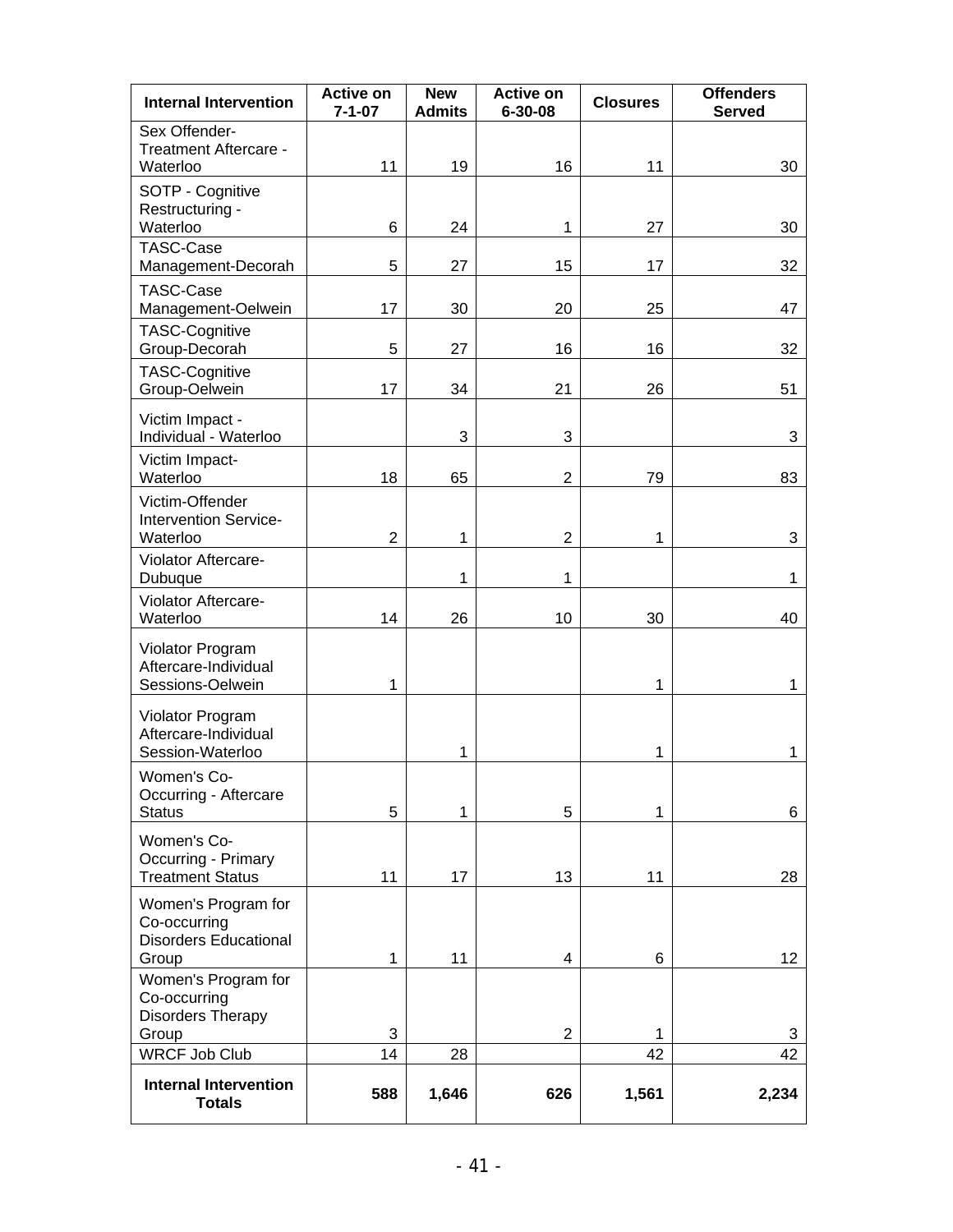# **1st District ~ Quick Facts as of June 30, 2008**

#### **About Employees~**

**Number of Employees: 202** 

### **About 1st District Facilities~**

| Capacity          |     |
|-------------------|-----|
| Waterloo          | 150 |
| <b>Dubuque</b>    | 80  |
| <b>West Union</b> | 48  |
| Total             | 278 |

#### **About Offenders~**

**Number of Offenders: On 6/30/04: 4,772 On 6/30/08: 4,912 3% increase from 2004**

#### **The Demographics~**

| Male 75.1%       | <b>Female 24.9%</b> |
|------------------|---------------------|
| <b>Age Group</b> | $\frac{0}{0}$       |
| 19 and under     | 5.0%                |
| 20 through 29    | 42.8%               |
| 30 through 39    | 23.1%               |
| 40 through 49    | 19.6%               |
| 50 and older     | 9.5%                |

**Total** 100.0%

| <b>Race/Ethnic Origin</b>        | $\frac{0}{0}$ |
|----------------------------------|---------------|
| White                            | 76.2%         |
| <b>Black</b>                     | 20.4%         |
| Latino/Hispanic                  | 2.6%          |
| American Indian or Alaska Native | 0.4%          |
| Asian or Pacific Islander        | 0.4%          |
| <b>Total</b>                     | 100.0%        |

| <b>Employment</b><br><b>Status</b> | $\%$ '07 | $\frac{9}{6}$ . 08 |
|------------------------------------|----------|--------------------|
| Disabled                           | 6.2%     | 6.8%               |
| Employed                           | 69.0%    | 68.0%              |
| Retired                            | 0.6%     | 0.7%               |
| Unemployed                         | 19.1%    | 18.1%              |
| Not Recorded                       | 5.2%     | 6.4%               |

**FY '08 Community Service Hours Worked~ 1,074 offenders performed 33,348 hours of community service** 

### **FY '08 Victim Restitution Paid~**

**Offenders paid \$361,003.79 in Victim Restitution in fiscal year 2008. This figure does not includes other court fees.** 

### **The Offenses**

| <b>Offense Type</b> | <b>Percent</b> |
|---------------------|----------------|
| Violent             | 15.2%          |
| Property            | 25.9%          |
| Drug                | 24.0%          |
| Public Order        | 33.8%          |
| )ther               | 1.2%           |

### **FY 2008 Closures**

| <b>Closures</b>           | <b>Residential</b> | <b>Field</b> |
|---------------------------|--------------------|--------------|
| <b>Closed Cases</b>       | 907                | 3379         |
| Successful                | 80.5%              | 78.1%        |
| Unsuccessful              | 18.3%              | 15.2%        |
| *Administrative           | 1.2%               | 4.9%         |
| $\checkmark$ Intermediate |                    |              |
| <b>Sanctions</b>          | 0%                 | 1.8%         |

#### **\* Administrative: i.e. Death, Transfer to another District**

9**Intermediate Sanction: i.e. placed in Violator Program, moved from field to facility** 

#### **Substance Abuse~**

**Of the high risk offenders assessed, 88.9% of the District's population active on June 30, 2008, reported having alcohol and/or drug problems currently and/or in the past.**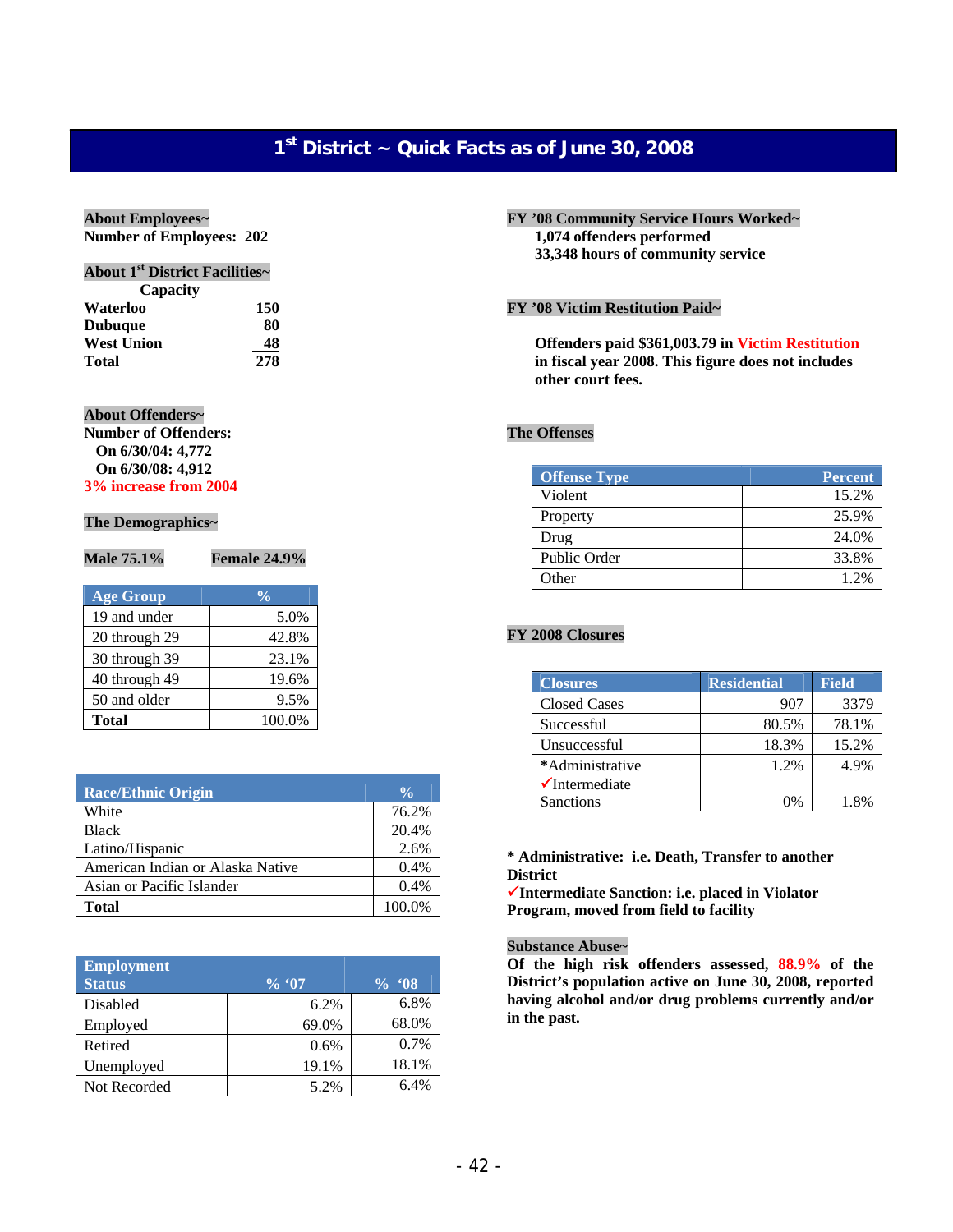# **Special Recognitions**

| Douglas J. Dykstra was hired on November 1,<br>1976 as a Probation Officer at the Waterloo Field<br>Services Office. He was promoted to Probation<br>Supervisor on February 11, 1980. On March 2,<br>1986 he was promoted to Division Supervisor of<br>the Dubuque Field Services Office. On June 19,<br>1987 he was reclassified to a Probation/Parole<br>Supervisor II, the position he held until his<br>retirement on December 27, 2007.                                |
|-----------------------------------------------------------------------------------------------------------------------------------------------------------------------------------------------------------------------------------------------------------------------------------------------------------------------------------------------------------------------------------------------------------------------------------------------------------------------------|
| David A. Potter began working for the State of<br>Iowa on May 1, 1972 and joined First District on<br>June 15, 1984 as a Residential Advisor at the<br>Waterloo Work Release Center. He was made<br>Lead worker on November 18, 1984 and was<br>promoted to Counselor on June 24, 1988. He was<br>reclassified to a Probation/Parole Officer II and<br>held that position until his retirement on December<br>27, 2007.                                                     |
| Susan G. Danico started her employment with First<br>District on February 12, 1979, holding the position<br>of Secretary. She was assigned to the Waterloo<br>Probation/Parole Office on 5 <sup>th</sup> Street and later<br>transferred<br>the Waterloo Residential<br>to<br>Correctional Facility where she stayed until her<br>retirement on December 27, 2007.                                                                                                          |
| Mark W. Chase began his employment with the<br>State of Iowa on May 14, 1979 and hired by First<br>District on April 1, 1988 as a Maintenance<br>Foreman. He was assigned to the Waterloo<br>Residential Facility but his services were<br>performed District-Wide. He was reclassified to<br>Building Maintenance Coordinator on June 18,<br>1993 and given lead worker duties on June 3, 1994,<br>the position he had at the time of his retirement on<br>March 27, 2008. |

On behalf of the Department of Correctional Services, I would like to thank each of these retirees for their many years of dedicated service.

Karen E. Herkelman District Director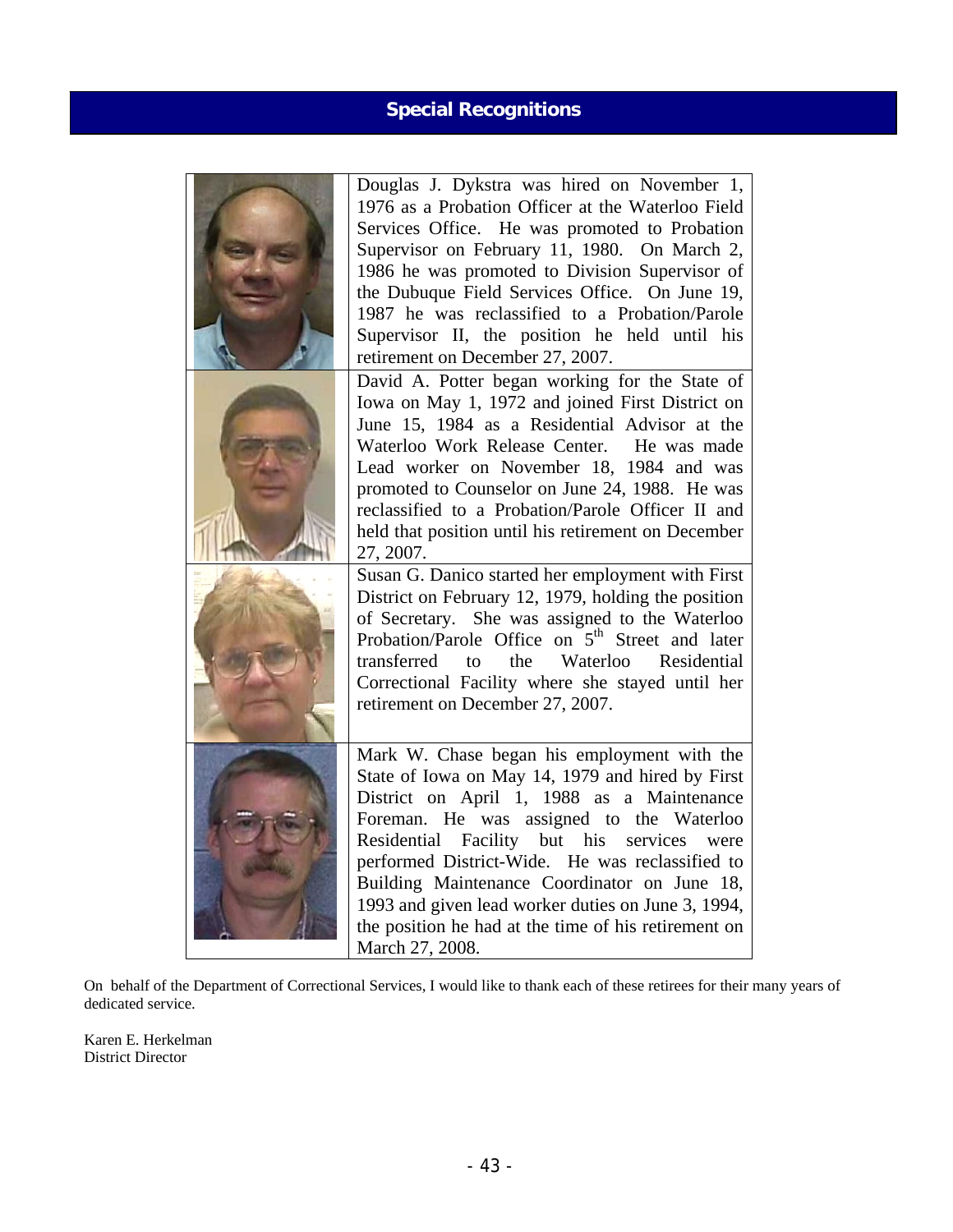# **1st District staff presented programs to the following community organizations during FY 2008:**

| Location/                     |                              |                                                  |
|-------------------------------|------------------------------|--------------------------------------------------|
| Agency                        | Staff                        | Subject                                          |
| <b>Wartburg College</b>       | Mike Schwab                  | <b>Residential Facility Programs</b>             |
| University of Northern        | Ken Kolthoff, Dwayne Price,  | Overview of the Department of Correctional       |
| <b>Iowa Football Team</b>     | Dave Campbell, Johnny Hill,  | <b>Services</b>                                  |
|                               | <b>Brian Baker</b>           |                                                  |
| <b>Black Hawk County</b>      | Jeff Grell                   | "Connecting People to the Services They Need"    |
| <b>Local Homeless</b>         |                              | Public Forum - Overview of the Department of     |
| <b>Coordinating Board</b>     |                              | <b>Correctional Services</b>                     |
| University of Dubuque         | Jessica Clark                | Overview of the Department of Correctional       |
|                               |                              | <b>Services</b>                                  |
| <b>Washington Junior</b>      | Kyle Stewart, Paul Kloft     | Motivational Interviewing                        |
| High School,                  |                              |                                                  |
| Dubuque, IA                   |                              |                                                  |
| <b>Luther College</b>         | Jane Duehr                   | The Department of Correctional Services          |
| <b>Research Project</b>       |                              | response to Domestic Violence                    |
| Loras College                 | <b>Traci Suarez</b>          | Testifying in Court                              |
| National Alliance for         | Mike Schreck                 | Department of Correctional Services Sex          |
| the Mentally Ill              |                              | Offender Program                                 |
| University of Northern        | Mike Schreck                 | Overview of the Department of Correctional       |
| Iowa                          |                              | <b>Services</b>                                  |
| University of Northern        | Jeff Grell, Jennifer Wymore, | <b>Batterer's Education Program</b>              |
| Iowa                          | Kirby Sherman                |                                                  |
| Sunrise Exchange              | <b>Dwayne Price</b>          | Overview of the Department of Correctional       |
| Club                          |                              | <b>Services</b>                                  |
| <b>Wapsie Valley High</b>     | Mike Ryan, Dean Milius       | Overview of the Department of Correctional       |
| School                        |                              | Services and Careers in Community Corrections    |
| <b>Upper Iowa University</b>  | Mike Ryan                    | Overview of the Department of Correctional       |
|                               |                              | Services and Careers in Community Corrections    |
|                               |                              |                                                  |
| Kaplan University             | Roxann Scheffert             | Overview of the Department of Correctional       |
| <b>Criminal Justice Class</b> |                              | Services and working with offenders with special |
|                               |                              | needs (i.e. Mental Health issues)                |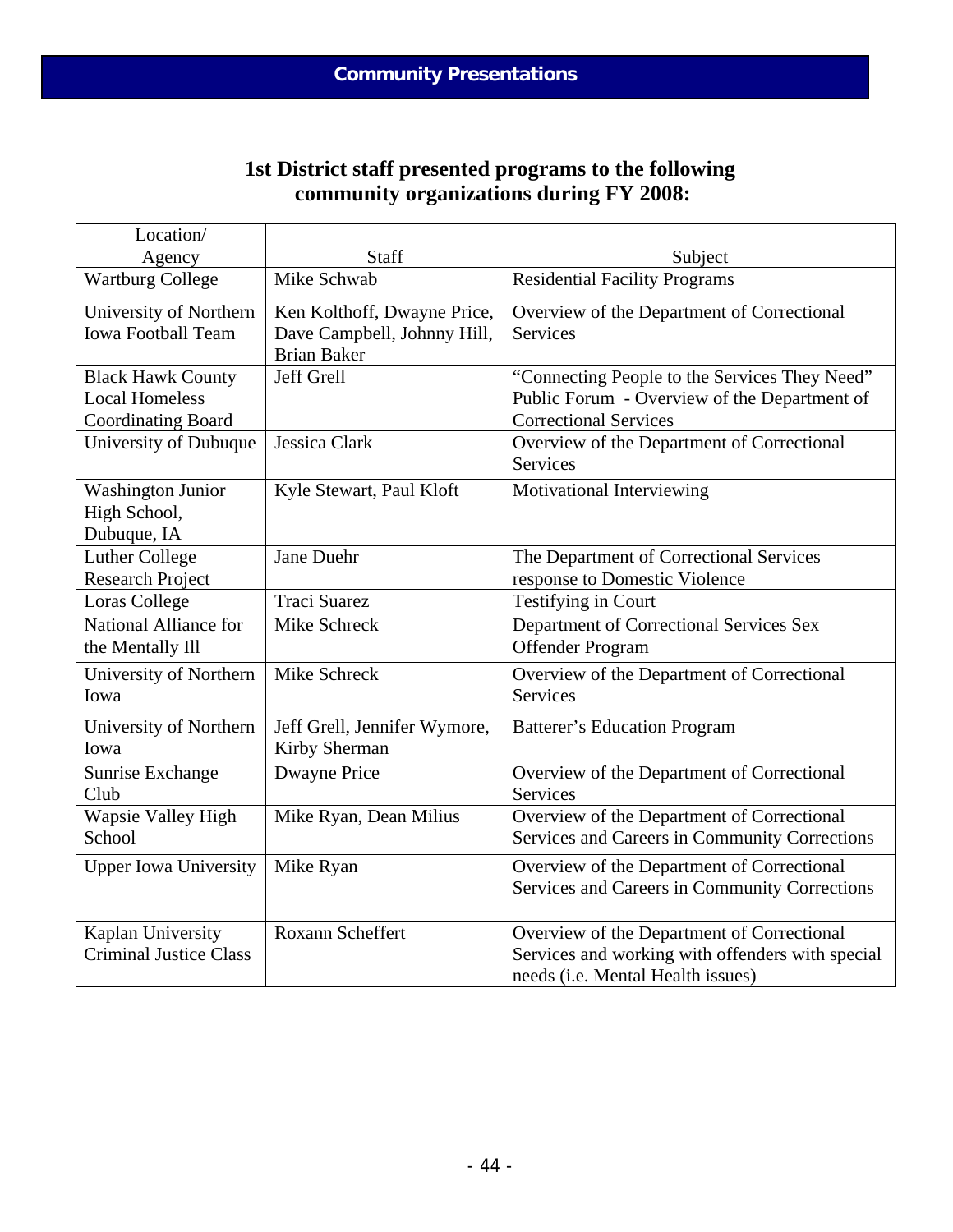### **Volunteer Services**

### *Available District-wide*

The Department partners with local colleges and universities to provide students with an opportunity to complete internships or volunteer work experience in community-based corrections. Numerous Department employees were volunteers before being hired.

### **Benefits to the student:**

- Practical experience will help with career planning and decisions.
- Provides an opportunity to learn and practice new skills.
- Increases their knowledge and enhances their chances of obtaining employment in the corrections field.
- Networking opportunities with professionals in the corrections field.

### **Benefits to the Department:**

- Develops a more experienced employee applicant pool.
- Improves the employee selection process by providing an opportunity to observe potential employees in the work environment.
- Assists Department staff with job tasks which may be performed in a supervised capacity.
- Gives Department staff an opportunity to help students grow and learn.

### **District-wide Standing Committees**

### **Training - Donna Wede and Jean Johnson, Chairs**



Mission Statement: To ensure quality training for all employees that enhances skills, knowledge and health to better protect our community, employees and offenders. The Training Committee plans and coordinates training for employees on a wide variety of topics in addition to the Director's Priority List each fiscal year. The training is offered locally, inexpensively and kept on a calendar in public folders for all to view. This

helps staff be better prepared to perform their jobs, broaden their knowledge and meet the department's training requirements*.* **(Members: Dave Campbell, Robert Capelle, Denise Cooper, Dennis DeBerg, Tyler Granberg, Janet Harms, Al Hoff, Jean Johnson, Mara Keninger, Carolyn LeBahn, Wendy Lyons, Mara Ohrt, Traci Suarez, Chad Mackie, Nick McGovern, Cheryl Meyer, Sherryl Paul, Mary Roche, Mike Ryan, Roxann Scheffert, Ross Todd, Donna Wede, BJ Wilcox, Janis Wren)**

### **Strategic Planning – Cindy Studnicka, Dave Creery, Scott Dolan, Chairs**



 Representatives from across the department and across job classifications meet to assist with short and long term planning for the department. The committee also includes one member from the District Board of Directors. This group formulates recommendations for the strategic plan, which is undated annually. The plan is also a method to document successes, deficiencies, and goals. **(Members:** 

**John Clark, Ross Todd, Carmen Coleman, Stacy McHone, Jackie Bradley, Darrell Todd, Janis Wren, Raja Seda, Mary Roche, Vivian Doyle, Karen Herkelman, Cindy Studnicka, Cheryl Meyer, Janet Harms, Scott Dolan, Wendy Lyons, Bob Greenlee; Alternates: Jim Farley, B.J. Wilcox, Lori Fox)** 

### **Diversity – William Martinez, Janet Butz, Co-Chairs**



The Diversity Committee's mission is "To Enhance Sensitivity To Differences, Recognize the Commonalities, and Respect the Uniqueness Of All Individuals". Their goals include to have a workplace environment that fosters mutual respect and acceptance of individual differences of all staff, to encourage all staff to listen and



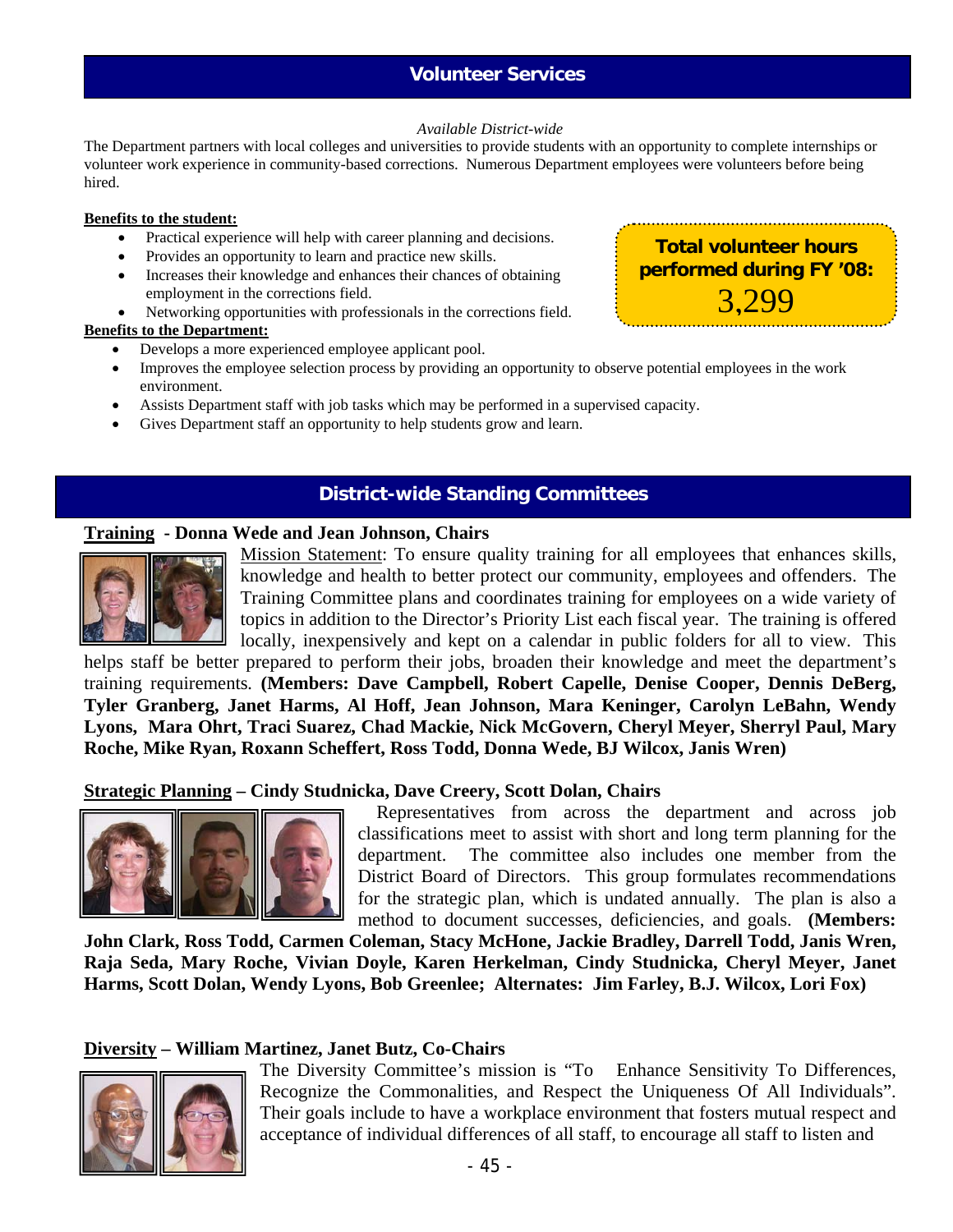### **District-wide Standing Committees, Continued**

respond sensitively to all recipients of services and all other staff, to ensure that plans, resources, and policies support the mission and philosophy of diversity (managing diversity) (maintain an active diversity committee), to be an organization that highly values its staff and respects their differences and provides services without regard to unique differences among all people, to recognize and reward individual and group contributions to managing diversity. They have planned and made information available on training opportunities, organized activities, and developed policy. They have also attended job fairs in an effort to recruit minority applicants. **(Members: William Martinez, Karen Herkelman, Janet Butz, Sherryl Paul, Cheryl Hannah, Michelle Shepherd, Claudette Carter-Thomas, Donna Wede, Mary Taylor, Carmen Coleman, Wendy Lyons, Michele Guitierez, and Richard Howard)**

### **Safety – Dave Campbell, Chair**



The Department's mission includes protection of the public, employees, and offenders. The Safety Committee is responsible for assessing safety needs, including training, equipment, standards, and policy changes needed to ensure maximum safety. They explore solutions to problem areas and make recommendations to the management team. **(Members: Dave Campbell, Dan Blaylock, Janet Butz, Crystal Corlett, Rick Dolleslager, Leo Francisco, Brad Gordon, Michele Gutierrez, Dave LeBahn, Bob Morck, Roger Oberhauser, Laurie** 

**Thoma, Rob Wymore, Curt Turner, Jeff Grell, Mary Roche, Jack Dye, Wes Schilling, Dennis DeBerg & Dean Milius)** 

### **Employee Recognition – Janet Harms, Cindy Schmitt, Chairs**



The Department views its employees as its greatest asset. The Employee Recognition Committee is responsible for formal recognition of the work and accomplishments of employees. They establish policy, processes, and facilitate nominations of deserving recipients and organize the annual award ceremony at the summer picnic. **(Members: Dave Anders, Janet Butz, Chris Clapp, Sherri Miene, Cheryl Hannah, Jeff** 

**Young, Denise Cooper, Cindy Schmitt, Janet Harms, Alice Connor-Hoerner, Larry Heckert, Ranee Boettner, Tyler Granberg, Mark Oltrogge)**

### **Evidence Based Practices Core Group, Monty Sheckles, Mark Smith, Mike Schreck,Chairs**



 The EBP Core Group is responsible for staying informed of the latest research and leading the department in the comprehensive use of evidence-based practices, policies, and decision-making. They model the skills, share information with other employees, and establish processes to help lead the changes necessary to ensure all services are consistent with

evidence-based practices. **(Members: Dave Campbell, Denise Cooper, Ross** 

**Todd, Crystal Corlett, Dennis DeBerg, Tam DeMaris, Scott Dolan, Jane Duehr, Doug Dykstra, Josh Flory, Janet Harms, Karen Herkelman, Johnny Hill, Al Hoff, Ken Kolthoff, Bob Levendusky, Wendy Lyons, William Martinez, Cheryl Meyer, Sherri Miene, Mike Ryan, Mike Schreck, Monty Sheckles, Mark Smith, Kyle Stewart, Cindy Studnicka, Traci Suarez, Lauri Waldbillig, Gina Wester, Jennifer Wymore, and Rob Wymore)**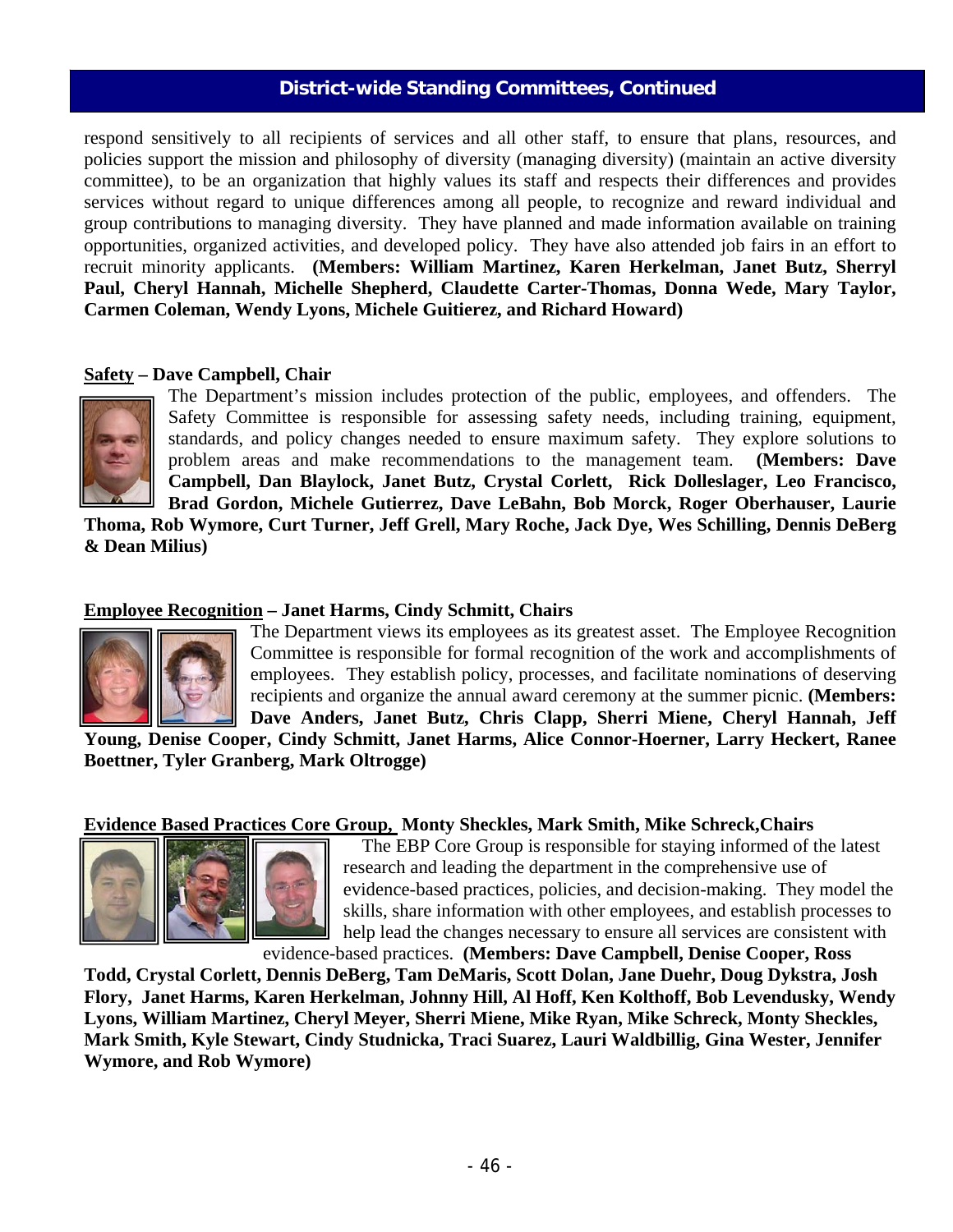### **Looking to the Future~Strategic Plan for Fiscal Year 2009**

The Strategic Planning Committee met on 4-10-08 and adopted a new format for the FY09 Strategic Plan. Eight specific goal areas were identified and plans were developed to address each of these areas. The eight goal areas are: Evidence Based Practices, Offender Outcomes and Satisfaction, Diversity, Training and Employee Development, Health and Safety, Technology, Building and Remodeling Projects, and Fiscal Management.

# **Goal Area: Evidence Based Practices**

Implementation of EBP in the areas of both treatment and supervision for the purpose of supporting consistency and improving measurability for the collection of data to develop improvements in treatment and supervision quality and ultimately to decrease offender recidivism

### **Objectives:**

- 1 Develop EBP Subcommittees focusing separately in 2 strategic areas:
	- $\triangleright$  Treatment
	- $\triangleright$  Supervision
	- A. Strategies:
		- 1. Divide EBP Core Group membership into subcommittees are described above.
		- 2. Determine chairs for each subcommittee and a meeting schedule. Responsible Party: EBP Core Group Time Frame: 10-10-08

### **Treatment Subcommittee:**

- 1. Establish criteria to objectively define and measure facilitator effectiveness.
	- A. Strategies:

1. District wide implementation of the intervention audit tool, collection and analysis of data for the purpose of validating the audit tool and assessing the correlation between audit tool content and facilitator effectiveness.

Responsible Party: Supervisors, Executive Officer.

Time Frame: 4-1-09

2. Examine criteria established by parallel agencies to determine their definition of facilitator effectiveness.

 Responsible Party: EBP chairs, Executive Officer. Time Frame: 12-1-08

3. Cross reference audit tool to research findings and make recommendations for changes if needed.

Responsible Party: EBP chairs, Executive Officer.

Time Frame: 7-1-09

4. Establish required training standards that promote competency in the implementation of cognitive based curriculums leading to an internal certification process.

Responsible Party: EBP committee, Training committee.

Time Frame: 12-1-08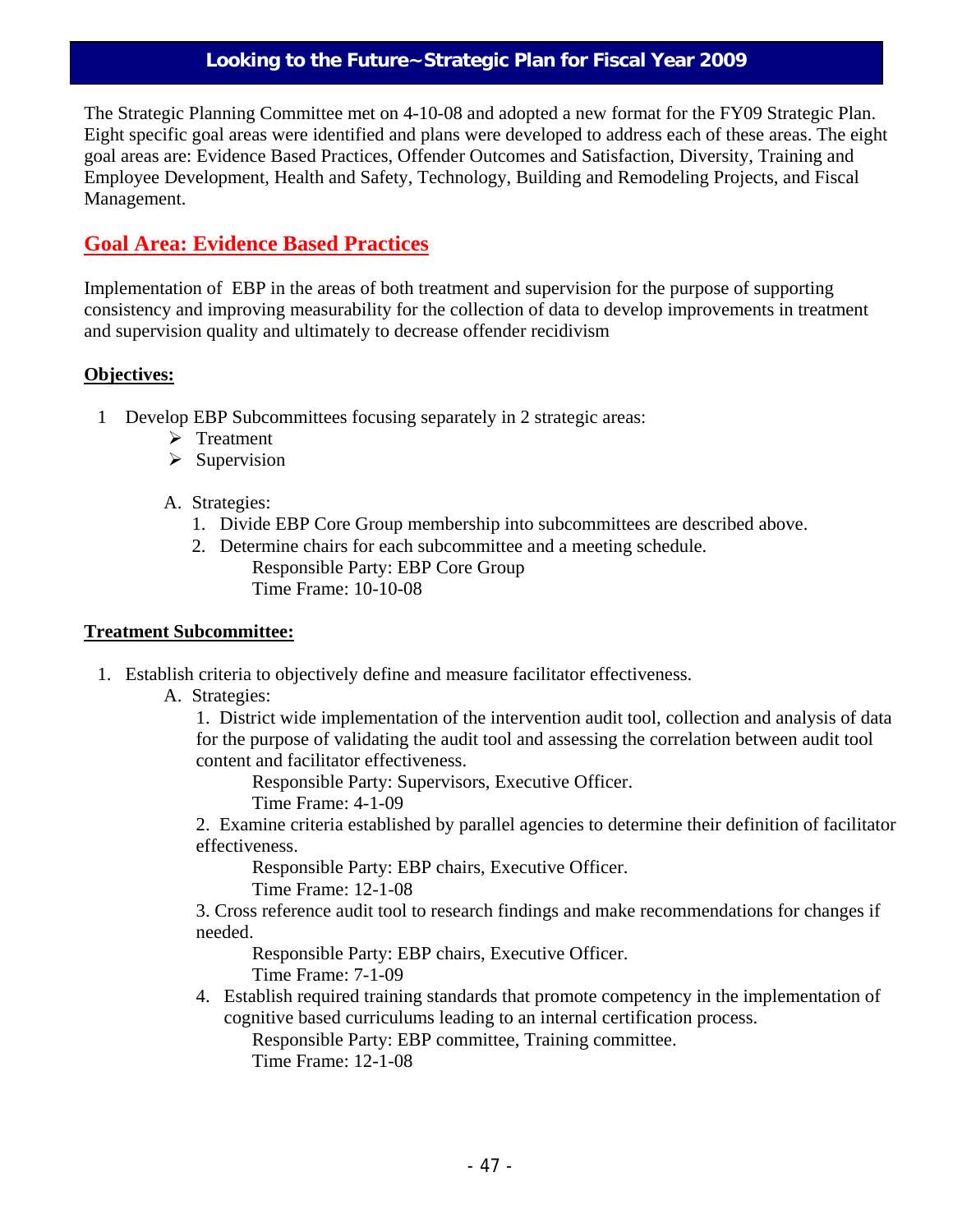### **Action Steps:**

- $\checkmark$  Work with the training committee to develop mandatory training priorities that emphasize facilitator effectiveness.
- $\sim$  1<sup>st</sup> District expresses emphasis on cognitive behavioral group facilitation as a priority responsibility in Officer work duties.
- $\checkmark$  Mandatory training responsibilities reinforce department priorities.
- $\checkmark$  Supervision of facilitators is done in a consistent manner to support the EBP principle of fidelity in group programming

### **Supervision Subcommittee:**

- 1. Develop Supervision practices exercising consistent and effective approaches evidenced by decreased recidivism and increased successful rates of discharge.
	- A. Develop priorities in Generic Note content and a format to promote consistency in documentation.

 Responsible Party: EBP committee, Management. Time Frame: 7-1-09

B. Develop an audit tool to review effective use of motivational interviewing and a process by which supervisors will assure the use.

> Responsible Party: MI Trainers, Management. Time Frame: 1-1-09

- C. Assure all officers, including special program agents, understand supervision standards based on level and establish a means to monitor compliance to those standards. Responsible Party: Training Committee, PPO Supervisors, Technology personnel. Time Frame: 7-1-09
- D. Staff use all available resources to maintain up to date records (i.e. technology/audit tool). Responsible Party: Technology Personnel, Executive Officer. Time Frame: 7-1-09
- E. Use of appropriate interventions based on established criteria and criminogenic needs. Responsible Party: Interventions Committee. Time Frame: 7-1-09
- F. Refresher trainings on the use of current assessment tools. Responsible Party: Training Committee. Time Frame: 7-1-09
- G. Supervision policy review with emphasis on implementation of and having policy that accurately reflects officer responsibilities. Responsible Party: PPO Supervisors, Executive Officer. Time Frame: 7-1-09
- H. Implement recommendations generated by Statewide Focus Groups for Mental Health, Sex Offender, EBP, etc.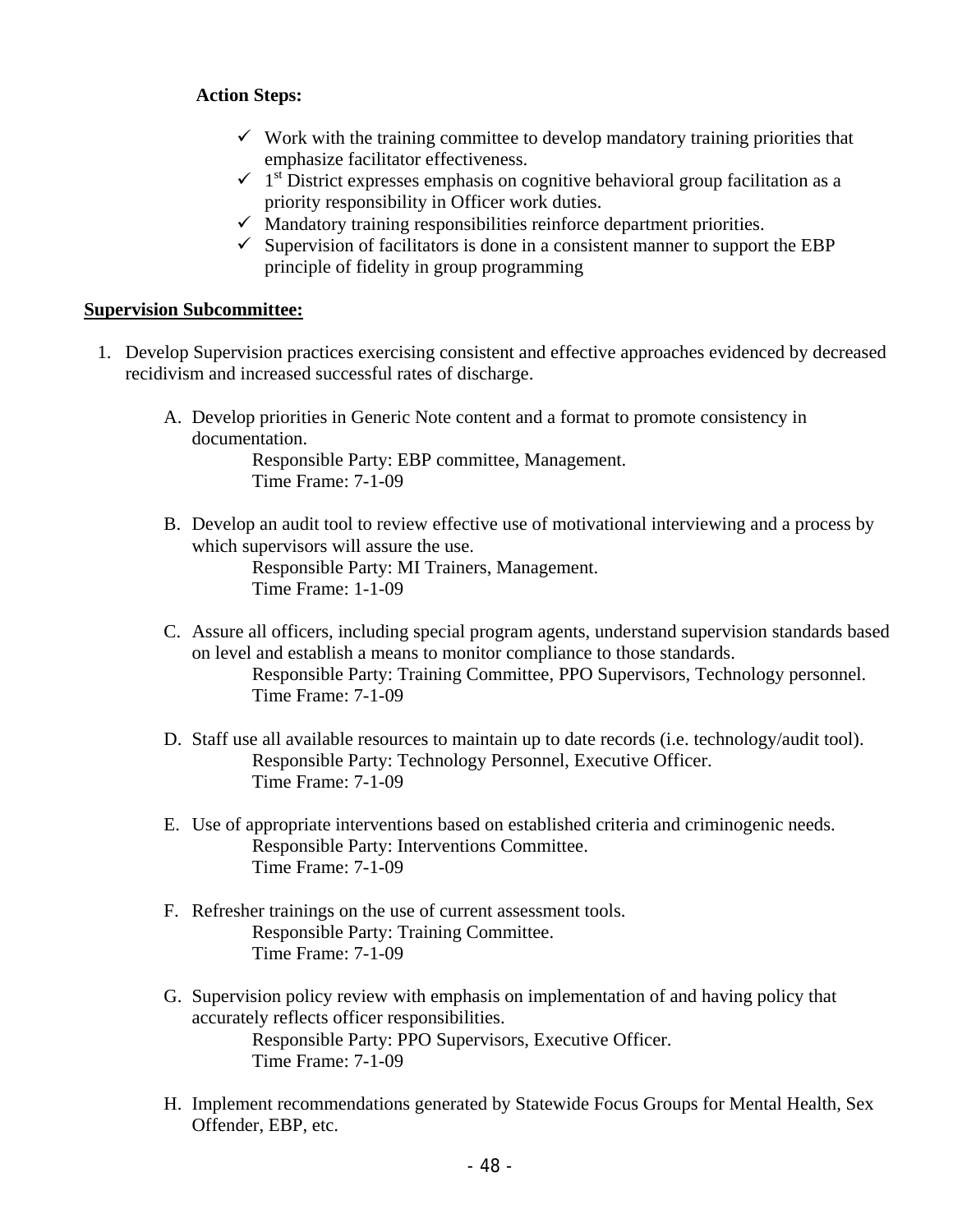Responsible Party: EBP Committee Members, Management. Time Frame: 7-1-09

### **Target Results:**

Improved success rate, decreased recidivism. A staff that has consistent knowledge and understanding of effective supervision and treatment. Increased offender satisfaction measured through a variety of survey instruments. Increased percentage of intervention referrals considered appropriate. Increased offender intervention availability across the District by increasing the number of groups offered. Improved staff satisfaction and perception of effectiveness.

### **Actual Results/Outcomes**:

To be provided at the end of FY'09

# **Goal Area: Offender Outcomes and Satisfaction**

The Department strives to increase offender success on supervision by developing a comprehensive understanding of what factors are associated with success on supervision and recognizing the barriers to success. The Department will continue to focus on reducing the percentages of offenders who abscond from supervision, escape from residential correctional facilities, or have their supervision revoked. The Department will continue to collect information from offenders regarding their supervision experience, interactions with staff, participation in interventions, and other relevant areas in order to modify the services we provide and/or the method in which they are delivered.

### **Objectives**:

- 1. Reduce the number of absconders from Field Services Supervision.
- 2. Reduce the number of escapes from Residential Facilities.
- 3. Reduce the number of overall supervision revocations.
- 4. Reduce the number of female offenders revoked from supervision.
- 5. Reduce the number of African American offenders revoked from supervision.
- 6. Reduce the number of parole cases revoked from supervision.
- 7. Increase offender satisfaction in treatment interventions.
- 8. Increase offender satisfaction in their supervision experience.
- 9. Increase offender satisfaction in program experience.

### **Responsible Person/Entity**:

- 1. Management
- 2. Administration
- 3. Staff

### **Strategies/Time Frames**:

- 1. Absconder/Escape surveys will be given to appropriate offenders to complete following their apprehension. This information will be collected and analyzed to see what changes can be implemented to decrease absconders/escapes.
- 2. Increased use of Intermediate Sanctions by department staff will be encouraged and additional alternatives to revocation will be developed.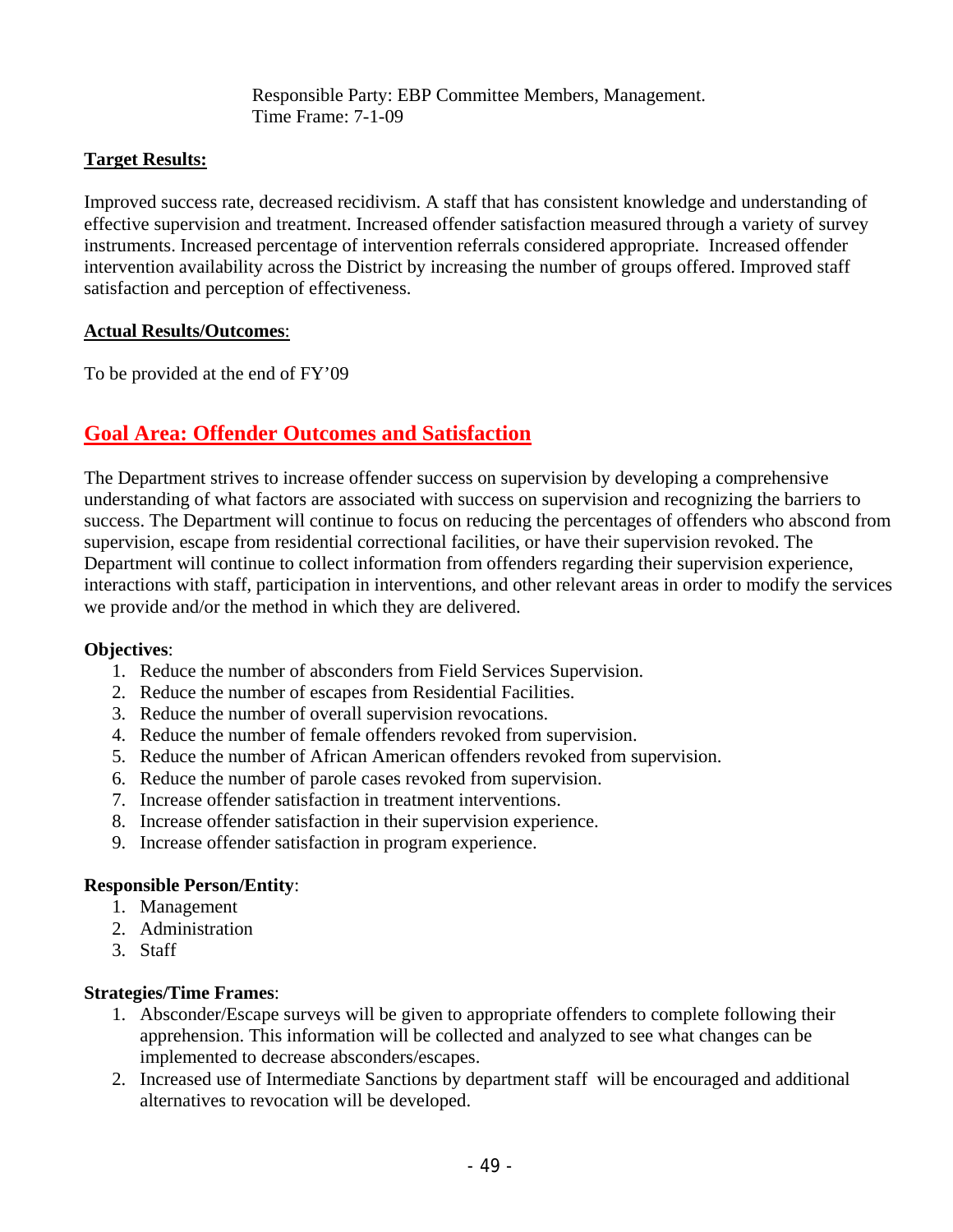- 3. Additional gender specific programming and gender specific supervision strategies will be developed and implemented.
- 4. Re-Entry process to address the needs of probationer's and parolee's will be developed and implemented.
- 5. Group Final Evaluation forms will be given to group participants at the conclusion of all appropriate interventions and the results will be used to provide feedback to facilitators and modify interventions as needed.
- 6. Offender surveys will be distributed in odd numbered calendar years and the results will be tabulated and shared with staff.
- 7. A Final Evaluation instrument for Intervention Programs may be developed to collect information from offenders after they complete a program and determine what aspects of the program are considered to be most useful or helpful to offenders.

### **Target Results**:

- 1. Reduce the number of absconders from Field Services Supervision by 10% from FY'06 to FY'10.
- 2. Reduce the number of escapes from Residential Facilities by 10% from FY'06 to FY'10.
- 3. Reduce the number of overall supervision revocations by 10% from FY'06 to FY'10.
- 4. Reduce the number of female offenders revoked from supervision by 10% from FY'06 to FY'10.
- 5. Reduce the number of African American offenders revoked from supervision by 10% from FY'06 to FY'10.
- 6. Reduce the number of parole cases revoked from supervision by 10% from FY'06 to FY'10.
- 7. 90% of offenders completing intervention groups will complete the Group Final Evaluation survey and the results will be tabulated/analyzed.
- 8. Offender surveys will be distributed to a random sample of offenders and the results will indicate increased offender satisfaction in the following three areas:
	- o Item #4--I have a voice in my supervision plans--Goal is to increase the percentage of offenders answering agree or strongly agree by 6%. (Change from 79% to 85%).
	- o Item #5--My supervising officer assists me in reaching my goals--Goal is to increase the percentage of offenders answering agree or strongly agree by 4%. (Change from 88% to 92%).
	- o Item #9--My efforts for doing well under supervision are recognized--Goal is to increase the percentage of offenders answering agree or strongly agree by 6%. (Change from 83% to 89%).

## **Actual Results/Outcomes**: To be provided at the end of FY'10

# **Goal Area: Diversity**

Definition: Uniqueness of all individuals, which encompasses different personal attributes, values, and organizational roles.

Managing Diversity: Process of creating and maintaining a positive environment where the capabilities, differences, and similarities of all members are recognized, understood, and valued.

## **OBJECTIVE(S):**

- $\triangleright$  Our mission statement is "To enhance sensitivity to differences, recognize the commonalities, and respect the uniqueness of all individuals".
- $\triangleright$  The plans, resources, and policies of this Department shall support the mission and philosophy of diversity.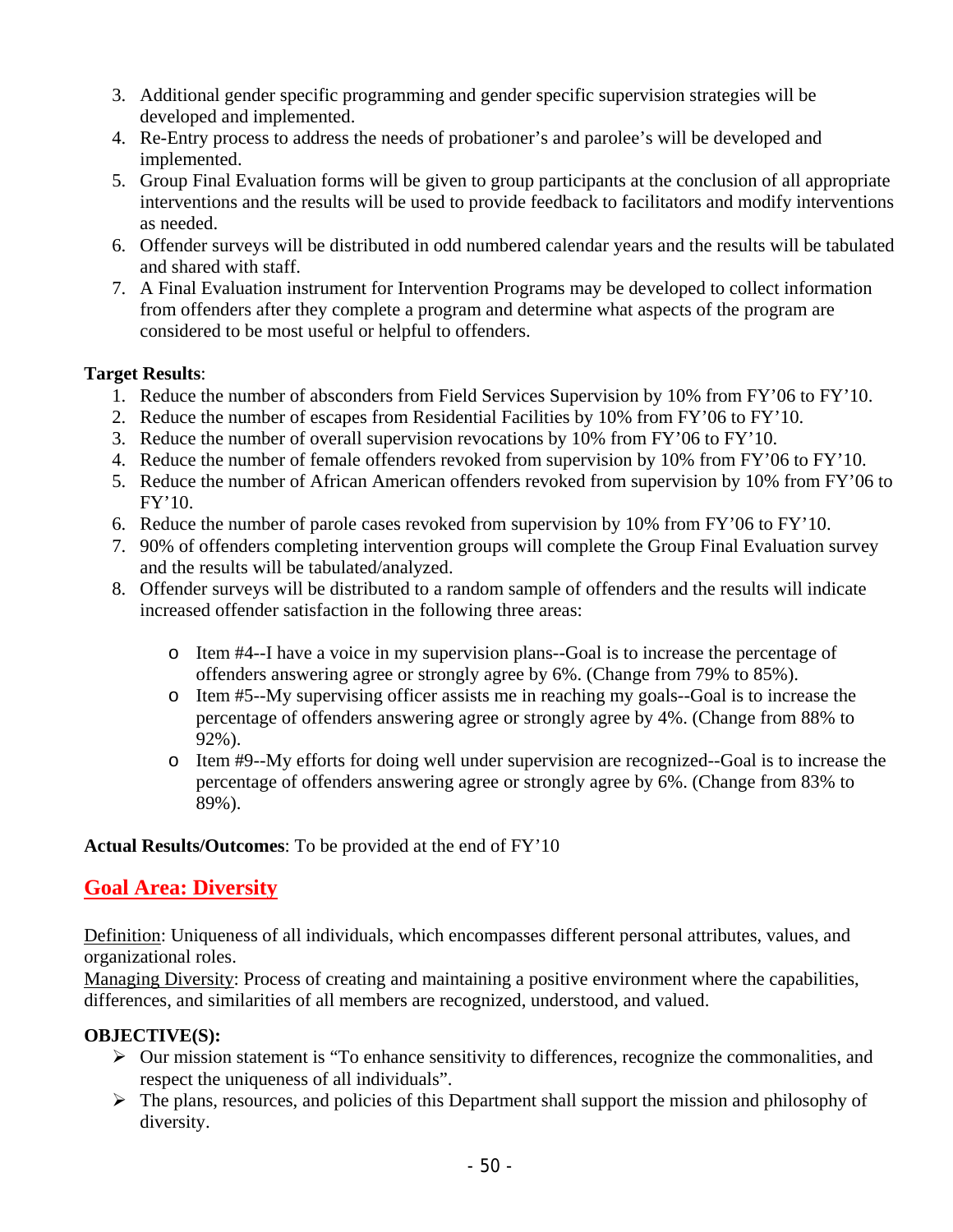- $\triangleright$  Employees are expected to listen and respond sensitively to other employees and all recipients of services.
- $\triangleright$  Employees shall attend a minimum of 3 hours diversity training each fiscal year.

### **RESPONSIBLE PERSON/ENTITY:**

The Department of Correctional Services Diversity Team Administration/Management

### **STRATEGIES/TIME FRAMES:**

- A. Provide fair, equal, and rapid conflict resolution.
- B. Make all organizational facilities physically accessible to all recipients of services in accordance with the ADA accessibility guidelines.
- C. Provide fair and equal access to services regardless of age, sex, ethnicity, and race and responsive to unique differences among all people.
- D. Ensure all employees understand tasks, requirements, and goals, and are coached to achieve individual success.
- E. Recognize diversity as an issue in employee retention.
- F. Promote a workplace environment to foster mutual respect and acceptance of individual differences for all employees.
- G. Maintain an active district-wide diversity committee. The committee shall develop a method to recognize and reward individual and group contributions to managing diversity.
- H. Provide training to help employees recognize, understand, and value differences.
- I. Identify and remove barriers in the organizational environment.

### **TARGET RESULTS:**

To offer a variety of diversity trainings and activities throughout the fiscal year to all Department employees, and to have 100% of staff receive 3 hours or more of diversity training. The team is also working in conjunction with the University of Northern Iowa on a diversity survey regarding our PSI and revocation report recommendations. We do not have the final numbers yet.

## **ACTUAL RESULTS/OUTCOMES:**

FY2007: Out of 202 employees, 138 employees received 3 hours or more of diversity training; 34 received 1 to 2.5 hours; and 30 received no diversity training hours.

FY2008: As of June, 2008, out of 203 employees, 174 received 3 or more hours of diversity training; 15 received .5 to 2.5 hours and 14 received none.

Throughout the last 2 fiscal years, the diversity team has offered numerous diversity trainings and tapes to employees. The team also organized diversity pot lucks, a diversity activity at the August 2007 Department picnic, and monthly diversity quizzes.

# **Goal Area: Training and Employee Development**

 The Department encourages all staff to pursue personal and professional growth through continuing education and training within the confines of the budget and the needs of the department. Staff shall receive training consistent with the needs of their job classification. Training shall also be consistent with the overall mission of the department.

OBJECTIVE(S): 1. All employees will be trained annually in the mandatory training areas, as outlined in Policy PER – 31.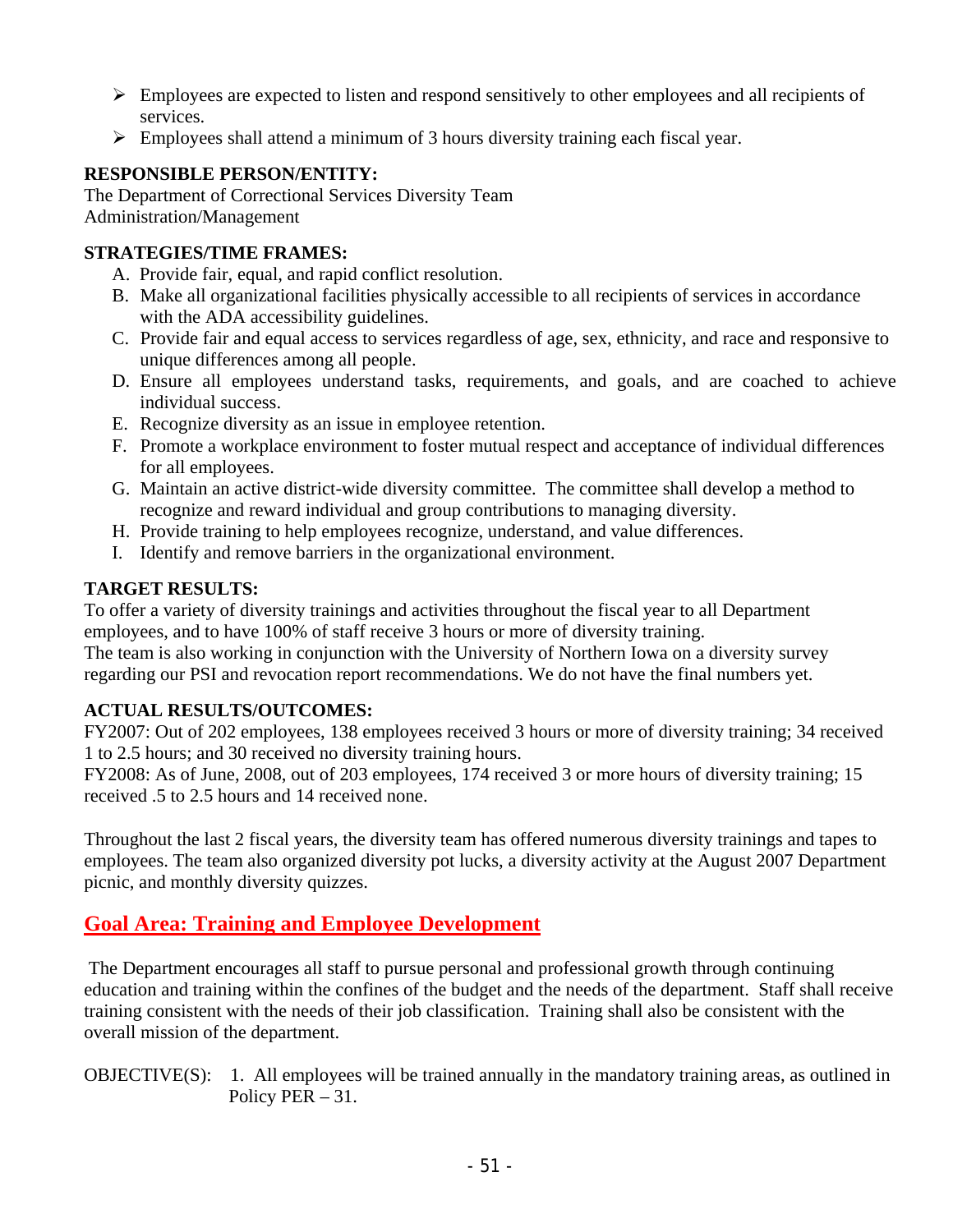- 2. All Full-time employees will be responsible to attend a minimum of 40 hours of approved training per fiscal year.
- 3. All Part-Time employees will be responsible to attend a minimum of 20 hours of approved training per fiscal year.

### RESPONSIBLE PERSON/ENTITY:

- 1. Training Committee
- 2. Immediate Supervisor
- 3. Staff

### STRATEGIES/TIMEFRAMES:

- 1. Training Committee will schedule mandatory training in several locations throughout the district each fiscal year. Additional non-mandatory training will also be scheduled throughout the fiscal year. This schedule will be available to all staff in advance of the fiscal year, to allow staff the ability to attend.
- 2. Supervisors will provide their staff with "Employee Training Reports" on a quarterly basis. Supervisors will also provide/share training opportunities with their staff on an ongoing basis.
- 3. Staff will attend required training per policy. Staff is also encouraged to seek appropriate training and submit requests to their supervisor.
- 4. Administrative personnel will provide a statistical report outlining the following:
	- A. Total number of in-house training hours provided including dates and locations.
	- B. Total number of training hours completed for FY '09.
	- C. Total number of mandatory training hours completed for FY '09.
	- D. Total number of staff meeting training expectations (per policy PER 31) for FY '09.

## TARGET RESULTS:

- 1. 100% or more of staff receives mandatory training per policy for FY '09.
- 2. 100% or more of full-time staff receives 40 hours of training for FY '09.
- 3. 100% or more of part-time staff receives 20 hours of training for FY '09.

ACTUAL RESULTS/OUTCOMES: To be provided at the end of FY '09.

# **Goal Area: Health & Safety**

The Department is committed to providing a safe working environment for employees, offenders and visitors. The Department promotes the use of safety precautions at all times.

## OBECTIVE(S):

1. All employees will review the Health and Safety Manual (HS-11) on an annual basis.

2. All employees will be trained annually in personal and professional safety, in order to protect themselves and offenders in the office and community.

3. All employees will be trained in Emergency Preparedness.

4. Designated management personnel will conduct at least monthly walk-throughs of their respective facility/office(s).

5. All walk-throughs will be documented, which shall include, date, time, and any findings.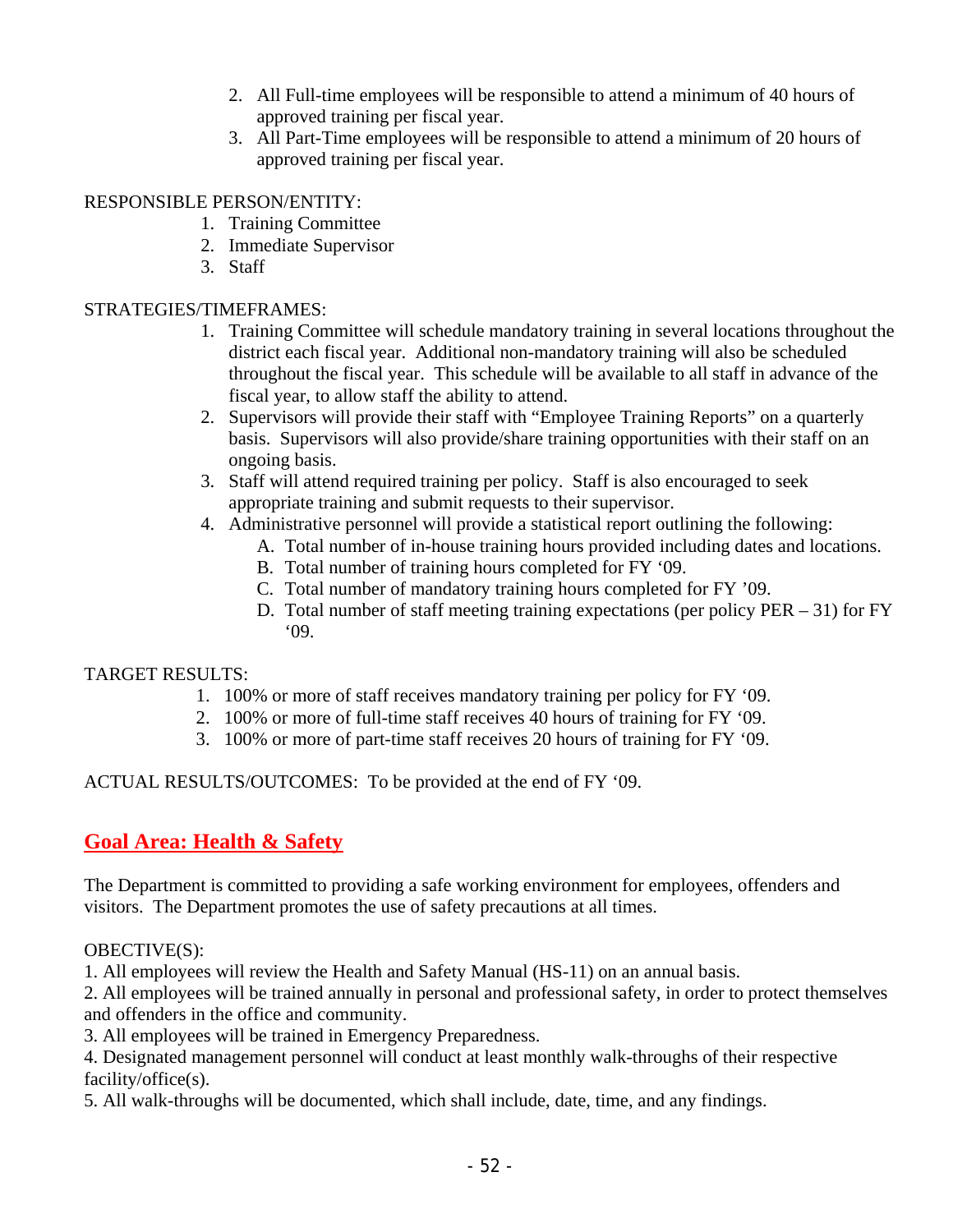6. All Field Services Offices will conduct "Patdown Search Days" a minimum of 2 times per year. This may include assistance from local law enforcement.

### RESPONSIBLE PERSON/ENTITY:

- 1. Staff
- 2. training Committee
- 3. Management

## STRATEGIES/TIMEFRAMES:

- 1. Supervisors will review Health and Safety Policies during mandatory staff meetings each year. An In-House training received form will be used to track attendance.
- 2. Each Division will schedule Personal Safety Training on an annual basis, throughout the district each fiscal year.
- 3. Safety Committee will implement an Emergency Preparedness Manual and make available to all staff.
- 4. Designated management will document all walkthroughs. Documentation shall include: date, time, location and any findings.
- 5. Field Services Supervisors will schedule a minimum of 2 "Patdown Search Days" per year in their respective offices. Probation/Parole Officers will assist in this process. Documentation shall include: offender name and ICON number, staff conducting search, contraband found, action taken (if any).

## TARGET RESULTS:

- 1. 100% of staff will review Health and Safety Manual (HS-11) each year.
- 2. 100 % of staff will attend Personal Safety Training each year.
- 3. 100% of staff will attend and have knowledge of the contents in the Emergency Preparedness book.
- 4. Monthly walkthroughs will be conducted in each office/Facility.
- 5. Each Field Services Office will conduct 2 "Patdown Search Days" per year.

## ACTUAL RESULTS/OUTCOMES:

To be provided at the end of FY-10

# **Goal Area: Technology**

To provide technological and information resources to support information processing, analysis, storage, communication, surveillance, and other types of automated system needs in order for corrections' staff to more efficiently and effectively do their jobs.

Objective(s)

- 1. Provide a data and telecommunication system that provides efficient, technologically advanced, and cost effective use of resources.
- 2. Build the new Waterloo Women's Residential Facility including some of the latest technologies available.

Responsible Person/Entity

- 1. Leadership Team
- 2. Systems Administrators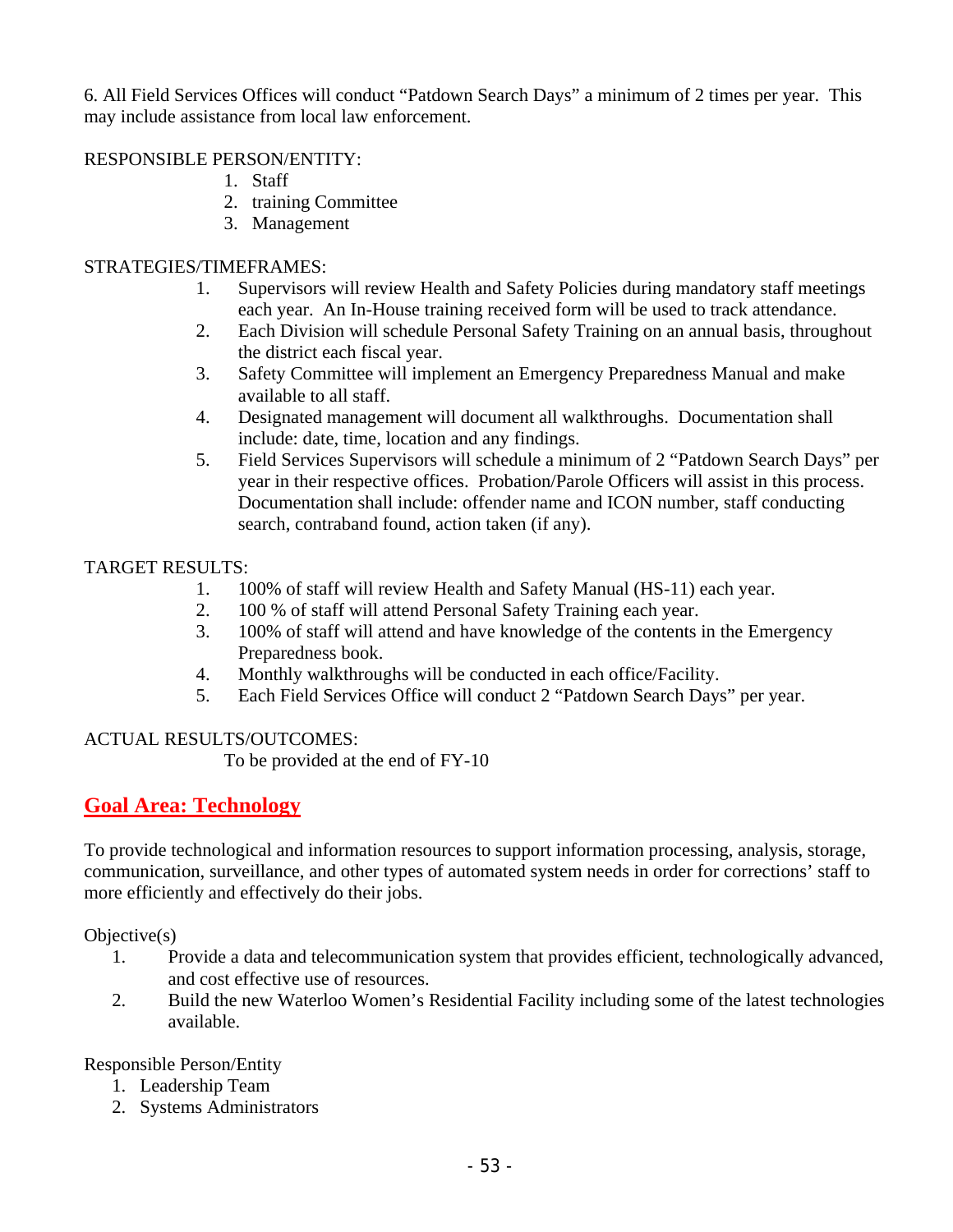Strategies/Timeframes

- 1. a. Update Call Manager and Voice Mail with new features available by December 31, 2009
	- b. Upgrade the Wide Area Network with connections to Ethernet in all residential facilities by June 30, 2010
	- c. Replace Mediacom with DSL Lines by December, 2009
	- d. Move all databases over to SQL Server by June 30, 2010
	- e. Install more monitoring devises to oversee use of electronic traffic by June 30, 2010
- 2. Work with the planning committee and architects to incorporate technology ideas into the new women's facility beginning on October 2009.

Target Results:

- 1. The Wide Area Network System will be able to process information faster, be down less, provide more services to the employee, and increase available storage capacity.
- 2. The Waterloo Women's Residential Facility will have state of the art technology.

Actual Results/Outcomes

To be provided at the end of FY-10

# **Goal Area: Building & Remodeling Projects**

To provide office facilities and residential buildings throughout the First Judicial District, which addresses the needs of the Department.

### **Objective(s)**

1. Build a 30-43 bed residential facility, with plans for future expansion options that would serve female correctional offenders living in the community either on work release or probation as a condition of their sentence.

### **Responsible Person/Entity**

- 1. Department of Corrections administrators and appointees
- 2. Karen Herkelman, District Director
- 3. Ken Kolthoff, Assistant District Director ~ Project Manager

### **Strategies/Timeframes**

- 1. Requests for Proposals (RFP's) for Architectural and Engineering Consultant Services will be released July 2008
- 2. Contract for A/E consultants will be awarded October 2008
- 3. Architects and Engineers begin facility design November 2008
- 4. Construction begins August 2009
- 5. Construction will be complete August 2010

### **Target Results:**

1. Construction for the new facility will be slated to begin in the summer of 2009.

### **Actual Results/Outcomes**

To be provided at the end of FY-10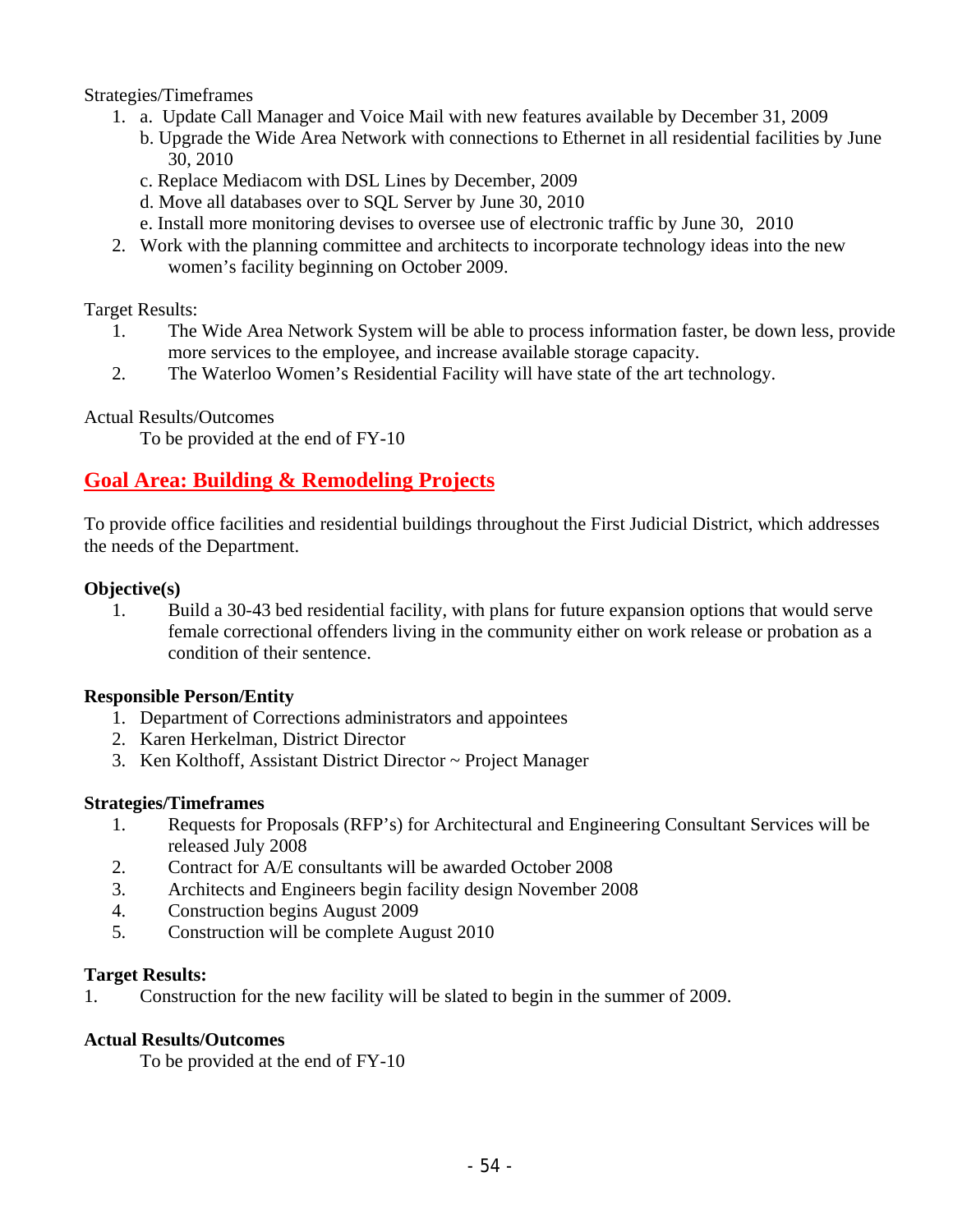# **Goal Area: Fiscal Management**

The Department shall serve as its own administrative agent to provide all accounting and personnel functions necessary for district operations. A financial regulatory system of policies and procedures shall be established for efficient and accurate accountability in all fiscal activity.

Objective(s)

- 1. Provide management with financial data to assist in the planning, control, measurement, and evaluation required for the efficient and economical operation of the organization and its programs.
- 2. Provide management control of funds and other assets so as to ensure that the expenditure of funds and use of other property is on conformance with applicable laws and regulations.
- 3. Ensure, by means of cost and property control and prudent management that optimal use is made of all resources.
- 4. Meet all requirements for maintaining records and reporting to the District Board of Directors, Department of Corrections, Auditor of the State, and Federal Agencies as required.

Responsible Person/Entity

- 1. Division Manager of Administration
- 2. Administrative Officer
- 3. Administration Staff

Strategies/Timeframes

- 1. Purchase accounting software that efficiently supports all of the following components with expansion capabilities: general ledger, human resources, payroll, accounts payable, and accounts receivable by July 31, 2008.
	- a. Work with the software technicians to customize the programs to fit our needs and be trained to achieve proficiency in all the aspects of data input, management, and reporting by October 31, 2008.
	- b. Process at least (three) payrolls running concurrently with the contracted payroll service by December 31, 2008.
	- c. Go live with the new payroll system January 1, 2009.
- 2. Review, update, and add Fiscal Manual policies to adhere to current practices and guidelines by June 30, 2009.

Target Results:

- 1. The new accounting and personnel software will be totally implemented and operational by January 1, 2009
- 2. The Fiscal Manual will be updated and approved by the Board of Directors by June 30, 2009.
- 3. No reportable comments will be noted in the FY 2008 State audit.

### Actual Results/Outcomes

To be provided at the end of FY-10